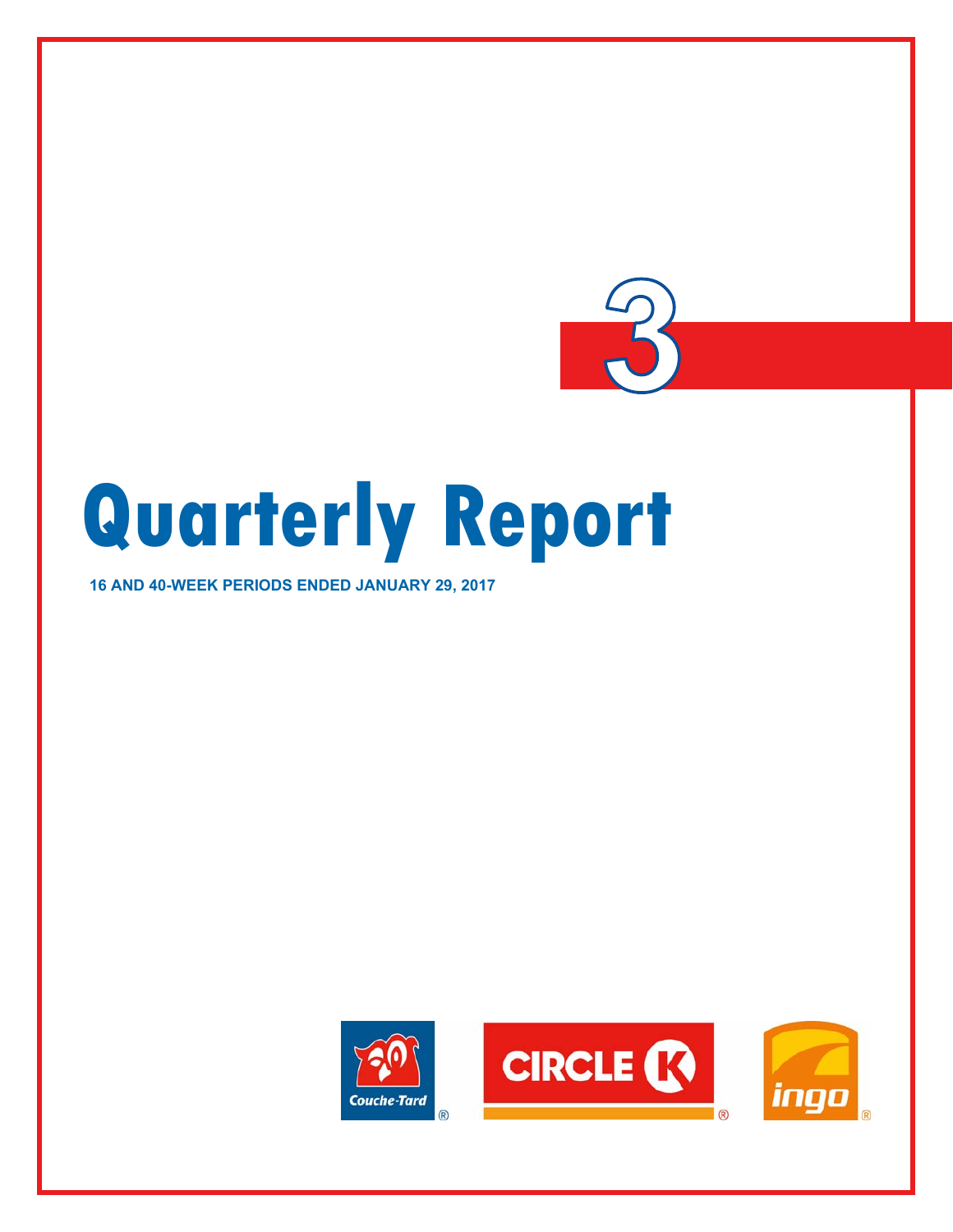# **Management Discussion and Analysis**

*The purpose of this Management Discussion and Analysis ("MD&A") is, as required by regulators, to explain management's point of view on the financial condition and results of the operations of Alimentation Couche-Tard Inc. ("Couche-Tard") as well as its performance during the third quarter of the fiscal year ending April 30, 2017. More specifically, it aims to let the reader better understand our development strategy, performance in relation to objectives, future expectations, and how we address risk and manage our financial resources. This MD&A also provides information to improve the reader's understanding of Couche-Tard's consolidated financial statements and related notes. It should therefore be read in conjunction with those documents. By "we", "our", "us" and "the Corporation", we refer collectively to Couche-Tard and its subsidiaries.* 

*Except where otherwise indicated, all financial information reflected herein is expressed in United States dollars ("US dollars") and determined on the basis of International Financial Reporting Standards ("IFRS") as issued by the International Accounting Standards Board ("IASB"). We also use measures in this MD&A that do not comply with IFRS. Where such measures are presented, they are defined and the reader is informed. This MD&A should be read in conjunction with the annual consolidated financial statements and related notes included in our 2016 Annual Report, which, along with additional information relating to Couche-Tard, including the most recent Annual Information Form, is available on SEDAR at http://www.sedar.com/ and on our website at http://corpo.couche-tard.com/.* 

# **Forward-Looking Statements**

This MD&A includes certain statements that are "forward-looking statements" within the meaning of the securities laws of Canada. Any statement in this MD&A that is not a statement of historical fact may be deemed to be a forward-looking statement. When used in this MD&A, the words "believe", "could", "should", "intend", "expect", "estimate", "assume" and other similar expressions are generally intended to identify forward-looking statements. It is important to know that the forward-looking statements in this MD&A describe our expectations as at March 14, 2017, which are not guarantees of the future performance of Couche-Tard or its industry, and involve known and unknown risks and uncertainties that may cause Couche-Tard's or the industry's outlook, actual results or performance to be materially different from any future results or performance expressed or implied by such statements. Our actual results could be materially different from our expectations if known or unknown risks affect our business, or if our estimates or assumptions turn out to be inaccurate. A change affecting an assumption can also have an impact on other interrelated assumptions, which could increase or diminish the effect of the change. As a result, we cannot guarantee that any forward-looking statement will materialize and, accordingly, the reader is cautioned not to place undue reliance on these forward-looking statements. Forward-looking statements do not take into account the effect that transactions or special items announced or occurring after the statements are made may have on our business. For example, they do not include the effect of sales of assets, monetization, mergers, acquisitions, other business combinations or transactions, asset write-downs or other charges announced or occurring after forward-looking statements are made.

Unless otherwise required by applicable securities laws, we disclaim any intention or obligation to update or revise the forward-looking statements, whether as a result of new information, future events or otherwise.

The foregoing risks and uncertainties include the risks set forth under "Business Risks" in our 2016 Annual Report as well as other risks detailed from time to time in reports filed by Couche-Tard with securities regulators in Canada.

# **Our Business**

We are the leader in the Canadian convenience store industry. In the United States, we are the largest independent convenience store operator in terms of the number of company-operated stores. In Europe, we are a leader in convenience store and road transportation fuel retail in the Scandinavian countries (Norway, Sweden and Denmark), in the Baltic States (Estonia, Latvia and Lithuania) and in Ireland and with also an important presence in Poland.

As of January 29, 2017, our network comprised 8,081 convenience stores throughout North America, including 6,710 stores with road transportation fuel dispensing. Our North American network consists of 15 business units, including 11 in the United States covering 41 states and 4 in Canada covering all 10 provinces. Approximately 80,000 people are employed throughout our network and at our service offices in North America.

In Europe, we operate a broad retail network across Scandinavia, Ireland, Poland, the Baltics and Russia through ten business units. As of January 29, 2017, our network comprised 2,766 service stations, the majority of which offer road transportation fuel and convenience products while the others are unmanned automated fuel stations which only offer road transportation fuel. We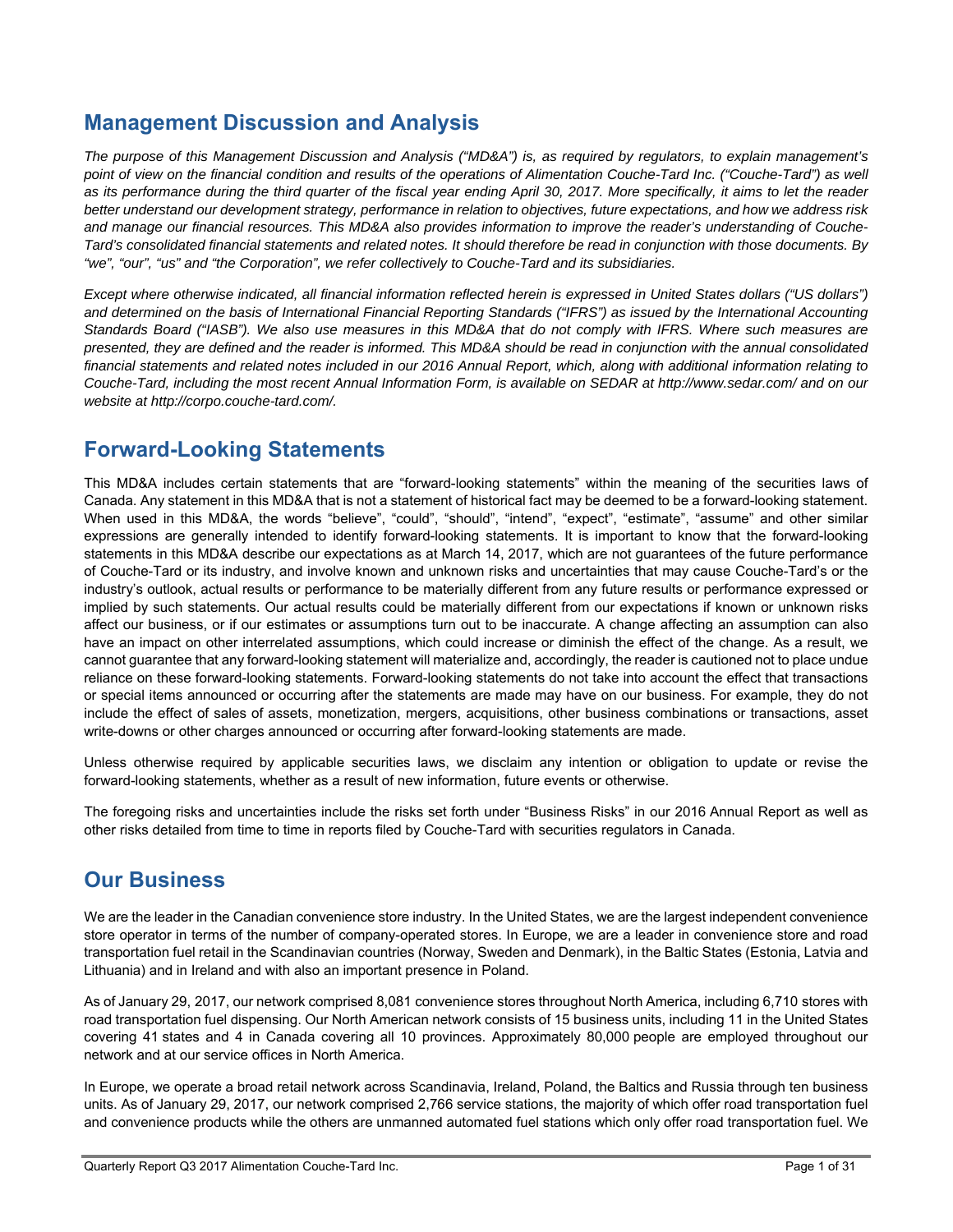also offer other products including stationary energy, marine fuel, aviation fuel, lubricants and chemicals. Including employees at branded franchise stores, approximately 25,000 people work in our retail network, terminals and service offices across Europe.

In addition, under licensing agreements, close to 1,700 stores are operated under the Circle K banner in 13 other countries and territories worldwide (China, Costa Rica, Egypt, Guam, Honduras, Hong Kong, Indonesia, Macau, Malaysia, Mexico, the Philippines, the United Arab Emirates and Vietnam), which brings our total network to more than 12,500 stores.

Our mission is to offer our customers fast and friendly service by developing a warm and customized relationship with them, while finding ways to pleasantly surprise them on a daily basis. To this end, we strive to meet the demands and needs of people on the go. We offer food, hot and cold beverages, car wash services, road transportation fuel and other high quality products and services designed to meet or exceed customers' demands in a clean, welcoming and efficient environment. Our positioning in the industry stems primarily from the success of our business model, which is based on a decentralized management structure, an ongoing comparison of best practices and operational expertise enhanced by our experience in the various regions of our network. Our positioning is also a result of our focus on in-store merchandise and on our continued investment in our people and our stores.

# **Value Creation**

In the United States, the convenience store sector is fragmented and in a consolidation phase. We are participating in this process through our acquisitions, the market shares we gain when competitors close sites, and by improving our offering. In Europe and Canada, the convenience store sector is often dominated by a few major players, including integrated oil companies. Some of these integrated oil companies are in the process of selling, or are expected to sell, their retail assets. We intend to study investment opportunities that might come to us through this process.

No matter the context, to create value for our Corporation and its shareholders, acquisitions have to be concluded at reasonable conditions. Therefore, we do not necessarily favour store count growth to the detriment of profitability. In addition to acquisitions, the contribution from organic growth has played an important role in the recent growth of our net earnings. Highlights have included the on-going improvements we have made to our offer, including fresh products, to our supply terms and to our efficiency. All these elements, in addition to our strong balance sheet, have contributed to the growth in our net earnings and to value creation for our shareholders and other stakeholders. We intend to continue in this direction.

# **Exchange Rate Data**

We use the US dollar as our reporting currency which provides more relevant information given the predominance of our operations in the United States.

The following table sets forth information about exchange rates based upon closing rates expressed as US dollars per comparative currency unit:

|                                    |                         | 16-week periods ended | 40-week periods ended             |                  |  |  |
|------------------------------------|-------------------------|-----------------------|-----------------------------------|------------------|--|--|
|                                    | <b>January 29, 2017</b> |                       | January 31, 2016 January 29, 2017 | January 31, 2016 |  |  |
| Average for periods <sup>(1)</sup> |                         |                       |                                   |                  |  |  |
| Canadian Dollar                    | 0.7504                  | 0.7347                | 0.7624                            | 0.7638           |  |  |
| Norwegian Krone                    | 0.1186                  | 0.1157                | 0.1198                            | 0.1209           |  |  |
| Swedish Krone                      | 0.1104                  | 0.1171                | 0.1152                            | 0.1182           |  |  |
| Danish Krone                       | 0.1440                  | 0.1460                | 0.1479                            | 0.1480           |  |  |
| Zloty                              | 0.2445                  | 0.2527                | 0.2517                            | 0.2614           |  |  |
| Euro                               | 1.0714                  | 1.0893                | 1.1000                            | 1.1050           |  |  |
| Ruble                              | 0.0161                  | 0.0144                | 0.0157                            | 0.0158           |  |  |
|                                    |                         |                       |                                   |                  |  |  |

|                 | As at January 29, 2017 As at April 24, 2016 |        |
|-----------------|---------------------------------------------|--------|
| Period end      |                                             |        |
| Canadian Dollar | 0.7623                                      | 0.7892 |
| Norwegian krone | 0.1198                                      | 0.1217 |
| Swedish krone   | 0.1130                                      | 0.1231 |
| Danish krone    | 0.1436                                      | 0.1510 |
| Zloty           | 0.2461                                      | 0.2572 |
| Euro            | 1.0681                                      | 1.1239 |
| Ruble           | 0.0166                                      | 0.0150 |

(1) Calculated by taking the average of the exchange rates of each day in the applicable period.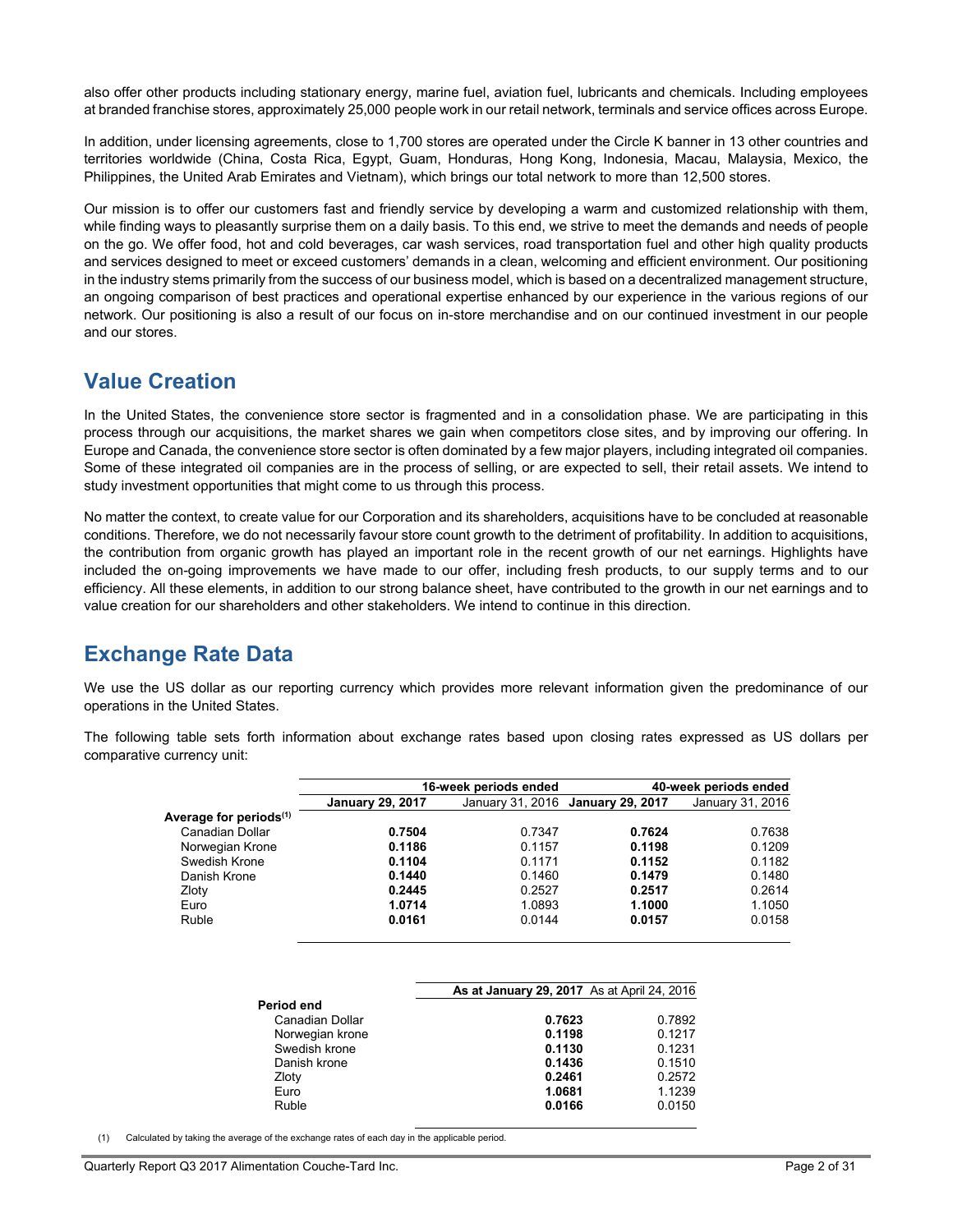As we use the US dollar as our reporting currency, in our consolidated financial statements and in this document, unless indicated otherwise, results from our Canadian, European and corporate operations are translated into US dollars using the average rate for the period. Unless otherwise indicated, variances and explanations regarding changes in the foreign exchange rate and the volatility of the Canadian dollar and European currencies which we discuss in the present document are therefore related to the translation into US dollars of our Canadian, European and corporate operations' results.

# **Overview of the Third Quarter of Fiscal 2017**

We closed the third quarter of fiscal 2017 with net earnings of \$287.0 million, compared with \$274.0 million for the third quarter of the previous fiscal year. Diluted net earnings per share stood at \$0.50, compared with \$0.48 for the previous year.

Results for the third quarter of fiscal 2017 were affected by a \$8.4 million pre-tax accelerated depreciation and amortization expense in connection with the Corporation's global brand initiative, by pre-tax acquisition costs of \$6.0 million, by a pre-tax restructuring expense of \$6.0 million, by a pre-tax net foreign exchange loss of \$3.0 million, as well as by a \$2.7 million pre-tax curtailment gain on defined benefits pension plan obligation. The results for the comparable quarter of fiscal 2016 included a \$27.2 million pre-tax curtailment gain on defined benefits pension plan obligation, a \$22.9 million income tax expense stemming from an internal reorganization, a \$10.4 million pre-tax write-off charge in connection with a fuel rebranding project, a \$10.1 million pre-tax accelerated depreciation and amortization expense in connection with the Corporation's global brand initiative, a \$9.2 million pre-tax charge on the early termination of certain fuel supply contracts, a pre-tax net foreign exchange loss of \$4.1 million, as well as pre-tax acquisition costs of \$2.1 million.

Excluding these items from both comparable periods, net earnings for the third quarter of fiscal 2017 would have been approximately \$303.0 million (\$0.53 per share on a diluted basis), compared with \$301.0 million (\$0.53 per share on a diluted basis) for the third quarter of fiscal 2016 - an increase of \$2.0 million or 0.7%. This increase is attributable to the contribution from acquisitions, to our continued organic growth and to the impact of a lower income tax rate, partly offset by lower fuel margins in the U.S. and in Europe.

# **The Pantry Inc. – Synergies and cost reduction initiatives**

During the quarter, we reached our 24-months annual cost reduction target of \$85.0 million before income taxes. These cost reductions mainly reduced operating, selling, administrative and general expenses and, to a lesser extent, the cost of sales.

For merchandises and services supply cost reductions, we had quickly surpassed our projected run rate of approximately \$27.0 million. We have also surpassed our target for fuel synergies associated with the fuel rebranding of approximately 1,000 stores in the Southeastern U.S.

We will continue our efforts towards improving our efficiency and we are confident that additional synergies will be realized.

# **Topaz**

During the third quarter of fiscal 2017, we adjusted and finalized the purchase price allocation of Topaz to reflect our fair value assessment of the assets acquired, the liabilities assumed and the goodwill for the transaction. The adjustments we made to the purchase price allocation had the following impact on our previously reported net earnings:

|                                                                                                                  |                        | 12-week period ended<br>April 24, 2016 |                        |                             | 52-week period ended<br>April 24, 2016 |                             |
|------------------------------------------------------------------------------------------------------------------|------------------------|----------------------------------------|------------------------|-----------------------------|----------------------------------------|-----------------------------|
|                                                                                                                  | Reported               | Adjustments                            | Adjusted               | Reported                    | Adjustments                            | Adjusted                    |
| <b>Revenues</b>                                                                                                  | 7.397.1                | $\overline{\phantom{a}}$               | 7.397.1                | 34,144.6                    | $\overline{\phantom{a}}$               | 34.144.6                    |
| Cost of Sales                                                                                                    | 6.005.8                | $\overline{\phantom{a}}$               | 6.005.8                | 28,063.1                    | $\overline{\phantom{a}}$               | 28.063.1                    |
| Gross profit                                                                                                     | 1.391.3                | $\overline{\phantom{a}}$               | .391.3                 | 6.081.5                     | $\overline{\phantom{a}}$               | 6.081.5                     |
| Operating, selling, administrative<br>and general expenses                                                       | 934.5                  | 1.4                                    | 935.9                  | 3,835.1                     | 1.4                                    | 3,836.5                     |
| Depreciation, amortization and<br>impairment of property and<br>equipment, intangible assets and<br>other assets | 162.0                  | 0.7                                    | 162.7                  | 632.4                       | 0.7                                    | 633.1                       |
| <b>Operating income</b>                                                                                          | 294.2                  | (2.1)                                  | 292.1                  | 1,669.8                     | (2.1)                                  | 1.667.7                     |
| Net financial expenses                                                                                           | 31.7                   | 0.5                                    | 32.2                   | 107.5                       | 0.5                                    | 108.0                       |
| Earnings before income taxes<br>Income taxes<br>Net earnings                                                     | 269.0<br>62.8<br>206.2 | (2.5)<br>(0.3)<br>(2.3)                | 266.5<br>62.5<br>203.9 | 1,592.3<br>398.6<br>1.193.7 | (2.5)<br>(0.3)<br>(2.3)                | 1.589.8<br>398.3<br>1.191.4 |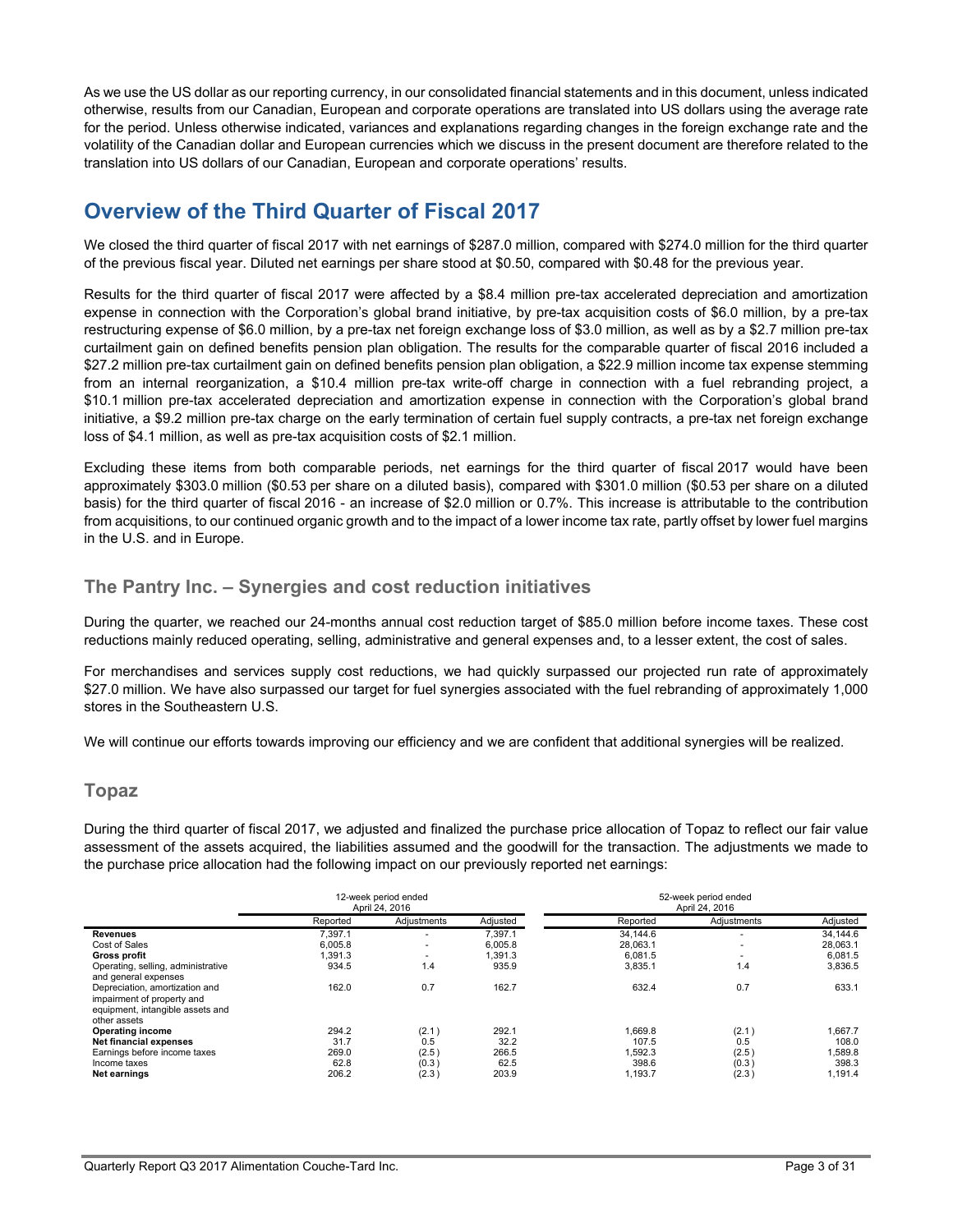|                                |          | 12-week period ended<br>12-week period ended<br>July 17, 2016<br>October 9, 2016 |          |          |                          | 24-week period ended<br>October 9, 2016 |          |             |          |
|--------------------------------|----------|----------------------------------------------------------------------------------|----------|----------|--------------------------|-----------------------------------------|----------|-------------|----------|
|                                | Reported | Adjustments                                                                      | Adjusted | Reported | Adjustments              | Adjusted                                | Reported | Adjustments | Adjusted |
| Revenues                       | 8,420.6  | $\overline{\phantom{a}}$                                                         | 8.420.6  | 8.445.5  | $\sim$                   | 8.445.5                                 | 16.866.1 | ۰           | 16.866.1 |
| Cost of Sales                  | 6,901.2  | $\overline{\phantom{a}}$                                                         | 6.901.2  | 6.898.0  | $\overline{\phantom{a}}$ | 6.898.0                                 | 13.799.2 | ٠           | 13.799.2 |
| <b>Gross profit</b>            | 1.519.4  | $\overline{\phantom{a}}$                                                         | 1.519.4  | 1.547.5  | $\overline{\phantom{a}}$ | 1.547.5                                 | 3.066.9  | ۰           | 3.066.9  |
| Operating, selling,            | 915.8    | $\overline{\phantom{a}}$                                                         | 915.8    | 930.3    | (0.2)                    | 930.1                                   | 1.846.1  | (0.2)       | 1,845.9  |
| administrative and general     |          |                                                                                  |          |          |                          |                                         |          |             |          |
| expenses                       |          |                                                                                  |          |          |                          |                                         |          |             |          |
| Depreciation, amortization and | 145.0    | 1.4                                                                              | 146.4    | 154.2    | 2.5                      | 156.7                                   | 299.2    | 3.9         | 303.1    |
| impairment of property and     |          |                                                                                  |          |          |                          |                                         |          |             |          |
| equipment, intangible assets   |          |                                                                                  |          |          |                          |                                         |          |             |          |
| and other assets               |          |                                                                                  |          |          |                          |                                         |          |             |          |
| <b>Operating income</b>        | 460.2    | (1.4)                                                                            | 458.8    | 462.6    | (2.3)                    | 460.3                                   | 922.8    | (3.7)       | 919.1    |
| Net financial expenses         | 24.4     | 0.4                                                                              | 24.8     | 21.3     | 0.6                      | 21.9                                    | 45.7     | 1.0         | 46.7     |
| Earnings before income taxes   | 445.3    | (1.8)                                                                            | 443.5    | 446.6    | (3.0)                    | 443.6                                   | 891.9    | (4.7)       | 887.2    |
| Income taxes                   | 120.9    | (0.2)                                                                            | 120.7    | 122.6    | (0.4)                    | 122.2                                   | 243.5    | (0.6)       | 242.9    |
| Net earnings                   | 324.4    | (1.6)                                                                            | 322.8    | 324.0    | (2.6)                    | 321.4                                   | 648.4    | (4.2)       | 644.2    |

# **Network growth**

#### *Multi-site acquisitions*

On September 7, 2016, we received the approval from the Canadian Competition Bureau to acquire 278 sites from Imperial Oil ("IOL") for a total cash consideration of \$1,285.7 million. 228 are located in Ontario, mostly in the Greater Toronto Area, and 50 are located in the Greater Montreal area. The agreement also includes 13 land banks and 1 dealer site as well as a long-term supply contract for Esso-branded fuel. The integration of the sites began on September 12, 2016 and was completed on October 27, 2016. Of the 278 sites, we lease the land and building for 1 site, we lease the land and own the building for 40 sites and we own both these assets for the remaining 237 sites. At closing, all sites were operating under a commission agency model under which a third party (the "agent") operates the site. Under the commission agency model:

- The agent owns all merchandise inventory, retains associated sales and gross profits and pays a commission to Couche-Tard, which is recorded as part of the merchandise and service revenues;
- Couche-Tard owns all road transportation fuel inventory, retains associated sales and gross profits and pays a commission to the agent;
- The agent operates the car washes, retains associated sales and gross profits and pays a commission to Couche-Tard, which is recorded as part of the merchandise and service revenues;
- Couche-Tard receives rent and other fee income from third parties operating on the property (including quick-service restaurants, ATMs, etc.), which is recorded as part of other revenues;
- Couche-Tard is responsible for property taxes, utilities, fuel maintenance, land lease expenses, credit card fees and loyalty programs costs associated with road transportation fuel sales;
- The agent is responsible for all other expenses, including store labour.

On November 15, 2016, we completed the acquisition of 23 company-operated sites located in Estonia from Sevenoil Est OÜ and its affiliates. 11 are full-service fuel stations and 12 are unmanned automated fuel stations. We lease the land and buildings for 3 sites and own those assets for the remaining sites. We financed this transaction using our available cash and existing credit facilities.

#### *Single-site acquisitions*

During the third quarter of fiscal 2017, we acquired 9 company-operated stores through distinct transactions, which brings the total to 11 company-operated stores since the beginning of the fiscal year.

Available cash was used for these transactions.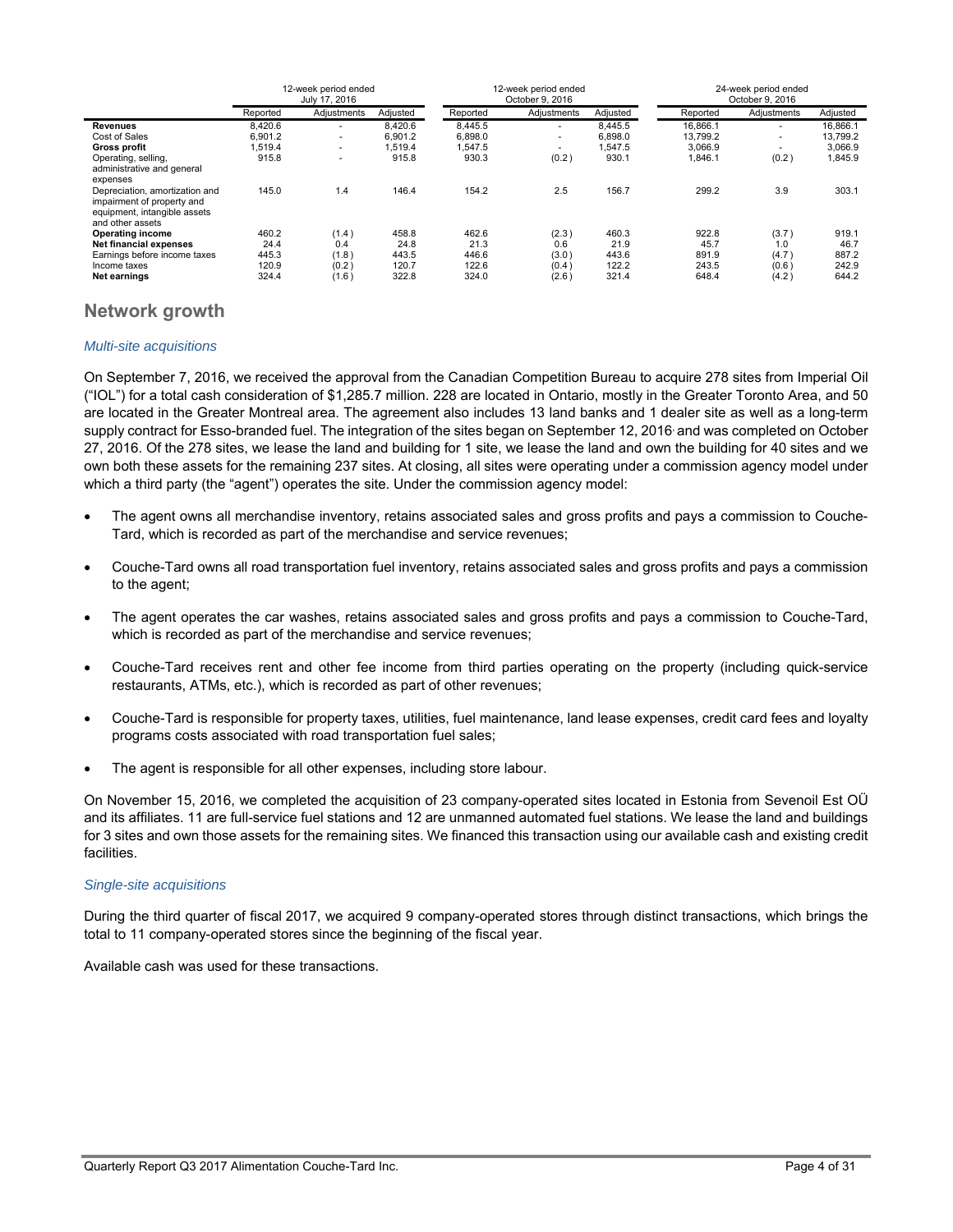#### *Store construction*

We completed the construction, relocation or reconstruction of 23 stores during the third quarter of fiscal 2017, which brings the total to 48 stores since the beginning of fiscal 2017.

As of January 29, 2017, 61 stores were under construction and should open in the upcoming quarters.

#### *Outstanding transactions*

On August 21, 2016, we announced a definitive merger agreement with CST Brands, Inc. ("CST") under which we would acquire CST in an all-cash transaction for \$48.53 per share, with a total enterprise value of approximately \$4.4 billion including net debt assumed. CST is based in San Antonio, Texas and employs more than 14,000 people at over 2,000 locations throughout the Southwestern U.S., with an important presence in Texas, the Southeastern U.S., the State of New York and Eastern Canada. The transaction has been approved by CST's stockholders on November 16, 2016, and is still subject to regulatory approvals in the United States and Canada. We expect to close the transaction early in fiscal year 2018 and we plan to finance it using our available cash, existing credit facilities and a new term loan.

We have also entered into an agreement with Parkland Fuel Corporation ("Parkland") pursuant to which we would sell certain Canadian assets of CST to Parkland subsequent to the merger with CST for approximately \$750.0 million. This transaction is subject to customary regulatory approval and closing conditions.

On August 29, 2016, we signed an agreement to purchase 53 company-operated sites from American General Investments, LLC and North American Financial Group, LLC, located in Louisiana, United States. These convenience stores operate under the *Cracker Barrel* brand and include 12 quick service restaurants. As per the agreement, we would own the land and building for 47 sites and would assume or enter into leases for the remaining 6 locations. The transaction is anticipated to close early in fiscal year 2018 and is subject to the standard regulatory approval and closing conditions. We expect to finance this transaction using our available cash and existing credit facilities.

#### *Summary of changes in our store network during the third quarter and the first three quarters of fiscal 2017*

The following table presents certain information regarding changes in our store network over the 16-week period ended January 29, 2017 (1):

|                                                           | 16-week period ended January 29, 2017 |                     |            |                                               |        |  |  |
|-----------------------------------------------------------|---------------------------------------|---------------------|------------|-----------------------------------------------|--------|--|--|
| <b>Type of site</b>                                       | Company-<br>operated <sup>(2)</sup>   | CODO <sup>(3)</sup> | DODO $(4)$ | <b>Franchised and</b><br>other affiliated (5) | Total  |  |  |
| Number of sites, beginning of period                      | 8.007                                 | 684                 | 1.006      | 1.063                                         | 10.760 |  |  |
| Acquisitions                                              | 32                                    | 104                 |            |                                               | 137    |  |  |
| Openings / constructions / additions                      | 23                                    | 4                   | 10         | 16                                            | 53     |  |  |
| Closures / disposals / withdrawals                        | (42)                                  | (13)                | (29)       | (19)                                          | (103)  |  |  |
| Store conversion                                          |                                       | (14)                |            |                                               |        |  |  |
| Number of sites, end of period                            | 8.031                                 | 765                 | 991        | 1.060                                         | 10.847 |  |  |
| Number of automated fuel stations included in the period- |                                       |                     |            |                                               |        |  |  |
| end figures $(6)$                                         | 964                                   |                     |            |                                               | 981    |  |  |

The following table presents certain information regarding changes in our store network over the 40-week period ended January 29, 2017 (1):

|                                      |                                     | 40-week period ended January 29, 2017 |            |                                               |              |  |  |  |
|--------------------------------------|-------------------------------------|---------------------------------------|------------|-----------------------------------------------|--------------|--|--|--|
| Type of site                         | Company-<br>operated <sup>(2)</sup> | CODO <sup>(3)</sup>                   | DODO $(4)$ | <b>Franchised and</b><br>other affiliated (5) | <b>Total</b> |  |  |  |
| Number of sites, beginning of period | 7.929                               | 530                                   | 1.016      | 1.072                                         | 10,547       |  |  |  |
| Acquisitions                         | 35                                  | 403                                   |            |                                               | 439          |  |  |  |
| Openings / constructions / additions | 48                                  |                                       | 30         | 59                                            | 141          |  |  |  |
| Closures / disposals / withdrawals   | (122)                               | (19)                                  | (68)       | (71)                                          | (280)        |  |  |  |
| Store conversion                     | 141                                 | (153)                                 | 12         |                                               |              |  |  |  |
| Number of sites, end of period       | 8.031                               | 765                                   | 991        | 1.060                                         | 10.847       |  |  |  |

These figures include 50% of the stores operated through RDK, a joint venture.

(2) Sites for which the real estate is controlled by Couche-Tard (through ownership or lease agreements) and for which the stores (and/or the service stations) are operated by Couche-Tard or one of its commission agents.

(3) Sites for which the real estate is controlled by Couche-Tard (through ownership or lease agreements) and for which the stores (and/or the service stations) are operated by an independent operator in exchange for rent and to which Couche-Tard sometimes provides road transportation fuel through supply contracts. Some of these sites are subject to a franchise agreement, licensing or other similar agreement under one of our main or secondary banners.

(4) Sites controlled and operated by independent operators to which Couche-Tard supplies road transportation fuel through supply contracts. Some of these sites are subject to a franchise agreement, licensing or other similar agreement under one of our main or secondary banners.

Stores operated by an independent operator through a franchising, licensing or another similar agreement under one of our main or secondary banners.

(6) These sites sell road transportation fuel only.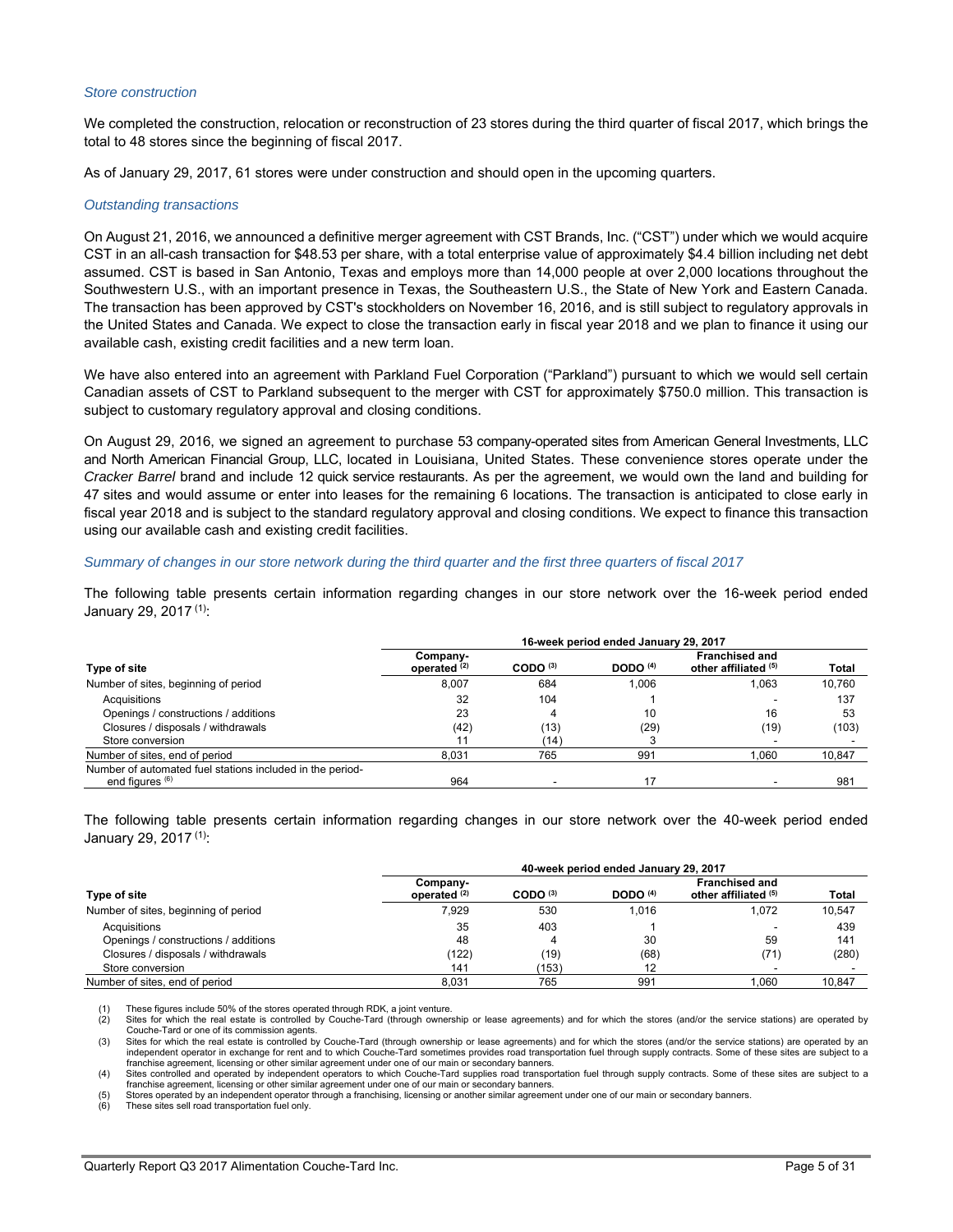In addition, close to 1,700 stores are operated by independent operators under the Circle K banner in 13 other countries or regions worldwide (China, Costa Rica, Egypt, Guam, Honduras, Hong Kong, Indonesia, Macau, Malaysia, Mexico, the Philippines, the United Arab Emirates and Vietnam). These bring our total network to more than 12,500 sites.

#### *Other change to our network*

On October 31, 2016, we sold all of our shares in Dansk Fuel to DCC Holding A/S, a subsidiary of DCC plc, for a cash consideration of \$71.5 million. Prior to this sale transaction, a capital reduction of \$65.6 million was made. These transactions did not have any impact on our store network or on our results. As we did not control the Dansk Fuel operations, until the sale transaction, Couche-Tard and Dansk Fuel continued to operate separately. A trustee was appointed to manage and operate Dansk Fuel during this interim period and our investment in Dansk Fuel was accounted for as an investment in an associated company using the equity method.

# **Events outside of the normal course of business**

Our activities in the Southeastern U.S. were negatively impacted by floods and power outages resulting from hurricane Matthew in October, which affected, at various levels, more than 500 of our stores, mainly through the loss of sales and incremental expenses, including inventory losses and clean-up costs. We estimate that these events had a combined negative impact of approximately \$3.0 million before income taxes on our results of the third quarter of fiscal 2017, without even considering the impact on the stores which remained opened but also suffered from lower customer traffic during and after the storm. Since the beginning of fiscal year 2017, events outside of the normal course of business had a negative impact of approximately \$7.0 million before income taxes on our results.

# **Restructuring costs**

As part of our cost reduction initiatives and the search for synergies aimed at improving our efficiency, we made the decision to proceed with the restructuring of certain activities of our European operations. As such, an additional restructuring provision of \$6.0 million was recorded during the third quarter of fiscal 2017.

## **Defined benefits plans curtailment**

During the third quarter of fiscal 2017, we announced to our employees our decision to terminate some of our defined benefits disability plans in Norway, which resulted in a pre-tax curtailment gain of \$2.7 million, with a corresponding decrease of the defined benefits pension plan obligation on the balance sheet.

# **Global Circle K brand**

On September 22, 2015, we announced the creation of a new, global convenience brand, Circle K. The new brand will replace our existing Circle K, Statoil, Mac's and Kangaroo Express brands on stores and service stations across Canada (except in Québec), the United States and Europe.

In connection with this project, we incurred additional capital expenditures and other expenses in order to replace and upgrade various existing assets. This project should continue over the course of the next few years. As a result of our plan for the replacement and upgrade of existing assets, we have accelerated the depreciation and amortization of these assets, including but not limited to, store signage and the Statoil trade name. Consequently, an incremental depreciation and amortization expense of \$8.4 million and of \$21.8 million was recorded to earnings of the third quarter and the first three quarters of fiscal 2017, respectively. We expect an incremental depreciation and amortization expense over and above normal levels of approximately \$23.0 million to \$26.0 million for fiscal 2017 and of approximately \$14.0 million to \$16.0 million for fiscal 2018.

As of the end of January 2017, more than 1,000 stores in North America and 910 stores in Europe had been rebranded with our new global convenience brand Circle K.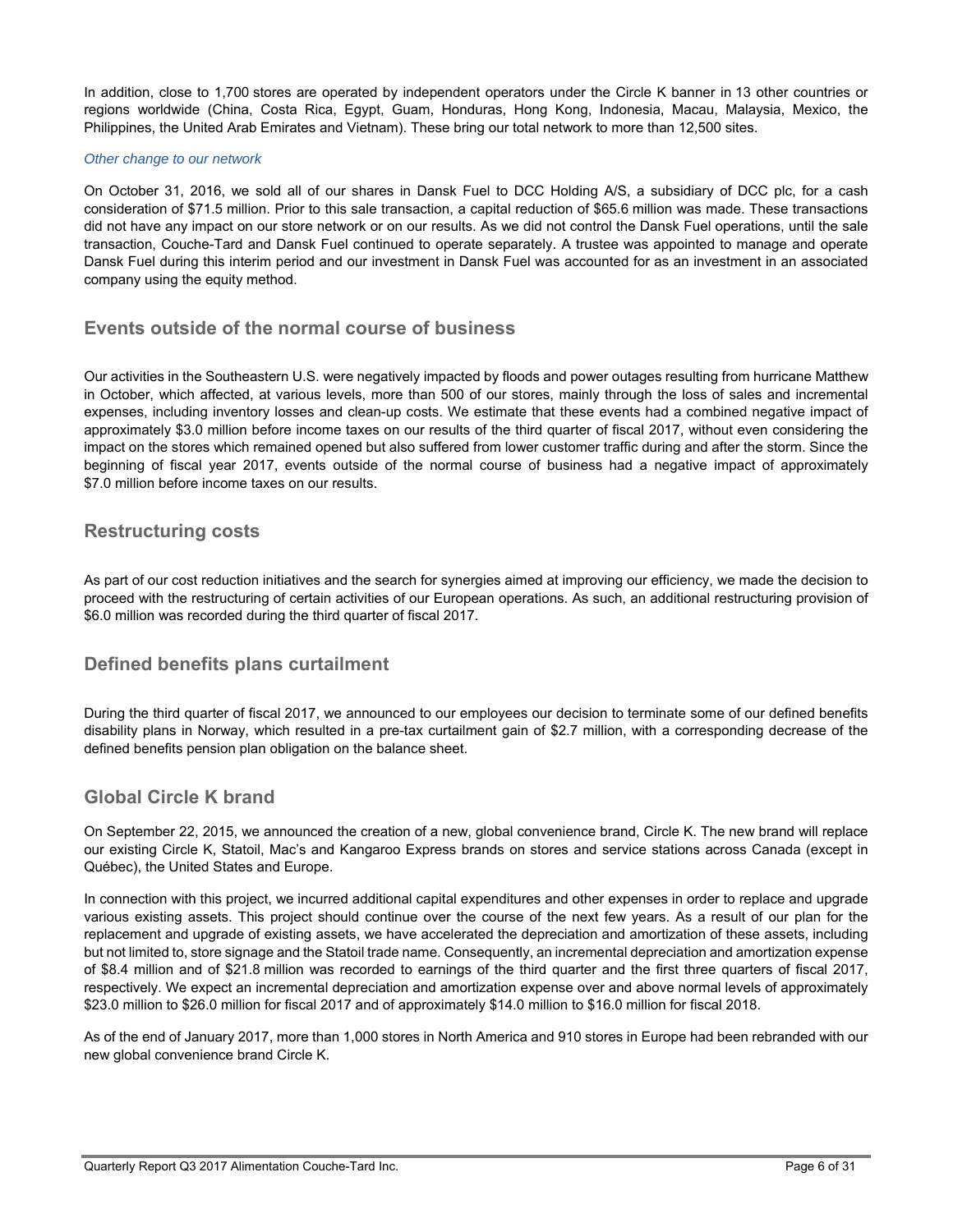# **Dividends**

During its March 14, 2017 meeting, the Corporation's Board of Directors declared a quarterly dividend of CA 9.0¢ per share for the third quarter of fiscal 2017 to shareholders on record as at March 23, 2017, and approved its payment for April 6, 2017. This is an eligible dividend within the meaning of the Income Tax Act of Canada.

# **Outstanding shares and stock options**

As at March 10, 2017, Couche-Tard had 147,766,540 Class A multiple-voting shares and 420,159,620 Class B subordinate voting shares issued and outstanding. In addition, as at the same date, Couche-Tard had 1,725,290 outstanding stock options for the purchase of Class B subordinate voting shares.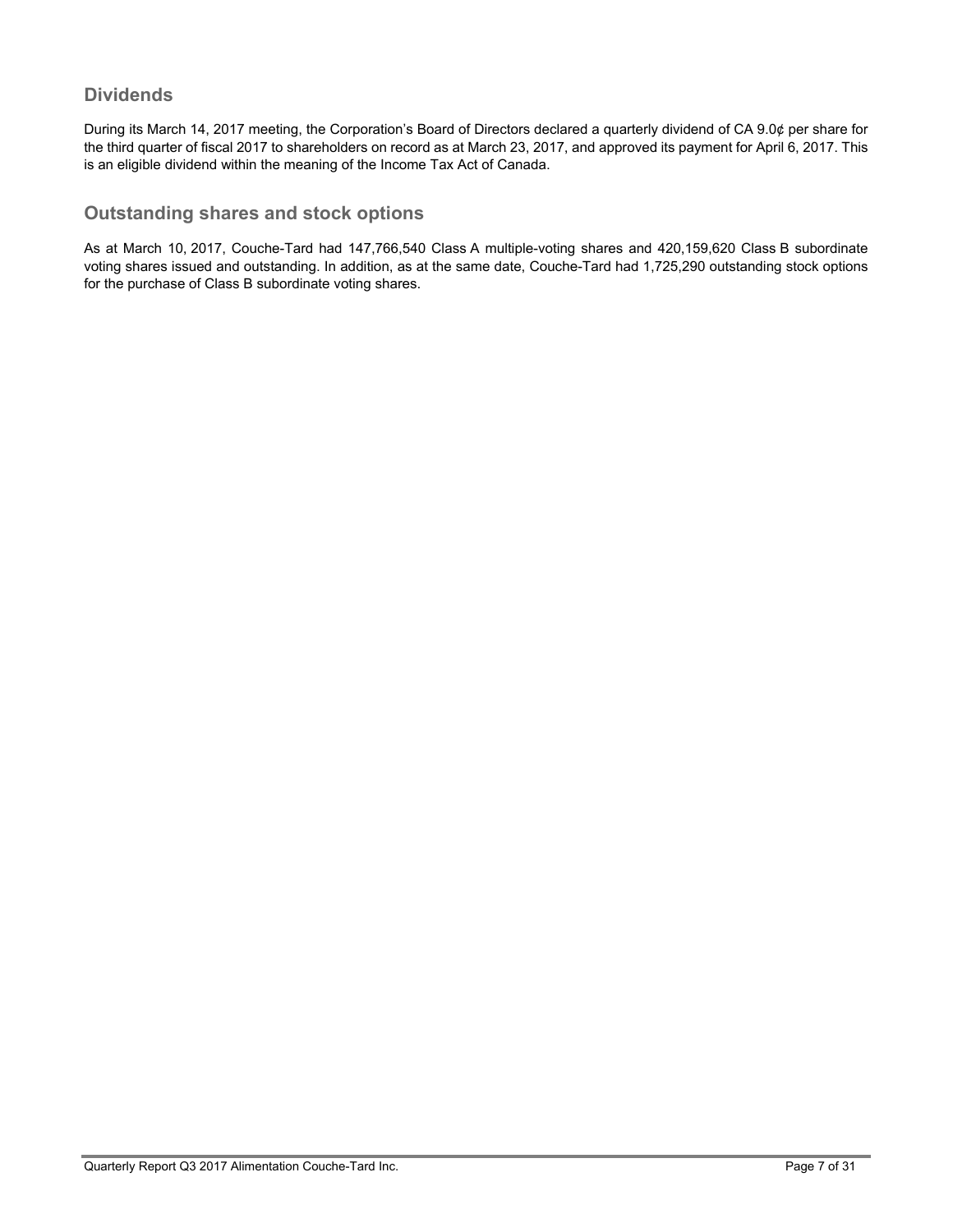# **Summary analysis of consolidated results for the third quarter and first three quarters of fiscal 2017**

The following table highlights certain information regarding our operations for the 16 and 40-week periods ended January 29, 2017 and January 31, 2016.

|                                                                                                                                            |                | 16-week periods ended |                 |                  | 40-week periods ended |                |
|--------------------------------------------------------------------------------------------------------------------------------------------|----------------|-----------------------|-----------------|------------------|-----------------------|----------------|
|                                                                                                                                            | January        | January 31,           | Variation       | January 29,      | January 31,           | Variation      |
| (in millions of US dollars, unless otherwise stated)                                                                                       | 29, 2017       | 2016                  | %               | 2017             | 2016                  | %              |
| <b>Statement of Operations Data:</b>                                                                                                       |                |                       |                 |                  |                       |                |
| Merchandise and service revenues (1):<br><b>United States</b>                                                                              | 2,188.8        | 2,156.9               | 1.5             | 5,793.0          | 5.666.0               | 2.2            |
| Europe                                                                                                                                     | 364.9          | 254.1                 | 43.6            | 912.5            | 667.6                 | 36.7           |
| Canada                                                                                                                                     | 519.9          | 489.5                 | 6.2             | 1,427.1          | 1,401.5               | 1.8            |
| Total merchandise and service revenues                                                                                                     | 3,073.6        | 2,900.5               | 6.0             | 8,132.6          | 7,735.1               | 5.1            |
| Road transportation fuel revenues:                                                                                                         |                |                       |                 |                  |                       |                |
| <b>United States</b>                                                                                                                       | 4,820.7        | 4,306.7               | 11.9            | 12,293.7         | 12,730.0              | (3.4)          |
| Europe                                                                                                                                     | 2,027.5        | 1,414.8               | 43.3            | 4,856.6          | 4,126.4               | 17.7           |
| Canada                                                                                                                                     | 1.124.7        | 554.1                 | 103.0           | 2,149.9          | 1,634.1               | 31.6           |
| Total road transportation fuel revenues                                                                                                    | 7,972.9        | 6,275.6               | 27.0            | 19,300.2         | 18,490.5              | 4.4            |
| Other revenues (2):<br><b>United States</b>                                                                                                |                |                       |                 |                  |                       |                |
| Europe                                                                                                                                     | 3.8<br>360.7   | 4.3<br>150.6          | (11.6)<br>139.5 | 9.8<br>833.3     | 11.8<br>509.7         | (16.9)<br>63.5 |
| Canada                                                                                                                                     | 4.8            | 0.1                   | 4,800.0         | 6.0              | 0.4                   | 1,425.0        |
| Total other revenues                                                                                                                       | 369.3          | 155.0                 | 138.3           | 849.1            | 521.9                 | 62.7           |
| <b>Total revenues</b>                                                                                                                      | 11,415.8       | 9,331.1               | 22.3            | 28,281.9         | 26,747.5              | 5.7            |
| Merchandise and service gross profit (1):                                                                                                  |                |                       |                 |                  |                       |                |
| <b>United States</b>                                                                                                                       | 720.7          | 717.2                 | 0.5             | 1,919.7          | 1,878.6               | 2.2            |
| Europe                                                                                                                                     | 155.0          | 111.5                 | 39.0            | 382.4            | 282.2                 | 35.5           |
| Canada                                                                                                                                     | 175.9          | 158.6                 | 10.9            | 478.9            | 459.8                 | 4.2            |
| Total merchandise and service gross profit                                                                                                 | 1,051.6        | 987.3                 | 6.5             | 2,781.0          | 2,620.6               | 6.1            |
| Road transportation fuel gross profit:                                                                                                     |                |                       |                 |                  |                       |                |
| <b>United States</b>                                                                                                                       | 404.6          | 434.1                 | (6.8)           | 1,116.0          | 1,184.3               | (5.8)          |
| Europe                                                                                                                                     | 255.8          | 221.2                 | 15.6            | 707.8            | 606.5                 | 16.7           |
| Canada                                                                                                                                     | 100.9<br>761.3 | 42.2<br>697.5         | 139.1<br>9.1    | 181.5<br>2.005.3 | 118.4<br>1,909.2      | 53.3<br>5.0    |
| Total road transportation fuel gross profit<br>Other revenues gross profit (2):                                                            |                |                       |                 |                  |                       |                |
| <b>United States</b>                                                                                                                       | 3.8            | 4.3                   | (11.6)          | 9.8              | 11.8                  | (16.9)         |
| Europe                                                                                                                                     | 57.1           | 50.9                  | 12.2            | 143.3            | 148.2                 | (3.3)          |
| Canada                                                                                                                                     | 4.7            | 0.1                   | 4,600.0         | 6.0              | 0.4                   | 1,400.0        |
| Total other revenues gross profit                                                                                                          | 65.6           | 55.3                  | 18.6            | 159.1            | 160.4                 | (0.8)          |
| <b>Total gross profit</b>                                                                                                                  | 1,878.5        | 1,740.1               | 8.0             | 4,945.4          | 4,690.2               | 5.4            |
| Operating, selling, administrative and general expenses                                                                                    | 1,251.3        | 1,134.1               | 10.3            | 3,097.2          | 2,900.6               | 6.8            |
| Restructuring costs                                                                                                                        | 6.0            |                       | 100.0           | 6.0              |                       | 100.0          |
| Curtailment gains on defined benefits pension plan obligation                                                                              | (2.7)          | (27.2)                | (90.1)          | (2.7)            | (27.2)                | (90.1)         |
| Gain on the disposal of the lubricant business                                                                                             |                |                       |                 |                  | (47.4)                | (100.0)        |
| (Gain) loss on disposal of property and equipment and other assets<br>Depreciation, amortization and impairment of property and equipment, | (4.8)          | 14.5                  | (133.1)         | (6.0)            | 18.2                  | (133.0)        |
| intangible assets and other assets                                                                                                         | 210.1          | 192.8                 | 9.0             | 513.2            | 470.4                 | 9.1            |
| <b>Operating income</b>                                                                                                                    | 418.6          | 425.9                 | (1.7)           | 1,337.7          | 1,375.6               | (2.8)          |
| <b>Net earnings</b>                                                                                                                        | 287.0          | 274.0                 | 4.7             | 931.3            | 987.5                 | (5.7)          |
| <b>Other Operating Data:</b>                                                                                                               |                |                       |                 |                  |                       |                |
| Merchandise and service gross margin (1):                                                                                                  |                |                       |                 |                  |                       |                |
| Consolidated                                                                                                                               | 34.2%          | 34.0%                 | 0.2             | 34.2%            | 33.9%                 | 0.3            |
| <b>United States</b>                                                                                                                       | 32.9%          | 33.3%                 | (0.4)           | 33.1%            | 33.2%                 | (0.1)          |
| Europe                                                                                                                                     | 42.5%          | 43.9%                 | (1.4)           | 41.9%            | 42.3%                 | (0.4)          |
| Canada                                                                                                                                     | 33.8%          | 32.4%                 | 1.4             | 33.6%            | 32.8%                 | 0.8            |
| Growth of (decrease in) same-store merchandise revenues $(3)(4)$ .<br><b>United States</b>                                                 | 1.9%           | 5.0%                  |                 | 2.2%             | 5.1%                  |                |
| Europe <sup>(5)</sup>                                                                                                                      | 2.5%           | 4.3%                  |                 | 3.7%             | 3.0%                  |                |
| Canada                                                                                                                                     | $(0.9\% )$     | 3.5%                  |                 | 0.3%             | 3.1%                  |                |
| Road transportation fuel gross margin:                                                                                                     |                |                       |                 |                  |                       |                |
| United States (cents per gallon) (4)                                                                                                       | 18.33          | 19.90                 | (7.9)           | 19.57            | 21.18                 | (7.6)          |
| Europe (cents per litre) (6)                                                                                                               | 7.51           | 8.69                  | (13.6)          | 8.35             | 9.26                  | (9.8)          |
| Canada (CA cents per litre) <sup>(4)</sup><br>Volume of road transportation fuel sold (6):                                                 | 8.20           | 6.29                  | 30.4            | 7.50             | 6.50                  | 15.4           |
| United States (millions of gallons)                                                                                                        | 2.242.4        | 2,177.6               | 3.0             | 5,763.6          | 5,557.8               | 3.7            |
| Europe (millions of litres)                                                                                                                | 3,405.3        | 2,544.1               | 33.9            | 8,479.2          | 6,551.8               | 29.4           |
| Canada (millions of litres)                                                                                                                | 1,648.5        | 918.8                 | 79.4            | 3,211.6          | 2,399.8               | 33.8           |
| Growth of (decrease in) same-store road transportation fuel volume (4):                                                                    |                |                       |                 |                  |                       |                |
| <b>United States</b>                                                                                                                       | 2.8%           | 6.2%                  |                 | 2.9%             | 7.5%                  |                |
| Europe <sup>(5)</sup>                                                                                                                      | 1.8%           | 2.9%                  |                 | 1.1%             | 3.1%                  |                |
| Canada                                                                                                                                     | $(0.8\% )$     | $(0.5\%)$             |                 | $(0.4\%)$        | 1.4%                  |                |
| Per Share Data:                                                                                                                            |                |                       |                 |                  |                       |                |
| Basic net earnings per share (dollars per share)<br>Diluted net earnings per share (dollars per share)                                     | 0.51<br>0.50   | 0.48<br>0.48          | 6.3<br>4.2      | 1.64<br>1.64     | 1.74<br>1.73          | (5.7)<br>(5.2) |
| Adjusted diluted net earnings per share (dollars per share)                                                                                | 0.53           | 0.53                  | $\sim$          | 1.68             | 1.70                  | (1.2)          |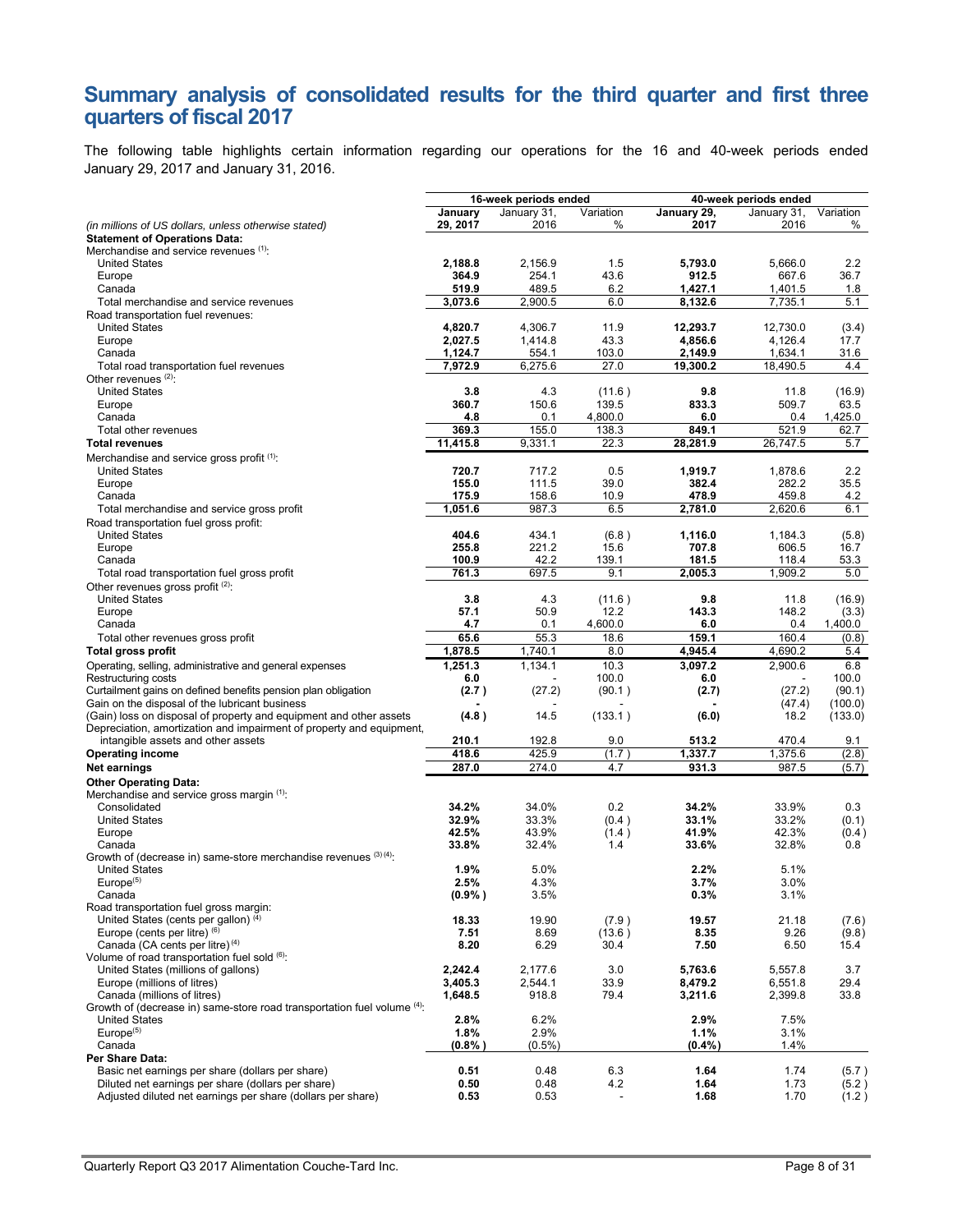|                                                             | January 29, 2017 | April 24, 2016 | Variation \$ |
|-------------------------------------------------------------|------------------|----------------|--------------|
| <b>Balance Sheet Data:</b>                                  |                  |                |              |
| Total assets                                                | 13.785.0         | 12.264.8       | 1.520.2      |
| Interest-bearing debt                                       | 3.680.1          | 2.838.1        | 842.0        |
| Shareholders' equity                                        | 5,810.3          | 5.041.1        | 769.2        |
| <b>Indebtedness Ratios:</b>                                 |                  |                |              |
| Net interest-bearing debt/total capitalization (7)          | 0.35:1           | 0.28:1         |              |
| Net interest-bearing debt/Adjusted EBITDA (8) (12)          | 1.25:1           | 0.95:1         |              |
| Adjusted net interest-bearing debt/Adjusted EBITDAR (9)(12) | 2.15:1           | 1.94:1         |              |
| <b>Returns:</b>                                             |                  |                |              |
| Return on equity $(10)(12)$                                 | 22.6%            | 27.0%          |              |
| Return on capital employed (11) (12)                        | 15.6%            | 19.2%          |              |

(1) Includes revenues derived from franchise fees, royalties, suppliers rebates on some purchases made by franchisees and licensees as well as wholesale merchandise.<br>(2) Includes revenues from the rental of assets, from th

Includes revenues from the rental of assets, from the sale of aviation and marine fuel, heating oil, kerosene, lubricants and chemicals

(3) Does not include services and other revenues (as described in footnotes 1 and 2 above). Growth in Canada and in Europe is calculated based on local currencies.<br>
(4) For company-operated stores only.<br>
(5) Includes resul

For company-operated stores only.

Includes results from Topaz stores since the acquisition, except for its recently acquired Esso network, for which the historical information is unavailable.

Total road transportation fuel.

- (7) This ratio is presented for information purposes only and represents a measure of financial condition used especially in financial circles. It represents the following calculation: long-term interest-bearing debt, net of cash and cash equivalents and temporary investments divided by the addition of shareholders' equity and long-term debt, net of cash and cash equivalents and temporary investments. It does not have a standardized meaning prescribed by IFRS and therefore may not be comparable to similar measures presented by other public corporations.
- This ratio is presented for information purposes only and represents a measure of financial condition used especially in financial circles. It represents the following calculation: long-term interest-bearing debt, net of cash and cash equivalents and temporary investments divided by EBITDA (Earnings before Interest, Tax, Depreciation, Amortization and Impairment) adjusted for specific items. It does not have a standardized meaning prescribed by IFRS and therefore may not be comparable to similar measures presented by other public corporations.
- (9) This ratio is presented for information purposes only and represents a measure of financial condition used especially in financial circles. It represents the following calculation: long-term interest-bearing debt plus the product of eight times rent expense, net of cash and cash equivalents and temporary investments divided by EBITDAR (Earnings before Interest, Tax, Depreciation, Amortization, Impairment and Rent expense) adjusted for specific items. It does not have a standardized meaning prescribed by IFRS and therefore may not be comparable to similar measures presented by other public corporations.
- (10) This ratio is presented for information purposes only and represents a measure of performance used especially in financial circles. It represents the following calculation: net earnings divided by average equity for the corresponding period. It does not have a standardized meaning prescribed by IFRS and therefore may not be comparable to similar measures<br>presented by other public corporations.<br>(11) This r
- before income taxes and interests divided by average capital employed for the corresponding period. Capital employed represents total assets less short-term liabilities not bearing<br>interests. It does not have a standardize

(12) This ratio is presented on a pro forma basis. As of January 29, 2017, it includes Couche-Tard's and IOL's results for the 52-week period ended January 29, 2017. As of April 24, 2016, it includes Couche-Tard's results for the fiscal year ended April 24, 2016, as well as Topaz's results for the 52-week period ended April 24, 2016. Topaz's earnings and balance sheet figures have been adjusted to make their presentation in line with Couche-Tard's policies. Given the timing of the acquisition of IOL, we have not yet completed the fair value assessment of the assets acquired, the liabilities assumed and the goodwill for this transaction.

# **Revenues**

Our revenues were \$11.4 billion for the third quarter of fiscal 2017, up by \$2.1 billion or 22.3%, compared with the corresponding quarter of fiscal 2016, mainly attributable to the contribution from acquisitions, to a higher average road transportation fuel selling price as well as to the continued growth in same-store merchandise revenues and road transportation fuel volumes in the United States and Europe.

For the first three quarters of fiscal 2017, our revenues increased by \$1.5 billion, or 5.7%, compared with the first three quarters of fiscal 2016, mainly attributable to the contribution from acquisitions and to the continued growth in same-store merchandise revenues and road transportation fuel volumes, partly offset by a lower average road transportation fuel selling price, the negative net impact from the translation of revenues of our Canadian and European operations into US dollars, in addition to the impact from the disposal of our lubricant business during the second quarter of fiscal 2016.

More specifically, the growth in merchandise and service revenues for the third quarter of fiscal 2017 was \$173.1 million. Excluding the net negative impact from the translation of our European and Canadian operations into US dollars, merchandise and service revenues increased by \$174.0 million or 6.0%. This increase is attributable to the contribution from acquisitions, which amounted to approximately \$121.0 million, as well as to our organic growth. Same-store merchandise revenues increased by 1.9% in the United States and by 2.5% in Europe. In Canada, same-store merchandise revenues decreased by 0.9% still impacted by the challenging economic conditions in the western part of the country.

For the first three quarters of fiscal 2017, the growth in merchandise and service revenues was \$397.5 million. Excluding the net negative impact from the translation of our European and Canadian operations into US dollars, merchandise and service revenues increased by \$415.0 million or 5.4%. This increase is attributable to the contribution from acquisitions, which amounted to approximately \$265.0 million, and to our organic growth. Same-store merchandise revenues grew by 2.2% in the United States, by 3.7% in Europe and by 0.3% in Canada.

Road transportation fuel revenues increased by \$1,697.3 million in the third quarter of fiscal 2017. Excluding the net negative impact from the translation of our Canadian and European operations into US dollars, road transportation fuel revenues increased by \$1,725.6 million or 27.5%. This increase was attributable to the contribution from acquisitions, which amounted to approximately \$894.0 million, to the impact of a higher average road transportation fuel selling price, which had a positive impact of approximately \$655.0 million on our revenues, as well as to our organic growth. Same-store road transportation fuel volumes increased by 2.8% in the United States and by 1.8% in Europe due to – among other things – the positive response from customers to our fuel rebranding initiatives and micro-market strategies, as well as to the growing contribution from premium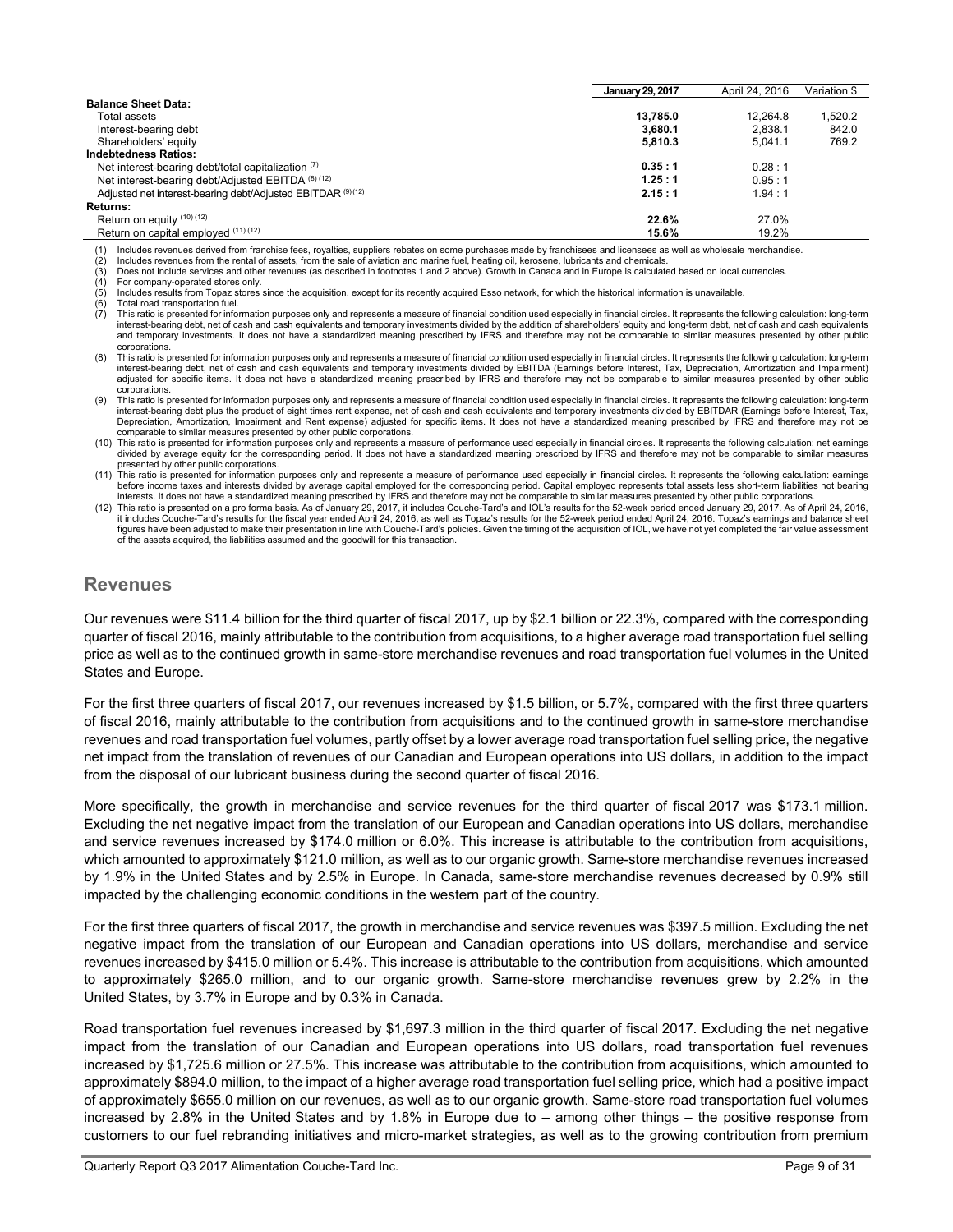fuel. In the Southeastern U.S. region, fuel volumes were negatively impacted by disruptions caused by our fuel rebranding activities and by hurricane Matthew. In Canada, same-store road transportation fuel volumes decreased by 0.8%, mainly as a result of the challenging economy in Western Canada.

The following table shows the average selling price of road transportation fuel in our various markets, starting with the fourth quarter of the fiscal year ended April 26, 2015:

|                                       |                          |                 |                 |                 | Weighted |
|---------------------------------------|--------------------------|-----------------|-----------------|-----------------|----------|
| Quarter                               | $\mathbf{A}^{\text{th}}$ | 1 <sub>st</sub> | 2 <sub>nd</sub> | 3 <sup>rd</sup> | average  |
| 52-week period ended January 29, 2017 |                          |                 |                 |                 |          |
| United States (US dollars per gallon) | 1.86                     | 2.20            | 2.10            | 2.18            | 2.09     |
| Europe (US cents per litre)           | 51.59                    | 58.65           | 58.01           | 61.87           | 57.83    |
| Canada (CA cents per litre)           | 82.28                    | 92.66           | 90.36           | 94.67           | 91.30    |
| 52-week period ended January 31, 2016 |                          |                 |                 |                 |          |
| United States (US dollars per gallon) | 2.34                     | 2.64            | 2.36            | 1.99            | 2.31     |
| Europe (US cents per litre)           | 66.51                    | 72.16           | 66.12           | 57.04           | 64.89    |
| Canada (CA cents per litre)           | 93.63                    | 103.17          | 97.79           | 88.41           | 95.35    |

For the first three quarters of fiscal 2017, road transportation fuel revenues increased by \$809.7 million. Excluding the negative net impact from the translation of our Canadian and European operations into US dollars, road transportation fuel revenues increased by \$898.0 million or 4.9%. This increase was attributable to the contribution from acquisitions, which amounted to approximately \$1.5 billion, to the contribution from our recently opened stores, as well as to our organic growth. Same-store road transportation fuel volumes increased by 2.9% in the United States and by 1.1% in Europe while they decreased by 0.4% in Canada. These factors which contributed to the increase in revenues were partially offset by the lower average selling price of road transportation fuel, which resulted in a decrease in revenues of approximately \$1.0 billion.

Other revenues increased by \$214.3 million in the third quarter of fiscal 2017 and by \$327.2 million in the first three quarters of fiscal 2017, mainly explained by the contribution from acquisitions, which amounted to approximately \$213.0 million in the third quarter of fiscal 2017 and to \$450.0 million in the first three quarters of fiscal 2017. The increase of the first three quarters of fiscal 2017 was partly offset by the disposal of our lubricant business during the second quarter of fiscal 2016, which had an impact of approximately \$72.0 million.

# **Gross profit**

In the third quarter of fiscal 2017, the consolidated merchandise and service gross profit was \$1,051.6 million, an increase of \$64.3 million compared with the corresponding quarter of fiscal 2016. Excluding the net negative impact from the translation of our European and Canadian operations into US dollars, consolidated merchandise and service gross profit increased by \$65.0 million or 6.6%. This increase is attributable to the contribution from acquisitions, which amounted to approximately \$62.0 million, and to organic growth. The gross margin decreased by 0.4% in the United States, to 32.9% because of a change in our product mix towards lower margin categories and margin decreased by 1.4% in Europe, to 42.5%, because of the impact of a different product mix in Ireland. In Canada, the gross margin increased by 1.4%, to 33.8% because of a different product mix in our recently acquired Esso stores network. We keep working on improving our supply terms and our merchandising strategies in order to bring them in line with the market competitiveness and the economic conditions within each market.

During the first three quarters of fiscal 2017, the consolidated merchandise and service gross profit was \$2.8 billion, an increase of \$160.4 million compared with the corresponding period of fiscal 2016. Excluding the net negative impact from the translation of our European and Canadian operations into US dollars, consolidated merchandise and service gross profit increased by \$167.0 million or 6.4%. The gross margin was 33.1% in the United States, a decrease of 0.1%, it was 41.9% in Europe, a decrease of 0.4%, while in Canada it was 33.6%, an increase of 0.8%.

In the third quarter of fiscal 2017, the road transportation fuel gross margin was 18.33¢ per gallon in the United States, a decrease of 1.57¢ per gallon, while it was 7.51¢ per litre in Europe, a decrease of 1.18¢ per litre. In the United States and in Europe, the decrease in the margin is attributable to the volatility created by increasing crude oil prices. In addition, the decrease in the margin in Europe is also attributable to the impact of lower margins in Ireland compared with our margins in continental Europe. In Canada, the road transportation fuel gross margin was CA 8.20¢ per litre, an increase of CA 1.91¢, attributable to a higher margin in our newly acquired Esso stores network and to a more favourable competitive environment.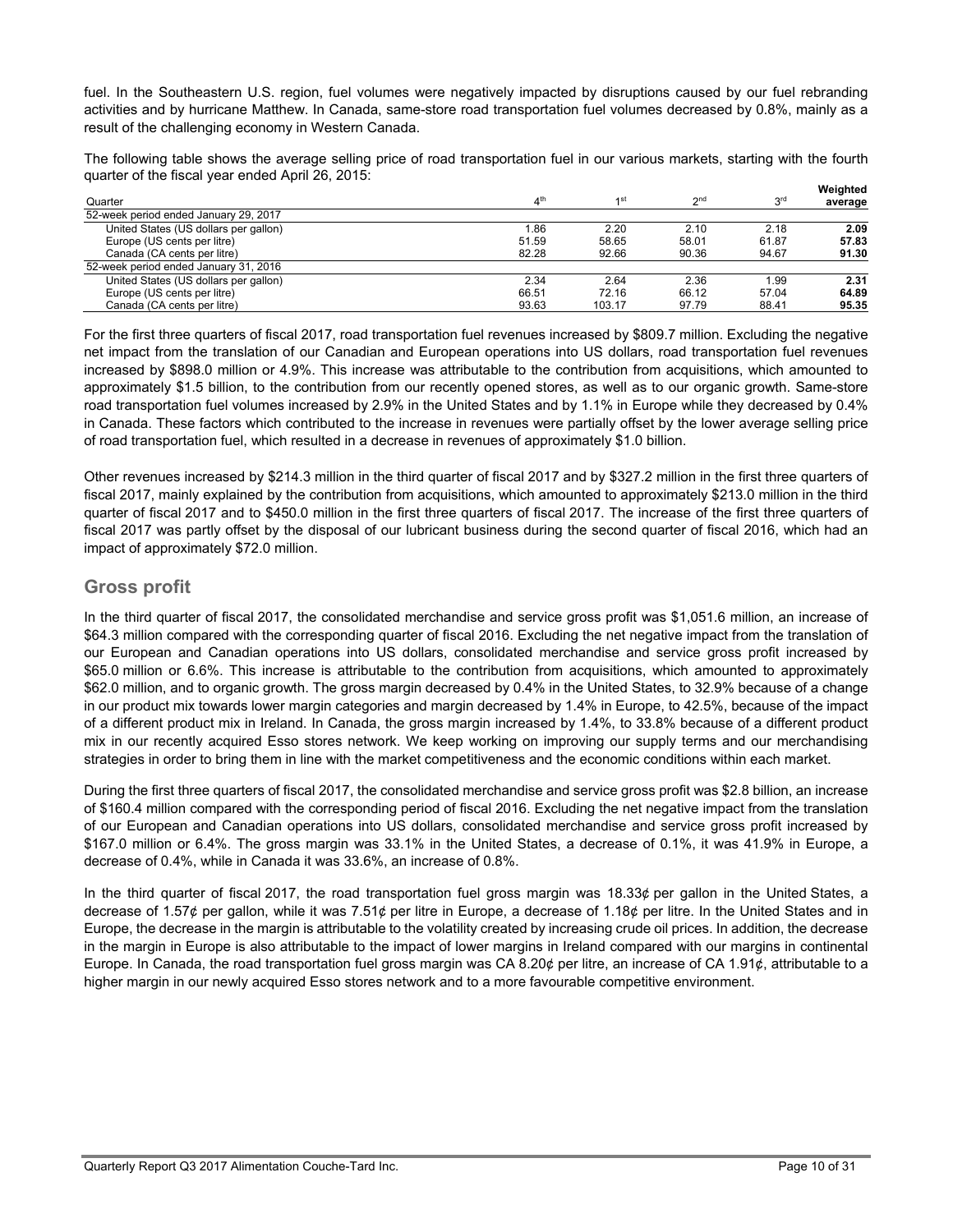The road transportation fuel gross margin of our company-operated stores in the United States and the impact of expenses related to electronic payment modes for the last eight quarters, starting with the fourth quarter of the fiscal year ended April 26, 2015, were as follows:

(US cents per gallon)

|                                                                  |                          |                 |                 |                 | Weighted |
|------------------------------------------------------------------|--------------------------|-----------------|-----------------|-----------------|----------|
| Quarter                                                          | $\mathbf{A}^{\text{th}}$ | 1 <sub>st</sub> | 2 <sub>nd</sub> | 3 <sup>rd</sup> | average  |
| 52-week period ended January 29, 2017                            |                          |                 |                 |                 |          |
| Before deduction of expenses related to electronic payment modes | 16.78                    | 20.86           | 19.87           | 18.33           | 18.94    |
| Expenses related to electronic payment modes                     | 3.74                     | 4.08            | 3.99            | 3.99            | 3.96     |
| After deduction of expenses related to electronic payment modes  | 13.04                    | 16.78           | 15.88           | 14.34           | 14.98    |
| 52-week period ended January 31, 2016                            |                          |                 |                 |                 |          |
| Before deduction of expenses related to electronic payment modes | 15.46                    | 18.34           | 25.66           | 19.90           | 20.04    |
| Expenses related to electronic payment modes                     | 4.12                     | 4.37            | 4.19            | 3.84            | 4.11     |
| After deduction of expenses related to electronic payment modes  | 11.34                    | 13.97           | 21.47           | 16.06           | 15.93    |

As demonstrated by the table above, road transportation fuel margins in the United States can be volatile from one quarter to another but tend to normalize in the long-term. Margin volatility and expenses related to electronic payment modes are not as significant in Europe and Canada.

For the first three quarters of fiscal 2017, the road transportation fuel gross margin was 19.57¢ per gallon in the United States, CA 7.50¢ per litre in Canada and 8.35¢ per litre in Europe.

Other revenues gross profit increased by \$10.3 million in the third quarter of fiscal 2017. This increase is mainly explained by the contribution from acquisitions, which amounted to approximately \$14.0 million in the third quarter of fiscal 2017.

Other revenues gross profit decreased by \$1.3 million in the first three quarters of fiscal 2017. This decrease is mainly explained by the disposal of our lubricant business in the second quarter of fiscal 2016, which had an impact of approximately \$21.0 million and to lower margins, partly offset by the contribution from acquisitions, which amounted to approximately \$28.0 million.

# **Operating, selling, administrative and general expenses**

For the third quarter and first three quarters of fiscal 2017, operating, selling, administrative and general expenses increased by 10.3% and 6.8%, respectively, compared with the corresponding periods of fiscal 2016, but increased by only 1.9% for both periods, if we exclude certain items as demonstrated by the following table:

|                                                                                                | 16-week period ended<br><b>January 29, 2017</b> | 40-week period ended<br><b>January 29, 2017</b> |
|------------------------------------------------------------------------------------------------|-------------------------------------------------|-------------------------------------------------|
| Total variance as reported                                                                     | 10.3%                                           | 6.8%                                            |
| Adjust for:                                                                                    |                                                 |                                                 |
| Increase from incremental expenses related to acquisitions                                     | $(8.5\%)$                                       | $(6.2\%)$                                       |
| Charge on early termination of fuel supply agreements recognized to earnings in fiscal 2016    | 0.8%                                            | 0.3%                                            |
| Increase from higher electronic payment fees, excluding acquisitions                           | $(0.6\%)$                                       | $(0.1\%)$                                       |
| Acquisition costs recognized to earnings of fiscal 2017                                        | $(0.5\%)$                                       | $(0.5\%)$                                       |
| Acquisition costs recognized to earnings of fiscal 2016                                        | 0.2%                                            | 0.1%                                            |
| Decrease from the net impact of foreign exchange translation                                   | 0.2%                                            | 0.3%                                            |
| Decrease from divestment of the lubricant business                                             |                                                 | 0.9%                                            |
| Integration expenses in connection with our global brand initiatives recognized in fiscal 2016 |                                                 | 0.3%                                            |
| <b>Remaining variance</b>                                                                      | 1.9%                                            | 1.9%                                            |

The remaining variance in expenses is mainly due to normal inflation, to higher advertising and marketing activities in connection with our global brand project, to higher expenses needed to support our organic growth, to the higher average number of stores and to proportionally higher operational expenses in our recently built stores, as these stores generally have a larger footprint than the average of our existing network. We continue to favour a rigorous control of costs throughout our organization, while ensuring we maintain the quality of service we offer to our customers.

# **Earnings before interest, taxes, depreciation, amortization and impairment (EBITDA) and adjusted EBITDA**

During the third quarter of fiscal 2017, EBITDA increased from \$627.5 million to \$637.1 million, a growth of 1.5% compared with the same quarter last year.

Excluding the specific items shown in the table below from EBITDA of the third quarter of fiscal 2017 and of the comparable period of fiscal 2016, the adjusted EBITDA for the third quarter of fiscal 2017 increased by \$24.4 million or 3.9% compared with the corresponding period of the previous fiscal year, mainly through the contribution from acquisitions and organic growth, partly offset by the lower road transportation fuel gross margins in the United States and in Europe. Acquisitions contributed approximately \$82.0 million to the adjusted EBITDA, while the variation in exchange rates had a negative net impact of approximately \$2.0 million.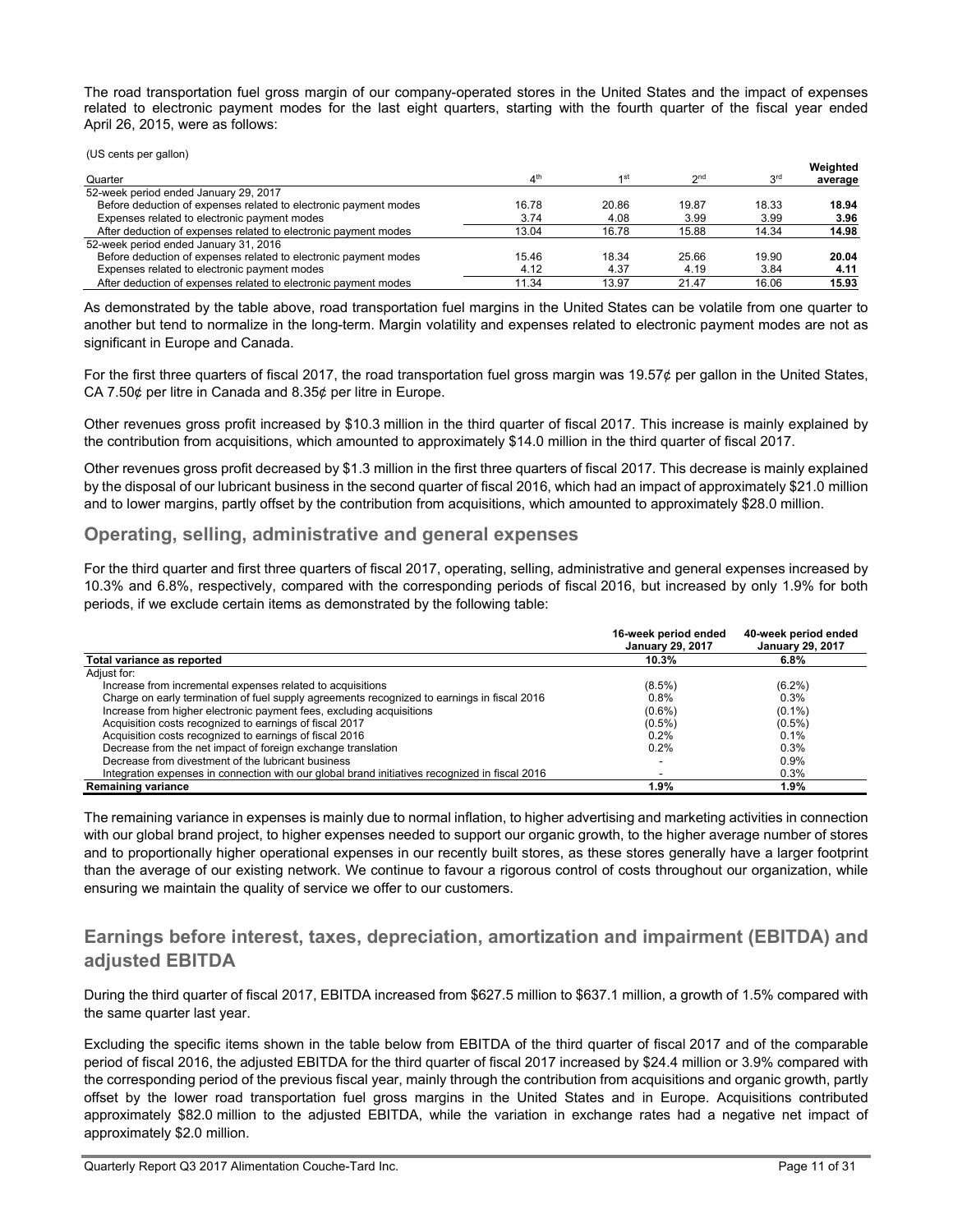During the first three quarters of fiscal 2017, EBITDA increased from \$1,869.5 million to \$1,874.1 million, a growth of 0.2% compared with the same period last year.

Excluding the specific items shown in the table below from EBITDA of the first three quarters of fiscal 2017 and of the same period of fiscal 2016, the adjusted EBITDA for the first three quarters of fiscal 2017 increased by \$65.4 million or 3.6% compared with the corresponding period of the previous fiscal year for reasons similar to those of the third quarter. Acquisitions contributed approximately \$102.0 million to the adjusted EBITDA, while the variation in exchange rates had a negative net impact of approximately \$9.0 million.

It should be noted that EBITDA and adjusted EBITDA are not performance measures defined by IFRS, but we, as well as investors and analysts, consider that those performance measures facilitate the evaluation of our ongoing operations and our ability to generate cash flows to fund our cash requirements, including our capital expenditures program. Note that our definition of these measures may differ from the one used by other public corporations:

|                                                                      |                         | 16-week periods ended | 40-week periods ended   |                  |  |
|----------------------------------------------------------------------|-------------------------|-----------------------|-------------------------|------------------|--|
| (in millions of US dollars)                                          | <b>January 29, 2017</b> | January 31, 2016      | <b>January 29, 2017</b> | January 31, 2016 |  |
| Net earnings, as reported                                            | 287.0                   | 274.0                 | 931.3                   | 987.5            |  |
| Add:                                                                 |                         |                       |                         |                  |  |
| Income taxes                                                         | 96.7                    | 127.2                 | 339.6                   | 335.8            |  |
| Net financial expenses                                               | 43.3                    | 33.5                  | 90.0                    | 75.8             |  |
| Depreciation, amortization and impairment of property and            |                         |                       |                         |                  |  |
| equipment, intangible assets and other assets                        | 210.1                   | 192.8                 | 513.2                   | 470.4            |  |
| <b>EBITDA</b>                                                        | 637.1                   | 627.5                 | 1,874.1                 | 1,869.5          |  |
| Adjust for:                                                          |                         |                       |                         |                  |  |
| <b>Acquisition costs</b>                                             | 6.0                     | 2.1                   | 14.6                    | 3.5              |  |
| Restructuring charges                                                | 6.0                     |                       | 6.0                     |                  |  |
| Curtailment gains on pension plan obligation                         | (2.7)                   | (27.2)                | (2.7)                   | (27.2)           |  |
| Write-off expense on fuel rebranding                                 |                         | 10.4                  |                         | 10.4             |  |
| Charge on early termination of fuel supply agreements                |                         | 9.2                   |                         | 9.2              |  |
| Net gain from the disposal of the lubricant business                 |                         |                       | $\blacksquare$          | (47.4)           |  |
| Integration expenses in connection with our global brand initiatives |                         |                       |                         | 8.6              |  |
| <b>Adjusted EBITDA</b>                                               | 646.4                   | 622.0                 | 1.892.0                 | 1,826.6          |  |

# **Depreciation, amortization and impairment of property and equipment, intangible assets and other assets**

For the third quarter and first three quarters of fiscal 2017, depreciation, amortization and impairment expense increased by \$17.3 million and \$42.8 million, respectively, mainly as a result of investments made through acquisitions, the replacement of equipment, the addition of new stores and the ongoing improvement of our network. The depreciation, amortization and impairment expense for the third quarter of fiscal 2017 and for the first three quarters of fiscal 2017 include a charge for the accelerated depreciation and amortization of certain assets in connection with our global rebranding project, amounting to \$8.4 million and \$21.8 million, respectively. These items, which contributed to the increase in depreciation, amortization and impairment expense, were partially offset by the net impact of the translation of our European and Canadian operations into US dollars.

## **Net financial expenses**

The third quarter of fiscal 2017 shows net financial expenses of \$43.3 million, an increase of \$9.8 million compared with the third quarter of fiscal 2016. Excluding the net foreign exchange losses of \$3.0 million and of \$4.1 million recorded, respectively, in the third quarters of fiscal 2017 and fiscal 2016, net financial expenses increased by \$10.9 million. This increase is mainly attributable to our higher average long-term debt in connection with our recent acquisitions. The net foreign exchange loss of \$3.0 million for the third quarter of fiscal 2017 is mainly due to the impact of foreign exchange variations on certain cash balances.

The first three quarters of fiscal 2017 show net financial expenses of \$90.0 million, an increase of \$14.2 million compared with the first three quarters of fiscal 2016. Excluding the net foreign exchange gains of \$5.5 million and of \$0.8 million recorded in the first three quarters of fiscal 2017 and 2016, respectively, net financial expenses increased by \$18.9 million for the same reason as for the third quarter. The net foreign exchange gain of \$5.5 million is mainly due to the impact of foreign exchange variations on certain cash balances.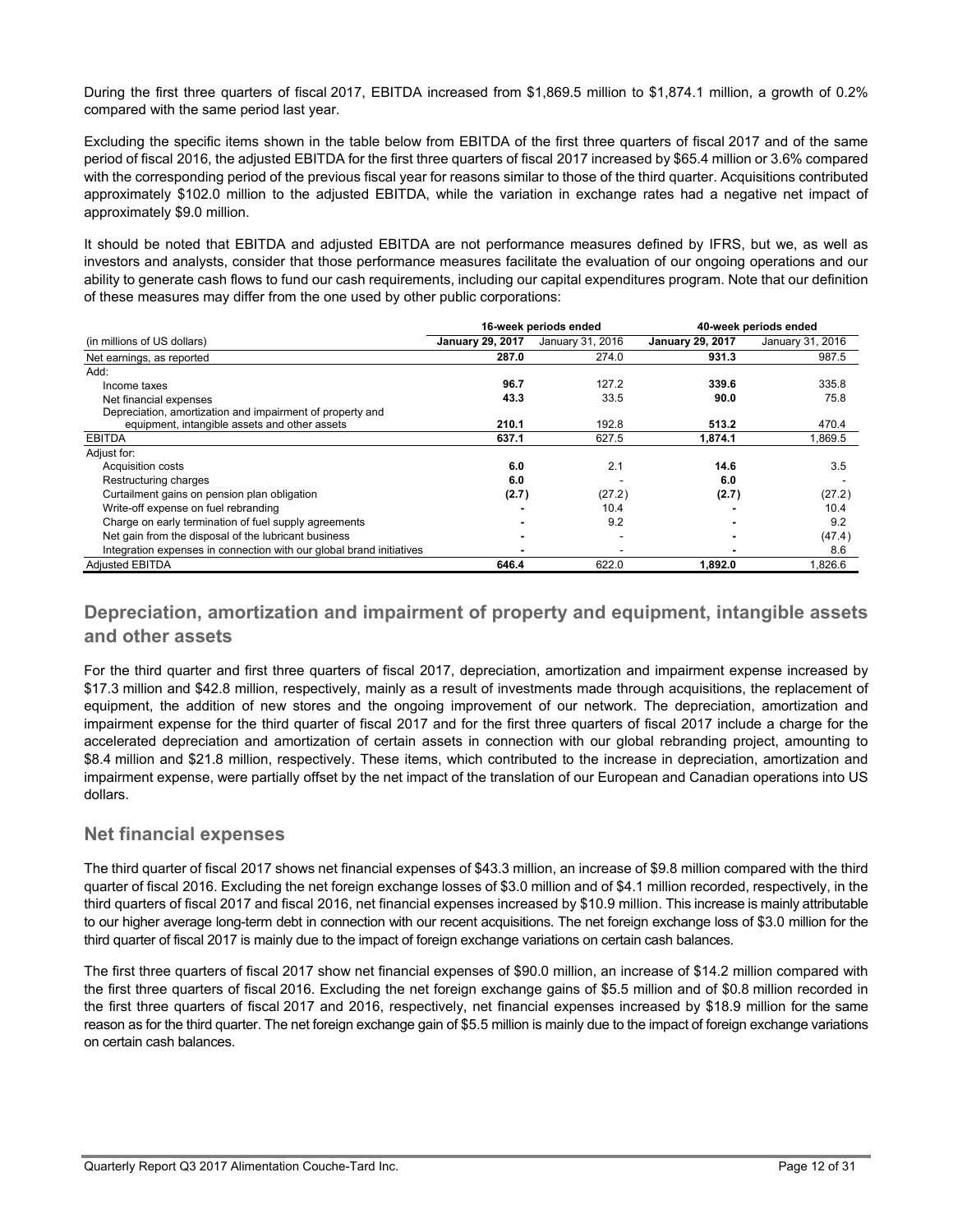## **Income taxes**

The income tax rate for the third quarter of fiscal 2017 was 25.2% compared with a normalized income tax rate of 26.0% for the third quarter of fiscal 2016. The decrease in the income tax rate stems from proportionally lower earnings in the United States where our statutory income tax rate is the highest. For the first three quarters of fiscal 2017, the income tax rate was 26.7%.

# **Net earnings and adjusted net earnings**

We closed the third quarter of fiscal 2017 with net earnings of \$287.0 million, compared with \$274.0 million for the third quarter of the previous fiscal year, an increase of \$13.0 million or 4.7%. Diluted net earnings per share stood at \$0.50, compared with \$0.48 the previous year. The translation of revenues and expenses from our Canadian and European operations into US dollars had a negative net impact of approximately \$1.0 million on net earnings of the third quarter of fiscal 2017.

Excluding the items shown in the table below from net earnings of the third quarter of fiscal 2017 and fiscal 2016, net earnings for the third quarter of fiscal 2017 would have been approximately \$303.0 million, compared with \$301.0 million for the comparable quarter of the previous year, an increase of \$2.0 million or 0.7% while adjusted diluted net earnings per share would have been approximately \$0.53 for both the third quarters of fiscal 2017 and fiscal 2016.

For the first three quarters of fiscal 2017, net earnings were \$931.3 million, compared with \$987.5 million for the comparable period of fiscal year 2016, a decrease of \$56.2 million or 5.7%. Diluted net earnings per share stood at \$1.64, compared with \$1.73 the previous year. The translation of revenues and expenses from our Canadian and European operations into US dollars had a negative net impact of approximately \$9.0 million on net earnings of the first three quarters of fiscal 2017.

Excluding the items shown in the table below from net earnings of the first three quarters of fiscal 2017 and fiscal 2016, net earnings for the first three quarters of fiscal 2017 would have been approximately \$958.0 million, compared with \$968.0 million for the comparable period of the previous year, a decrease of \$10.0 million or 1.0%. Adjusted diluted net earnings per share would have been approximately \$1.68 for the first three quarters of fiscal 2017, compared with \$1.70 for the corresponding period of fiscal 2016, a decrease of 1.2%.

The table below reconciles reported net earnings to adjusted net earnings:

|                                                                      |                         | 16-week periods ended | 40-week periods ended |                  |  |  |
|----------------------------------------------------------------------|-------------------------|-----------------------|-----------------------|------------------|--|--|
| (in millions of US dollars)                                          | <b>January 29, 2017</b> | January 31, 2016      | January 29,<br>2017   | January 31, 2016 |  |  |
| Net earnings, as reported                                            | 287.0                   | 274.0                 | 931.3                 | 987.5            |  |  |
| Adjust for:                                                          |                         |                       |                       |                  |  |  |
| Accelerated depreciation and amortization expense                    | 8.4                     | 10.1                  | 21.8                  | 10.1             |  |  |
| <b>Acquisition costs</b>                                             | 6.0                     | 2.1                   | 14.6                  | 3.5              |  |  |
| Restructuring charges                                                | 6.0                     |                       | 6.0                   |                  |  |  |
| Net foreign exchange loss (gain)                                     | 3.0                     | 4.1                   | (5.5)                 | (0.8)            |  |  |
| Curtailment gains on pension plans obligation                        | (2.7)                   | (27.2)                | (2.7)                 | (27.2)           |  |  |
| Tax expense stemming from an internal reorganization                 |                         | 22.9                  |                       | 22.9             |  |  |
| Write-off expense on fuel rebranding                                 |                         | 10.4                  |                       | 10.4             |  |  |
| Charge on early termination of fuel supply agreements                |                         | 9.2                   |                       | 9.2              |  |  |
| Net gain from the disposal of the lubricant business                 |                         |                       |                       | (47.4)           |  |  |
| Integration expenses in connection with our global brand initiatives |                         |                       |                       | 8.6              |  |  |
| Tax impact of the items above and rounding                           | (4.7)                   | (4.6)                 | (7.5)                 | (8.8)            |  |  |
| Adjusted net earnings                                                | 303.0                   | 301.0                 | 958.0                 | 968.0            |  |  |

It should be noted that adjusted net earnings is not a performance measure defined by IFRS, but we, as well as investors and analysts, consider this measure useful for evaluating the underlying performance of our operations on a comparable basis. Note that our definition of this measure may differ from the one used by other public corporations.

# **Financial Position as at January 29, 2017**

As shown by our indebtedness ratios included in the "Summary analysis of consolidated results for the third quarter and first three quarters of fiscal 2017" section and our net cash provided by operating activities, our financial position is solid.

Our total consolidated assets amounted to \$13.8 billion as at January 29, 2017, an increase of \$1.5 billion over the balance as at April 24, 2016. This increase stems primarily from the acquisition of the IOL and Dansk Fuel assets and by the positive net impact of the exchange rates variation at the balance sheet date.

During the 52-week period ended on January 29, 2017, we recorded a return on capital employed of 15.6%.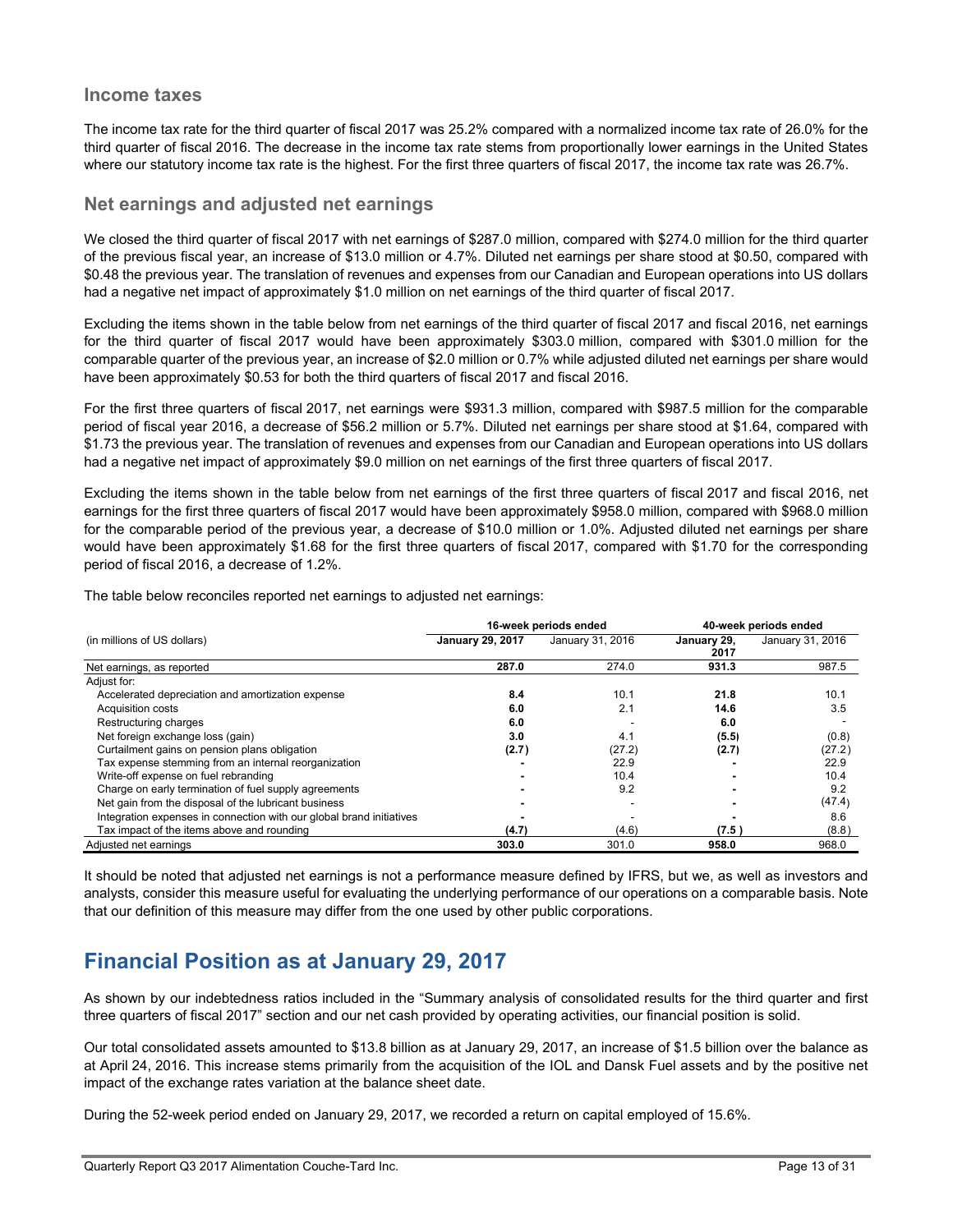Significant balance sheet variations are explained as follows:

# **Property and equipment**

Property and equipment increased by \$791.4 million, from \$6.4 billion as at April 24, 2016, to \$7.2 billion as at January 29, 2017, mainly as a result of the acquisition of the IOL and Dansk Fuel sites, the investments we made in our stores and the \$135.0 million impact from the exchange rates variation at the balance sheet date, partly offset by the depreciation, amortization and impairment expense.

# **Goodwill**

Goodwill increased by \$652.3 million, from \$1.8 billion as at April 24, 2016, to \$2.4 billion as at January 29, 2017, mainly as a result of the acquisition of the IOL and Dansk Fuel sites and of the \$35.0 million positive net impact from the exchange rates variation at the balance sheet date, partly offset by the impact of the finalization of Topaz purchase price allocation. Since we have not yet completed our fair value assessment of the assets acquired, the liabilities assumed and the goodwill for these transactions, we expect that the fair values of assets acquired and liabilities assumed as well as the goodwill will be adjusted during fiscal 2017.

# **Long-term debt and current portion of long-term debt**

Long-term debt increased by \$842.0 million, from \$2.8 billion as at April 24, 2016, to \$3.7 billion as at January 29, 2017, mainly as a result of the acquisition of 278 stores from IOL, partly offset by the impact of the weaker Canadian dollar and Euro against the US dollar, which was approximately \$136.0 million. Long-term debt increased from the issuance of Euro denominated senior unsecured notes for an amount of \$851.8 million.

# **Shareholders' equity**

Shareholders' equity amounted to \$5.8 billion as at January 29, 2017, up \$769.2 million compared with April 24, 2016, mainly reflecting net earnings for the first three quarters of fiscal 2017, partly offset by dividends declared and other comprehensive loss for the first three quarters of fiscal 2017. For the 52-week period ended January 29, 2017, we recorded a return on equity of 22.6%.

# **Liquidity and Capital Resources**

Our sources of liquidity remain unchanged compared with the fiscal year ended April 24, 2016. For further information, please refer to our 2016 Annual Report. With respect to capital expenditures, acquisitions and dividend paid during the first three quarters of fiscal 2017, they were financed using available cash as well as our existing revolving credit facilities. We expect that cash generated from operations together with borrowings available under our revolving unsecured credit facilities will be adequate to meet our liquidity needs in the foreseeable future, except for any need stemming from a material business acquisition.

Our revolving credit facilities are detailed as follows:

#### *Revolving unsecured operating credit, maturing in December 2021 ("operating credit D")*

Credit agreement consisting of a revolving unsecured facility of a maximum amount of \$2,525.0 million. As at January 29, 2017, \$987.5 million of our operating credit D had been used. As at the same date, the effective interest rate was 1.81% and standby letters of credit in the amount of \$9.6 million were outstanding.

On October 26, 2016, we amended the term of our revolving unsecured operating credit D to extend its maturity to December 2021. No other terms were changed significantly.

#### *Term revolving unsecured operating credit, maturing in December 2016 ("operating credit E")*

Credit agreement consisting of an initial maximum amount of \$50.0 million with an initial term of 50 months. During the third quarter of fiscal year 2017, we reached the maturity date of operating credit E and decided not to renew.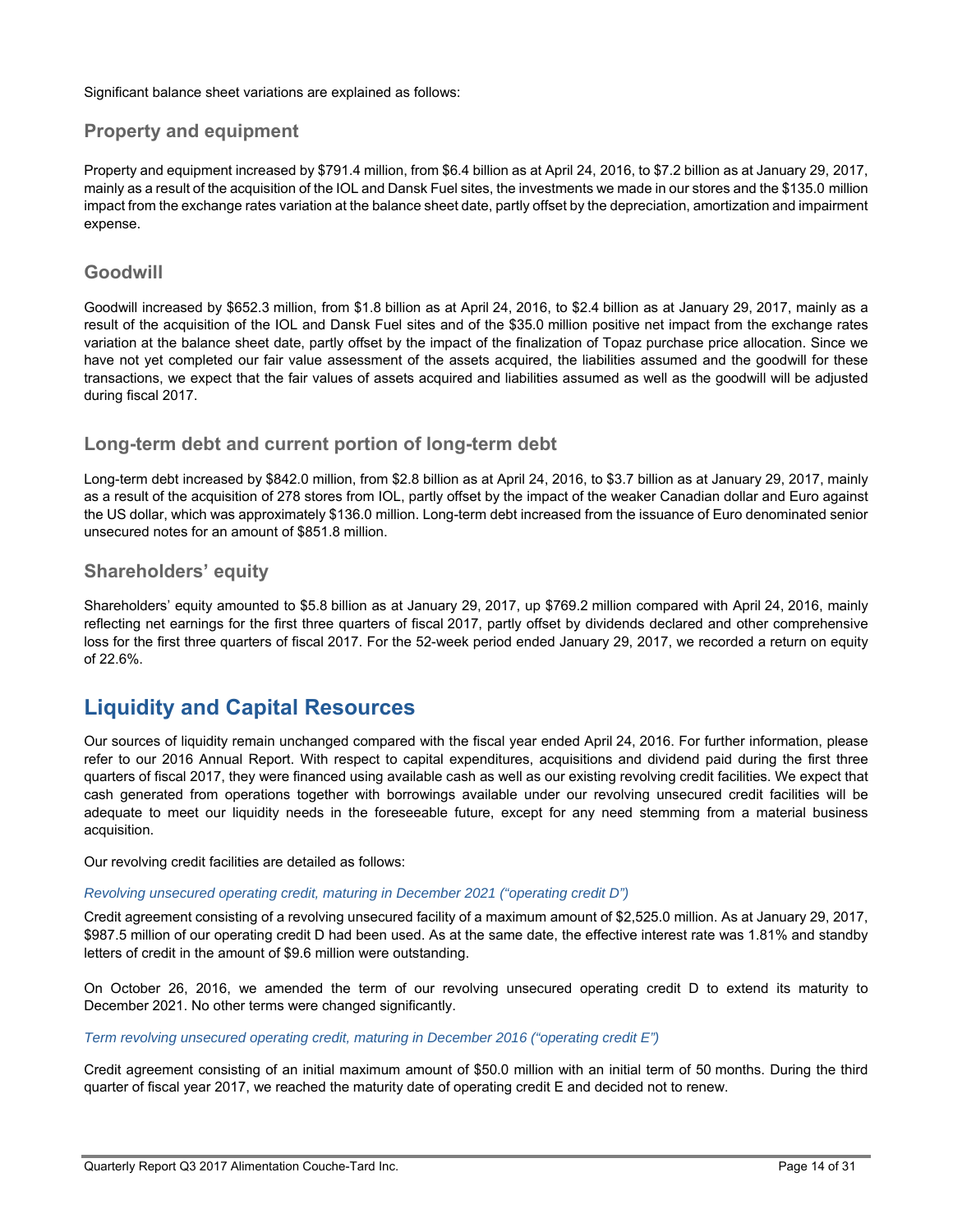#### *Term revolving unsecured operating credit, maturing in January 2020 ("operating credit F")*

Credit agreement consisting of a revolving unsecured facility of an initial maximum amount of €25.0 million (\$27.9 million) maturing on January 30, 2020. The credit facility is available, in Euros, in the form of a revolving unsecured operating credit. The amounts borrowed bear interest at variable rates based on the funding base rate or the EURIBOR rate plus a variable margin. As at January 29, 2017, operating credit F was unused.

#### *Available liquidities*

As at January 29, 2017, a total of approximately \$1.6 billion was available under our revolving unsecured operating credit facilities and we were in compliance with the restrictive covenants and ratios imposed by the credit agreements at that date. Thus, at the same date, we had access to approximately \$2.2 billion through our available cash and revolving unsecured operating credit facilities.

# **Selected Consolidated Cash Flow Information**

|                                                             | 16-week periods ended |             |           | 40-week periods ended |             |            |
|-------------------------------------------------------------|-----------------------|-------------|-----------|-----------------------|-------------|------------|
|                                                             | January 29,           | January 31, |           | January 29,           | January 31, |            |
| (In millions of US dollars)                                 | 2017                  | 2016        | Variation | 2017                  | 2016        | Variation  |
| <b>Operating activities</b>                                 |                       |             |           |                       |             |            |
| Net cash provided by operating activities                   | 292.0                 | 216.8       | 75.2      | 1,214.3               | 1,228.0     | (13.7)     |
| <b>Investing activities</b>                                 |                       |             |           |                       |             |            |
| <b>Business acquisitions</b>                                | (499.3)               | (73.5)      | (425.8)   | (1,328.7)             | (183.6)     | (1, 145.1) |
| Purchase of property and equipment, intangible assets and   |                       |             |           |                       |             |            |
| other assets, net of proceeds from the disposal of property |                       |             |           |                       |             |            |
| and equipment and other assets                              | (276.4)               | (317.1)     | 40.7      | (548.9)               | (548.2)     | (0.7)      |
| Proceeds from sale of an associated company held-for-sale   | 71.5                  |             | 71.5      | 71.5                  |             | 71.5       |
| Capital reduction received from associated company held-    |                       |             |           |                       |             |            |
| for-sale                                                    | 65.6                  |             | 65.6      | 65.6                  |             | 65.6       |
| Investment in an associated company held-for-sale           | (6.7)                 |             | (6.7)     | (308.1)               |             | (308.1)    |
| Proceeds from disposal of the lubricant business            |                       |             |           |                       | 81.0        | (81.0)     |
| Other                                                       | 19.2                  | 0.1         | 19.1      | 13.9                  | 0.7         | 13.2       |
| Net cash used in investing activities                       | (626.1)               | (390.5)     | (235.6)   | (2,034.7)             | (650.1)     | (1,384.6)  |
| <b>Financing activities</b>                                 |                       |             |           |                       |             |            |
| Net increase (decrease) in term revolving unsecured         |                       |             |           |                       |             |            |
| operating credit D                                          | 167.6                 | 698.5       | (530.9)   | 116.6                 | (654.2)     | 770.8      |
| Cash dividends paid                                         | (38.9)                | (27.8)      | (11.1)    | (107.2)               | (74.9)      | (32.3)     |
| Net decrease in other debts                                 | (8.5)                 | (8.6)       | 0.1       | (23.4)                | (15.8)      | (7.6)      |
| Settlement of cross-currency interest rate swaps            | 4.9                   |             | 4.9       | (4.9)                 |             | (4.9)      |
| Issuance of shares upon exercise of stock options           | 0.1                   |             | 0.1       | 0.3                   | 0.2         | 0.1        |
| Issuance of Euro denominated senior unsecured notes, net    |                       |             |           |                       |             |            |
| of financing costs                                          |                       |             |           | 851.8                 |             | 851.8      |
| Issuance of Canadian dollar denominated senior unsecured    |                       |             |           |                       |             |            |
| notes, net of financing costs                               |                       |             |           |                       | 562.0       | (562.0)    |
| Repurchase of non-controlling interest                      |                       |             |           |                       | (11.8)      | 11.8       |
| Net cash provided by (used in) financing activities         | 125.2                 | 662.1       | (536.9)   | 833.2                 | (194.5)     | 1.027.7    |
| <b>Credit ratings</b>                                       |                       |             |           |                       |             |            |
| Standard and Poor's - Corporate credit rating               |                       |             |           | <b>BBB</b>            | <b>BBB</b>  |            |
| Moody's - Senior unsecured notes credit rating              |                       |             |           | Baa2                  | Baa2        |            |

# **Operating activities**

During the third quarter of fiscal 2017, net cash from our operations reached \$292.0 million, up \$75.2 million compared with the comparable quarter of fiscal year 2016, mainly due to higher net earnings, partly offset by changes in working capital. During the first three quarters of fiscal 2017, net cash from our operations reached \$1,214.3 million, down \$13.7 million compared with the corresponding period of fiscal year 2016, mainly due to slightly lower net earnings and changes in working capital.

# **Investing activities**

During the third quarter of fiscal 2017, investing activities were primarily for the acquisition of IOL assets for an amount of \$480.4 million and for net investments in property and equipment, intangible assets and other assets, which amounted to \$276.4 million. During the same quarter, we also received a total of \$137.1 million from a capital reduction as well as from sales proceeds, both related to the sale of all of Dansk Fuel shares.

Since the beginning of the fiscal year, investing activities were also primarily for the acquisition of IOL assets for an amount of \$1,285.7 million, for net investments in property and equipment, intangible assets and other assets, which amounted to \$548.9 million, as well as for the Dansk Fuel transaction, for a net amount of \$171.0 million.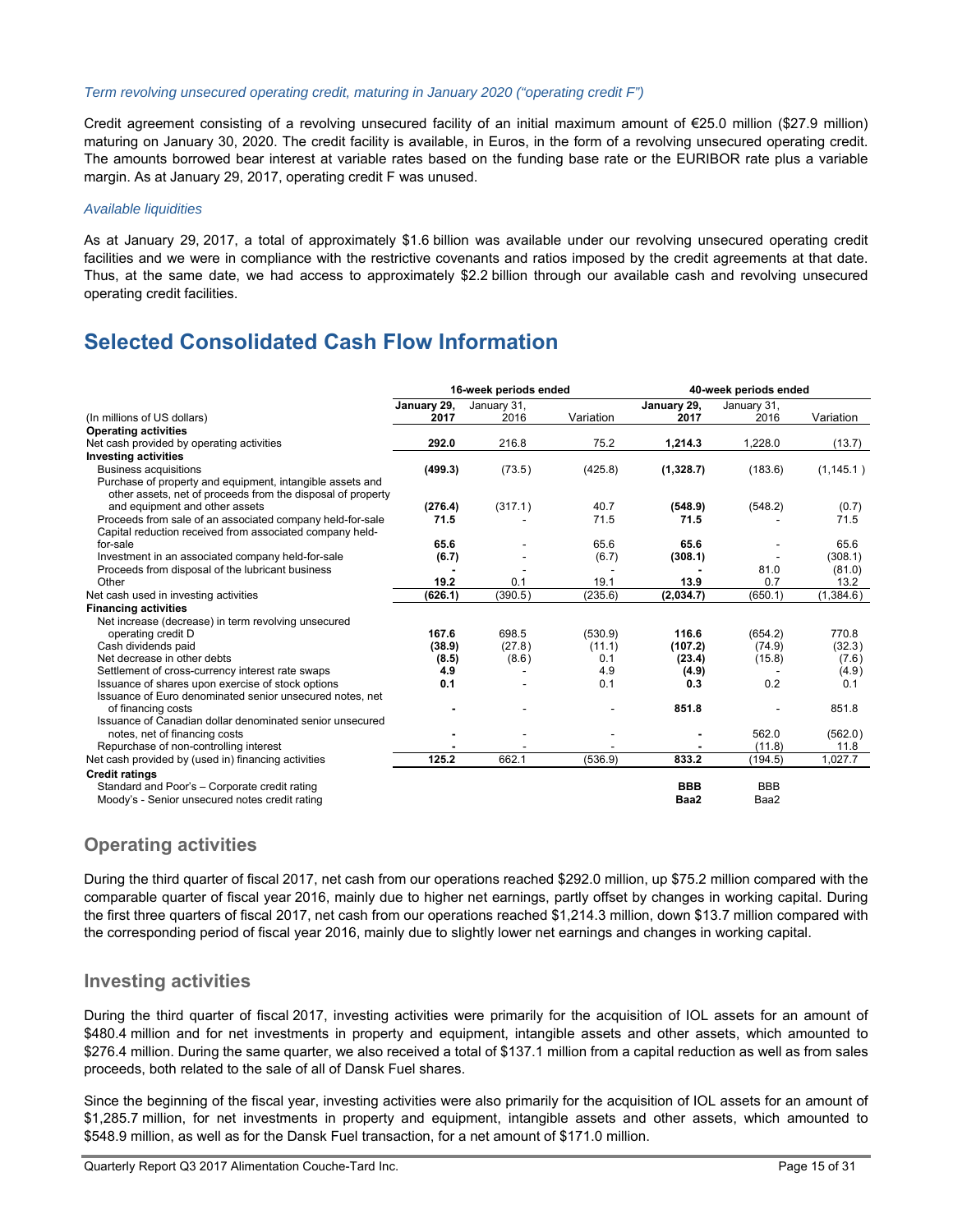Net investments in property and equipment, intangible assets and other assets were primarily for the replacement of equipment in some of our stores in order to enhance our offering of products and services, for our rebranding project, for the addition of new stores and for the ongoing improvement of our network, as well as for information technology.

# **Financing activities**

During the third quarter of fiscal 2017, the borrowings on our operating credit D increased by \$167.6 million mainly for the acquisition of the remaining IOL sites, partly offset by repayments made. We also paid \$38.9 million in dividends.

During the first three quarters of fiscal 2017, we issued Euro denominated senior unsecured notes for a net amount of \$851.8 million and the total net amount drawn from our operating credit D was \$116.6 million. We also paid \$107.2 million in dividends.

# **Contractual Obligations and Commercial Commitments**

There were no major changes with respect to our contractual obligations and commercial commitments during the 40-week period ended January 29, 2017, except for the changes described below. For more information, please refer to our 2016 Annual Report.

In connection with the acquisition of certain assets from IOL, we entered into a long-term fuel supply contract. Under this contract, we are required to purchase a minimum quantity of Esso-branded fuel every year, until 2036. Failure to satisfy the minimum purchase requirements could result in a payment to IOL of a predetermined amount. We expect to fulfill those requirements.

# **Internal Controls Over Financial Reporting**

We maintain a system of internal controls over financial reporting designed to safeguard assets and ensure that financial information is reliable. We also maintain a system of disclosure controls and procedures designed to ensure, in all material respects, the reliability, completeness and timeliness of the information we disclose in this MD&A and other public disclosure documents. Disclosure controls and procedures are designed to ensure that information required to be disclosed by us in reports filed with securities regulatory agencies is recorded and/or disclosed on a timely basis, as required by law, and is accumulated and communicated to our management, including our Chief Executive Officer and our Chief Financial Officer, as appropriate, to allow timely decisions regarding required disclosure. As at January 29, 2017, our management, following its assessment, certifies the design and operating effectiveness of disclosure controls and procedures.

We undertake ongoing evaluations of the effectiveness of our internal controls over financial reporting and implement control enhancements, when appropriate. As at April 24, 2016, our management and our external auditors reported that these internal controls were effective.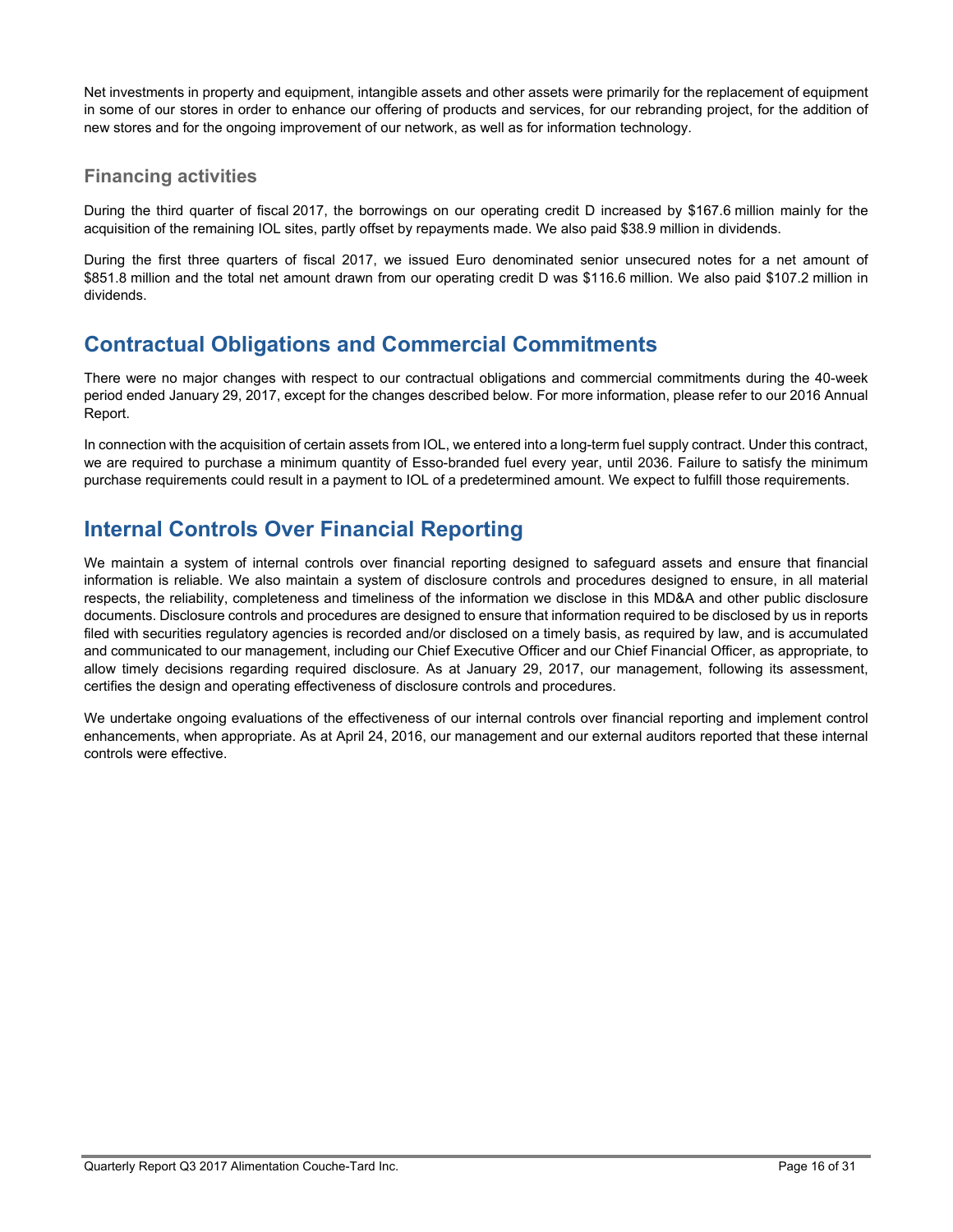# **Selected Quarterly Financial Information**

Our 52-week reporting cycle is divided into quarters of 12 weeks each except for the third quarter, which comprises 16 weeks. When a fiscal year, such as fiscal 2017, contains 53 weeks, the fourth quarter comprises 13 weeks. The following is a summary of selected consolidated financial information derived from our interim consolidated financial statements for each of the eight most recently completed quarters.

|                                                                                                                   |                 |                         |                 |                 |          |                                     |                 | <b>Extract from</b> |
|-------------------------------------------------------------------------------------------------------------------|-----------------|-------------------------|-----------------|-----------------|----------|-------------------------------------|-----------------|---------------------|
|                                                                                                                   |                 |                         |                 |                 |          |                                     |                 | 52-week             |
|                                                                                                                   |                 |                         |                 |                 |          |                                     |                 | period<br>ended     |
|                                                                                                                   |                 | 40-week period ended    |                 |                 |          |                                     |                 | April 26,           |
| (in millions of US dollars except per share amounts)                                                              |                 | <b>January 29, 2017</b> |                 |                 |          | 52-week period ended April 24, 2016 |                 | 2015                |
| Quarter                                                                                                           | 3 <sup>rd</sup> | 2 <sub>nd</sub>         | 1 <sup>st</sup> | 4 <sup>th</sup> | 3rd      | 2 <sub>nd</sub>                     | 1 <sup>st</sup> | 4 <sup>th</sup>     |
| Weeks                                                                                                             | 16 weeks        | 12 weeks                | 12 weeks        | 12 weeks        | 16 weeks | 12 weeks                            | 12 weeks        | 12 weeks            |
| <b>Revenues</b>                                                                                                   | 11,415.8        | 8.445.5                 | 8.420.6         | 7,397.1         | 9,331.1  | 8,436.8                             | 8.979.6         | 7,285.5             |
| Operating income before depreciation, amortization and<br>impairment of property and equipment, intangible assets |                 |                         |                 |                 |          |                                     |                 |                     |
| and other assets                                                                                                  | 628.7           | 616.8                   | 605.2           | 456.2           | 618.7    | 685.8                               | 541.5           | 314.8               |
| Depreciation, amortization and impairment of property and<br>equipment, intangible assets and other assets        | 210.1           | 154.2                   | 145.0           | 162.0           | 192.8    | 137.6                               | 140.0           | 132.1               |
| Operating income                                                                                                  | 418.6           | 462.6                   | 460.2           | 294.2           | 425.9    | 548.2                               | 401.5           | 182.7               |
| Share of earnings of joint ventures and associated                                                                |                 |                         |                 |                 |          |                                     |                 |                     |
| companies accounted for using the equity method                                                                   | 8.4             | 5.3                     | 9.5             | 6.5             | 8.8      | 8.2                                 | 6.5             | 4.4                 |
| Net financial expenses                                                                                            | 43.3            | 21.3                    | 24.4            | 31.7            | 33.5     | 25.2                                | 17.1            | 15.6                |
| Net earnings                                                                                                      | 287.0           | 324.0                   | 324.4           | 206.2           | 274.0    | 415.7                               | 297.8           | 126.0               |
| Net earnings per share                                                                                            |                 |                         |                 |                 |          |                                     |                 |                     |
| Basic                                                                                                             | 0.51            | \$0.57                  | \$0.57          | \$0.36          | \$0.48   | \$0.73                              | \$0.52          | \$0.22              |
| Diluted                                                                                                           | 0.50            | \$0.57                  | \$0.57          | \$0.36          | \$0.48   | \$0.73                              | \$0.52          | \$0.22              |

The volatility of road transportation fuel gross margins, mostly in the United States, seasonality and changes in the exchange rates have an impact on the variability of our quarterly net earnings. That being said, the majority of our operating income is derived from merchandise and service sales.

# **Outlook**

For the remainder of fiscal year 2017, our focus will be on keeping up the roll-out momentum of our new global convenience brand, Circle K, throughout North America, Europe and our licensed stores worldwide. We are setting out to make it easy for existing and new customers in more countries than ever before, building preference for Circle K as a destination for convenience and fuel, with a fresh look and feel and even better products for people on the go, always combined with fast and friendly service.

Integration will also be a key focus in the coming quarters as we continue our work with The Pantry, IOL, Topaz and Dansk Fuel sites. We look forward to implementing some of our Circle K concepts into these sites, as well as realizing the potential synergies for each acquisition. At the same time, we will keep a relentless focus on sales, supply terms and operating expenses, while keeping an eye on growth opportunities that may be available in our various markets.

Finally, our teams will also work diligently to prepare and complete the acquisition of CST as we get ready to welcome them into the Couche-Tard family.

March 14, 2017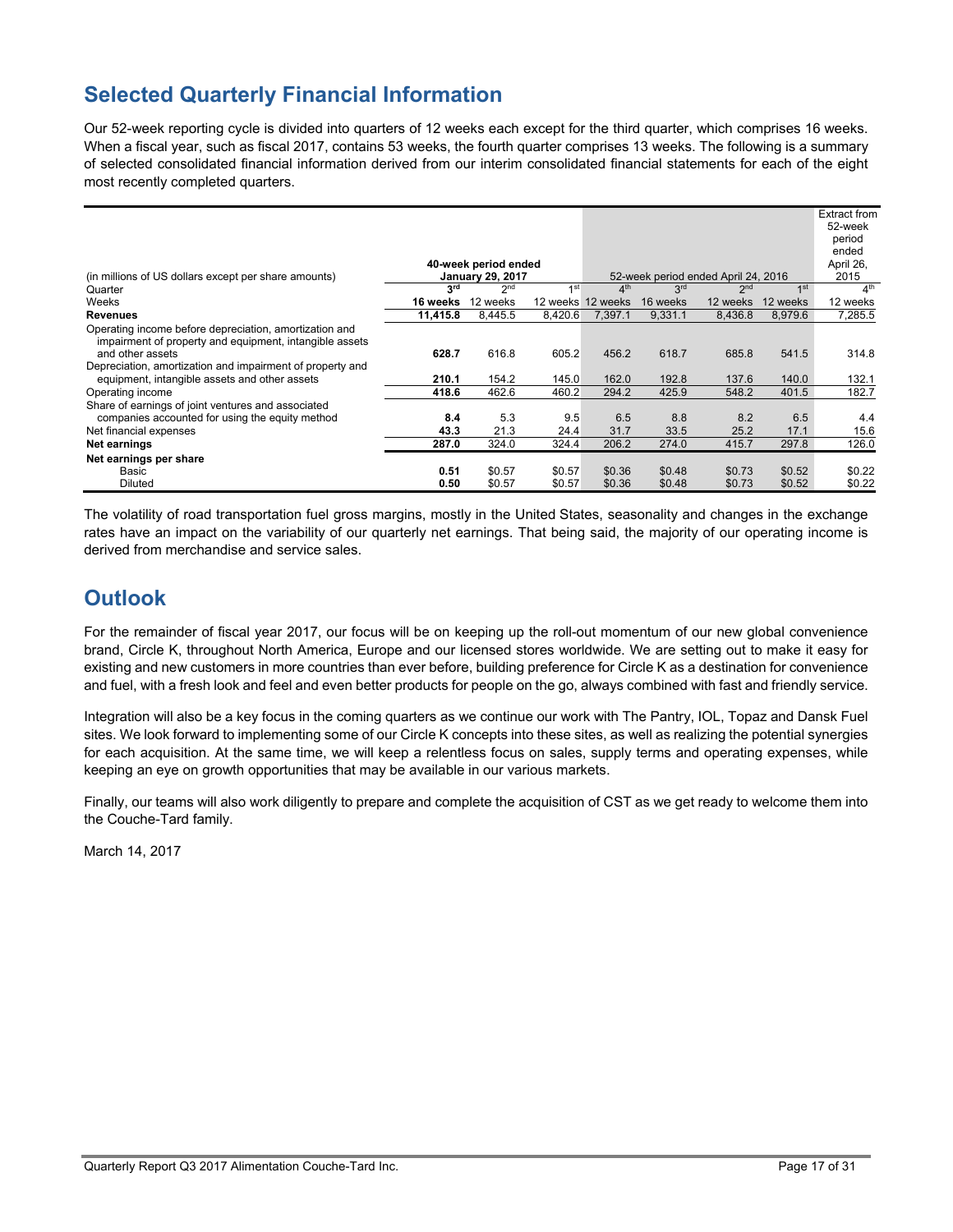# **CONSOLIDATED STATEMENTS OF EARNINGS**

(in millions of US dollars, except per share amounts, unaudited)

| January 29,<br>January 29,<br>January 31,<br>January 31,<br>2017<br>2016<br>2017<br>2016<br>\$<br>\$<br>\$<br>\$<br>11,415.8<br>9,331.1<br>28,281.9<br>26,747.5<br>9,537.3<br>7,591.0<br>23,336.5<br>22,057.3<br>1,878.5<br>1,740.1<br>4,945.4<br>4,690.2<br>1,251.3<br>1,134.1<br>3,097.2<br>2,900.6<br>Operating, selling, administrative and general expenses<br>Restructuring costs<br>6.0<br>6.0<br>Curtailment gains on defined benefits pension plan<br>obligation (Note 9)<br>(2.7)<br>(27.2)<br>(2.7)<br>(27.2)<br>Gain on disposal of lubricant business (Note 4)<br>(47.4)<br>(Gain) loss on disposal of property and equipment and other<br>(4.8)<br>14.5<br>(6.0)<br>18.2<br>assets<br>Depreciation, amortization and impairment of property and<br>equipment, intangible assets and other assets<br>210.1<br>192.8<br>513.2<br>470.4<br>3,314.6<br>1,459.9<br>1,314.2<br>3,607.7<br>1,375.6<br><b>Operating income</b><br>418.6<br>425.9<br>1,337.7<br>Share of earnings of joint ventures and associated companies<br>accounted for using the equity method<br>8.4<br>8.8<br>23.2<br>23.5<br>42.3<br>30.9<br>99.8<br>81.6<br>(2.0)<br>(4.3)<br>(5.0)<br>(1.5)<br>3.0<br>4.1<br>(5.5)<br>(0.8)<br>33.5<br>43.3<br>90.0<br>75.8<br>401.2<br>1,270.9<br>1,323.3<br>383.7<br>96.7<br>339.6<br>127.2<br>335.8<br>287.0<br>274.0<br>931.3<br>987.5 |                                                            | 16 weeks |       | 40 weeks |       |  |
|-------------------------------------------------------------------------------------------------------------------------------------------------------------------------------------------------------------------------------------------------------------------------------------------------------------------------------------------------------------------------------------------------------------------------------------------------------------------------------------------------------------------------------------------------------------------------------------------------------------------------------------------------------------------------------------------------------------------------------------------------------------------------------------------------------------------------------------------------------------------------------------------------------------------------------------------------------------------------------------------------------------------------------------------------------------------------------------------------------------------------------------------------------------------------------------------------------------------------------------------------------------------------------------------------------------------------------------------------------------|------------------------------------------------------------|----------|-------|----------|-------|--|
|                                                                                                                                                                                                                                                                                                                                                                                                                                                                                                                                                                                                                                                                                                                                                                                                                                                                                                                                                                                                                                                                                                                                                                                                                                                                                                                                                             | For the periods ended                                      |          |       |          |       |  |
|                                                                                                                                                                                                                                                                                                                                                                                                                                                                                                                                                                                                                                                                                                                                                                                                                                                                                                                                                                                                                                                                                                                                                                                                                                                                                                                                                             |                                                            |          |       |          |       |  |
|                                                                                                                                                                                                                                                                                                                                                                                                                                                                                                                                                                                                                                                                                                                                                                                                                                                                                                                                                                                                                                                                                                                                                                                                                                                                                                                                                             |                                                            |          |       |          |       |  |
|                                                                                                                                                                                                                                                                                                                                                                                                                                                                                                                                                                                                                                                                                                                                                                                                                                                                                                                                                                                                                                                                                                                                                                                                                                                                                                                                                             | <b>Revenues</b>                                            |          |       |          |       |  |
|                                                                                                                                                                                                                                                                                                                                                                                                                                                                                                                                                                                                                                                                                                                                                                                                                                                                                                                                                                                                                                                                                                                                                                                                                                                                                                                                                             | Cost of sales                                              |          |       |          |       |  |
|                                                                                                                                                                                                                                                                                                                                                                                                                                                                                                                                                                                                                                                                                                                                                                                                                                                                                                                                                                                                                                                                                                                                                                                                                                                                                                                                                             | <b>Gross profit</b>                                        |          |       |          |       |  |
|                                                                                                                                                                                                                                                                                                                                                                                                                                                                                                                                                                                                                                                                                                                                                                                                                                                                                                                                                                                                                                                                                                                                                                                                                                                                                                                                                             |                                                            |          |       |          |       |  |
|                                                                                                                                                                                                                                                                                                                                                                                                                                                                                                                                                                                                                                                                                                                                                                                                                                                                                                                                                                                                                                                                                                                                                                                                                                                                                                                                                             |                                                            |          |       |          |       |  |
|                                                                                                                                                                                                                                                                                                                                                                                                                                                                                                                                                                                                                                                                                                                                                                                                                                                                                                                                                                                                                                                                                                                                                                                                                                                                                                                                                             |                                                            |          |       |          |       |  |
|                                                                                                                                                                                                                                                                                                                                                                                                                                                                                                                                                                                                                                                                                                                                                                                                                                                                                                                                                                                                                                                                                                                                                                                                                                                                                                                                                             |                                                            |          |       |          |       |  |
|                                                                                                                                                                                                                                                                                                                                                                                                                                                                                                                                                                                                                                                                                                                                                                                                                                                                                                                                                                                                                                                                                                                                                                                                                                                                                                                                                             |                                                            |          |       |          |       |  |
|                                                                                                                                                                                                                                                                                                                                                                                                                                                                                                                                                                                                                                                                                                                                                                                                                                                                                                                                                                                                                                                                                                                                                                                                                                                                                                                                                             |                                                            |          |       |          |       |  |
|                                                                                                                                                                                                                                                                                                                                                                                                                                                                                                                                                                                                                                                                                                                                                                                                                                                                                                                                                                                                                                                                                                                                                                                                                                                                                                                                                             |                                                            |          |       |          |       |  |
|                                                                                                                                                                                                                                                                                                                                                                                                                                                                                                                                                                                                                                                                                                                                                                                                                                                                                                                                                                                                                                                                                                                                                                                                                                                                                                                                                             |                                                            |          |       |          |       |  |
|                                                                                                                                                                                                                                                                                                                                                                                                                                                                                                                                                                                                                                                                                                                                                                                                                                                                                                                                                                                                                                                                                                                                                                                                                                                                                                                                                             |                                                            |          |       |          |       |  |
|                                                                                                                                                                                                                                                                                                                                                                                                                                                                                                                                                                                                                                                                                                                                                                                                                                                                                                                                                                                                                                                                                                                                                                                                                                                                                                                                                             |                                                            |          |       |          |       |  |
|                                                                                                                                                                                                                                                                                                                                                                                                                                                                                                                                                                                                                                                                                                                                                                                                                                                                                                                                                                                                                                                                                                                                                                                                                                                                                                                                                             |                                                            |          |       |          |       |  |
|                                                                                                                                                                                                                                                                                                                                                                                                                                                                                                                                                                                                                                                                                                                                                                                                                                                                                                                                                                                                                                                                                                                                                                                                                                                                                                                                                             |                                                            |          |       |          |       |  |
|                                                                                                                                                                                                                                                                                                                                                                                                                                                                                                                                                                                                                                                                                                                                                                                                                                                                                                                                                                                                                                                                                                                                                                                                                                                                                                                                                             |                                                            |          |       |          |       |  |
|                                                                                                                                                                                                                                                                                                                                                                                                                                                                                                                                                                                                                                                                                                                                                                                                                                                                                                                                                                                                                                                                                                                                                                                                                                                                                                                                                             |                                                            |          |       |          |       |  |
|                                                                                                                                                                                                                                                                                                                                                                                                                                                                                                                                                                                                                                                                                                                                                                                                                                                                                                                                                                                                                                                                                                                                                                                                                                                                                                                                                             |                                                            |          |       |          |       |  |
|                                                                                                                                                                                                                                                                                                                                                                                                                                                                                                                                                                                                                                                                                                                                                                                                                                                                                                                                                                                                                                                                                                                                                                                                                                                                                                                                                             | Financial expenses                                         |          |       |          |       |  |
|                                                                                                                                                                                                                                                                                                                                                                                                                                                                                                                                                                                                                                                                                                                                                                                                                                                                                                                                                                                                                                                                                                                                                                                                                                                                                                                                                             | <b>Financial revenues</b>                                  |          |       |          |       |  |
|                                                                                                                                                                                                                                                                                                                                                                                                                                                                                                                                                                                                                                                                                                                                                                                                                                                                                                                                                                                                                                                                                                                                                                                                                                                                                                                                                             | Foreign exchange loss (gain) from currency conversion      |          |       |          |       |  |
|                                                                                                                                                                                                                                                                                                                                                                                                                                                                                                                                                                                                                                                                                                                                                                                                                                                                                                                                                                                                                                                                                                                                                                                                                                                                                                                                                             | <b>Net financial expenses</b>                              |          |       |          |       |  |
|                                                                                                                                                                                                                                                                                                                                                                                                                                                                                                                                                                                                                                                                                                                                                                                                                                                                                                                                                                                                                                                                                                                                                                                                                                                                                                                                                             | Earnings before income taxes                               |          |       |          |       |  |
|                                                                                                                                                                                                                                                                                                                                                                                                                                                                                                                                                                                                                                                                                                                                                                                                                                                                                                                                                                                                                                                                                                                                                                                                                                                                                                                                                             | Income taxes                                               |          |       |          |       |  |
|                                                                                                                                                                                                                                                                                                                                                                                                                                                                                                                                                                                                                                                                                                                                                                                                                                                                                                                                                                                                                                                                                                                                                                                                                                                                                                                                                             | <b>Net earnings</b>                                        |          |       |          |       |  |
|                                                                                                                                                                                                                                                                                                                                                                                                                                                                                                                                                                                                                                                                                                                                                                                                                                                                                                                                                                                                                                                                                                                                                                                                                                                                                                                                                             |                                                            |          |       |          |       |  |
|                                                                                                                                                                                                                                                                                                                                                                                                                                                                                                                                                                                                                                                                                                                                                                                                                                                                                                                                                                                                                                                                                                                                                                                                                                                                                                                                                             | Net earnings attributable to:                              |          |       |          |       |  |
|                                                                                                                                                                                                                                                                                                                                                                                                                                                                                                                                                                                                                                                                                                                                                                                                                                                                                                                                                                                                                                                                                                                                                                                                                                                                                                                                                             | Shareholders of the Corporation                            | 287.0    | 274.0 | 931.3    | 987.3 |  |
| Non-controlling interest<br>0.2                                                                                                                                                                                                                                                                                                                                                                                                                                                                                                                                                                                                                                                                                                                                                                                                                                                                                                                                                                                                                                                                                                                                                                                                                                                                                                                             |                                                            |          |       |          |       |  |
| 287.0<br>274.0<br>931.3<br>987.5                                                                                                                                                                                                                                                                                                                                                                                                                                                                                                                                                                                                                                                                                                                                                                                                                                                                                                                                                                                                                                                                                                                                                                                                                                                                                                                            | <b>Net earnings</b>                                        |          |       |          |       |  |
|                                                                                                                                                                                                                                                                                                                                                                                                                                                                                                                                                                                                                                                                                                                                                                                                                                                                                                                                                                                                                                                                                                                                                                                                                                                                                                                                                             |                                                            |          |       |          |       |  |
| 0.51<br>1.74<br>Basic<br>0.48<br>1.64                                                                                                                                                                                                                                                                                                                                                                                                                                                                                                                                                                                                                                                                                                                                                                                                                                                                                                                                                                                                                                                                                                                                                                                                                                                                                                                       | Net earnings per share (Note 6)                            |          |       |          |       |  |
| 0.50<br>0.48<br>1.64<br>1.73<br><b>Diluted</b>                                                                                                                                                                                                                                                                                                                                                                                                                                                                                                                                                                                                                                                                                                                                                                                                                                                                                                                                                                                                                                                                                                                                                                                                                                                                                                              |                                                            |          |       |          |       |  |
| 567,427<br>567,769<br>567,405<br>567,882                                                                                                                                                                                                                                                                                                                                                                                                                                                                                                                                                                                                                                                                                                                                                                                                                                                                                                                                                                                                                                                                                                                                                                                                                                                                                                                    | Weighted average number of shares – basic (in thousands)   |          |       |          |       |  |
| 569,296<br>569,230<br>569,278<br>569,188                                                                                                                                                                                                                                                                                                                                                                                                                                                                                                                                                                                                                                                                                                                                                                                                                                                                                                                                                                                                                                                                                                                                                                                                                                                                                                                    | Weighted average number of shares - diluted (in thousands) |          |       |          |       |  |
|                                                                                                                                                                                                                                                                                                                                                                                                                                                                                                                                                                                                                                                                                                                                                                                                                                                                                                                                                                                                                                                                                                                                                                                                                                                                                                                                                             | Number of shares outstanding at the end of period          |          |       |          |       |  |
| 567,901<br>567,449<br>567,901<br>567,449<br>(in thousands)                                                                                                                                                                                                                                                                                                                                                                                                                                                                                                                                                                                                                                                                                                                                                                                                                                                                                                                                                                                                                                                                                                                                                                                                                                                                                                  |                                                            |          |       |          |       |  |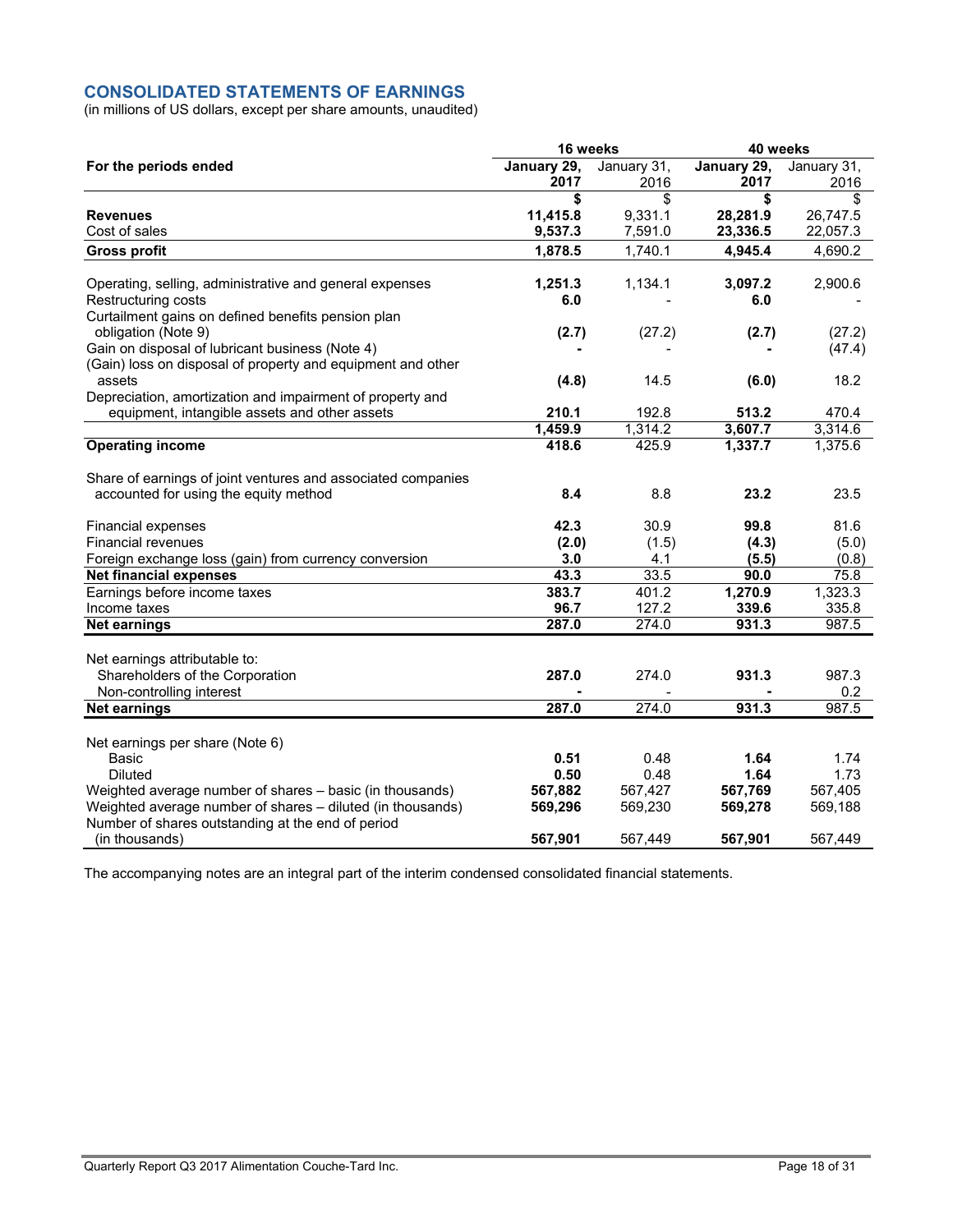## **CONSOLIDATED STATEMENTS OF COMPREHENSIVE INCOME**

(in millions of US dollars, unaudited)

|                                                               |                     | 16 weeks            | 40 weeks            |                     |
|---------------------------------------------------------------|---------------------|---------------------|---------------------|---------------------|
| For the periods ended                                         | January 29,<br>2017 | January 31,<br>2016 | January 29,<br>2017 | January 31,<br>2016 |
|                                                               | \$                  | \$                  | \$                  | \$                  |
| <b>Net earnings</b>                                           | 287.0               | 274.0               | 931.3               | 987.5               |
| Other comprehensive loss                                      |                     |                     |                     |                     |
| Items that may be reclassified subsequently to earnings       |                     |                     |                     |                     |
| <b>Translation adjustments</b>                                |                     |                     |                     |                     |
| Changes in cumulative translation adjustments (1)             | (75.0)              | (90.7)              | (47.6)              | 110.0               |
| Change in fair value of cross-currency interest rate swaps    |                     |                     |                     |                     |
| designated as a hedge of the Corporation's net investment in  |                     |                     |                     |                     |
| its foreign operations (2)                                    | 40.0                | (116.4)             | (38.5)              | (218.1)             |
| Net interest on cross-currency interest rate swaps designated |                     |                     |                     |                     |
| as a hedge of the Corporation's net investment in its         |                     |                     |                     |                     |
| foreign operations <sup>(3)</sup>                             | (1.4)               | (1.3)               | (2.3)               | (2.4)               |
| <b>Cash flow hedges</b>                                       |                     |                     |                     |                     |
| Change in fair value of financial instruments (4)             | (1.9)               | (0.4)               | 1.8                 | 8.3                 |
| Loss (gain) realized on financial instruments transferred to  |                     |                     |                     |                     |
| earnings $(5)$                                                | 0.4                 | (1.2)               | (3.8)               | (8.7)               |
| Available-for-sale investment                                 |                     |                     |                     |                     |
| Change in fair value of an available-for-sale investment (6)  | (0.9)               | (2.8)               | 19.5                | (2.8)               |
| Items that will never be reclassified to earnings             |                     |                     |                     |                     |
| Net actuarial gain (7)                                        | 20.0                | 6.9                 | 12.6                | 28.7                |
| Other comprehensive loss                                      | (18.8)              | (205.9)             | (58.3)              | (85.0)              |
| <b>Comprehensive income</b>                                   | 268.2               | 68.1                | 873.0               | 902.5               |
|                                                               |                     |                     |                     |                     |
| Comprehensive income attributable to:                         |                     |                     |                     |                     |
| Shareholders of the Corporation                               | 268.2               | 68.1                | 873.0               | 902.3               |
| Non-controlling interest                                      |                     |                     |                     | 0.2                 |
| <b>Comprehensive income</b>                                   | 268.2               | 68.1                | 873.0               | 902.5               |

(1) For the 16 and 40-week periods ended January 29, 2017, these amounts include a gain of \$44.6 (net of income taxes of \$6.9) and a gain of \$15.6 (net of income taxes of \$2.4), respectively. For the 16 and 40-week periods ended January 31, 2016, these amounts include a loss of \$63.9 (net of income taxes of \$10.1) and a loss of \$142.8 (net of income taxes of \$22.6), respectively. These gains and losses arise from the translation of US-dollar-, Norwegian-kroneand euro-denominated long-term debts, and, for a portion of the year, in combination with cross-currency interest rate swaps, designated as foreign exchange hedges of the Corporation's net investments in its operations in the US, Norway, Denmark, the Baltics and Ireland.

(2) For the 16 and 40-week periods ended January 29, 2017, these amounts are net of income taxes of \$0 and \$0.5, respectively. For the 16 and 40-week periods ended January 31, 2016, these amounts are net of income taxes of \$0.3 and \$7.0, respectively.

(3) For the 16 and 40-week periods ended January 29, 2017, these amounts are net of income taxes of \$0.1 and \$1.8, respectively. For the 16 and 40-week periods ended January 31, 2016, these amounts are net of income taxes of \$0.3 and \$0.9, respectively.

(4) For the 16 and 40-week periods ended January 29, 2017, these amounts are net of income taxes of \$0.7 and \$0.7, respectively. For the 16 and 40-week periods ended January 31, 2016, these amounts are net of income taxes of \$0.1 and \$3.5, respectively.

(5) For the 16 and 40-week periods ended January 29, 2017, these amounts are net of income taxes of \$0.3 and \$1.2, respectively. For the 16 and 40-week periods ended January 31, 2016, these amounts are net of income taxes of \$0.4 and \$3.2, respectively.

(6) For the 16 and 40-week periods ended January 29, 2017, these amounts are net of income taxes of \$0.1 and \$2.7, respectively. For the 16 and 40-week periods ended January 31, 2016, these amounts are net of income taxes of \$0.

(7) For the 16 and 40-week periods ended January 29, 2017, these amounts are net of income taxes of \$5.8 and \$0.5, respectively. For the 16 and 40-week periods ended January 31, 2016, these amounts are net of income taxes of \$2.2 and \$9.4, respectively.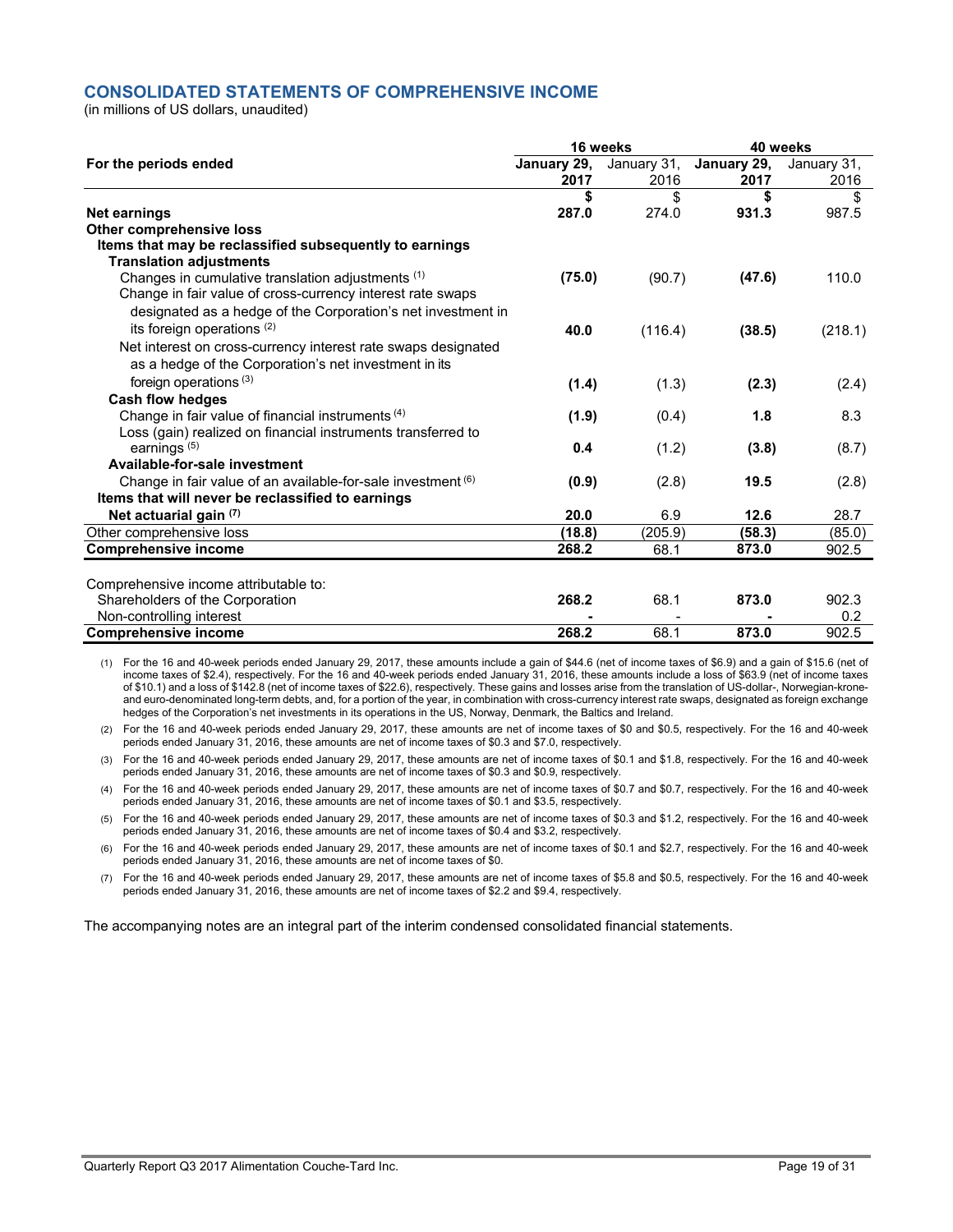## **CONSOLIDATED STATEMENTS OF CHANGES IN EQUITY**

(in millions of US dollars, unaudited)

#### **For the 40-week period ended January 29, 2017**

|                                     |         |                    |                 | Attributable to the shareholders of the Corporation |                 |             |         |
|-------------------------------------|---------|--------------------|-----------------|-----------------------------------------------------|-----------------|-------------|---------|
|                                     |         |                    |                 | <b>Accumulated</b>                                  |                 |             |         |
|                                     |         |                    |                 | other                                               |                 | Non-        |         |
|                                     | Capital | <b>Contributed</b> | <b>Retained</b> | comprehensive                                       |                 | controlling | Total   |
|                                     | stock   | surplus            | earnings        | loss (Note 7)                                       | Total           | interest    | equity  |
|                                     | S       | \$                 |                 | \$                                                  | S               | S           |         |
| Balance, beginning of period        | 699.8   | 14.8               | 5,020.6         | (694.1)                                             | 5,041.1         | ٠           | 5,041.1 |
| Comprehensive income:               |         |                    |                 |                                                     |                 |             |         |
| Net earnings                        |         |                    | 931.3           |                                                     | 931.3           |             | 931.3   |
| Other comprehensive loss            |         |                    |                 | (58.3)                                              | (58.3)          |             | (58.3)  |
| Comprehensive income                |         |                    |                 |                                                     | 873.0           |             | 873.0   |
| Dividends declared                  |         | $\blacksquare$     | (107.2)         |                                                     | (107.2)         |             | (107.2) |
| Stock option-based compensation     |         |                    |                 |                                                     |                 |             |         |
| expense                             |         | 3.1                |                 |                                                     | 3.1             |             | 3.1     |
| Initial fair value of stock options |         |                    |                 |                                                     |                 |             |         |
| exercised                           | 0.9     | (0.9)              |                 |                                                     |                 |             |         |
| Cash received upon exercise of      |         |                    |                 |                                                     |                 |             |         |
| stock options                       | 0.3     |                    |                 |                                                     | 0.3             |             | 0.3     |
| Balance, end of period              | 701.0   | 17.0               | 5,844.7         |                                                     | (752.4) 5,810.3 |             | 5,810.3 |

#### For the 40-week period ended and the state of the 40-week period ended January 31, 2016

|                                      |         | Attributable to the shareholders of the Corporation |          |                          |                   |             |         |
|--------------------------------------|---------|-----------------------------------------------------|----------|--------------------------|-------------------|-------------|---------|
|                                      |         |                                                     |          | Accumulated              |                   |             |         |
|                                      |         |                                                     |          | other                    |                   | Non-        |         |
|                                      | Capital | Contributed                                         | Retained | comprehensive            |                   | controlling | Total   |
|                                      | stock   | surplus                                             | earnings | loss (Note 7)            | Total             | interest    | equity  |
|                                      | \$      | \$                                                  |          | \$                       | \$                | \$          | \$      |
| Balance, beginning of period         | 697.2   | 10.7                                                | 3,919.8  | (738.6)                  | 3,889.1           | 13.9        | 3,903.0 |
| Comprehensive income:                |         |                                                     |          |                          |                   |             |         |
| Net earnings                         |         |                                                     | 987.3    |                          | 987.3             | 0.2         | 987.5   |
| Other comprehensive loss             |         |                                                     |          | (85.0)                   | (85.0)            |             | (85.0)  |
| Comprehensive income                 |         |                                                     |          |                          | 902.3             | 0.2         | 902.5   |
| Dividends declared                   |         |                                                     | (74.9)   | $\overline{\phantom{a}}$ | (74.9)            | (0.7)       | (75.6)  |
| Nullification of redemption          |         |                                                     |          |                          |                   |             |         |
| liability (Note 10)                  |         |                                                     | 13.0     |                          | 13.0              |             | 13.0    |
| Repurchase of non-controlling        |         |                                                     |          |                          |                   |             |         |
| interest (Note 10)                   |         |                                                     |          |                          |                   | (11.8)      | (11.8)  |
| Non-controlling interest transferred |         |                                                     |          |                          |                   |             |         |
| to contributed surplus               |         |                                                     |          |                          |                   |             |         |
| (Note 10)                            |         | 1.6                                                 |          |                          | 1.6               | (1.6)       |         |
| Stock option-based compensation      |         |                                                     |          |                          |                   |             |         |
| expense                              |         | 2.2                                                 |          |                          | 2.2               |             | 2.2     |
| Initial fair value of stock options  |         |                                                     |          |                          |                   |             |         |
| exercised                            | 0.1     | (0.1)                                               |          |                          |                   |             |         |
| Cash received upon exercise of       |         |                                                     |          |                          |                   |             |         |
| stock options                        | 0.2     |                                                     |          |                          | 0.2               |             | 0.2     |
| Balance, end of period               | 697.5   | 14.4                                                | 4,845.2  |                          | $(823.6)$ 4,733.5 |             | 4,733.5 |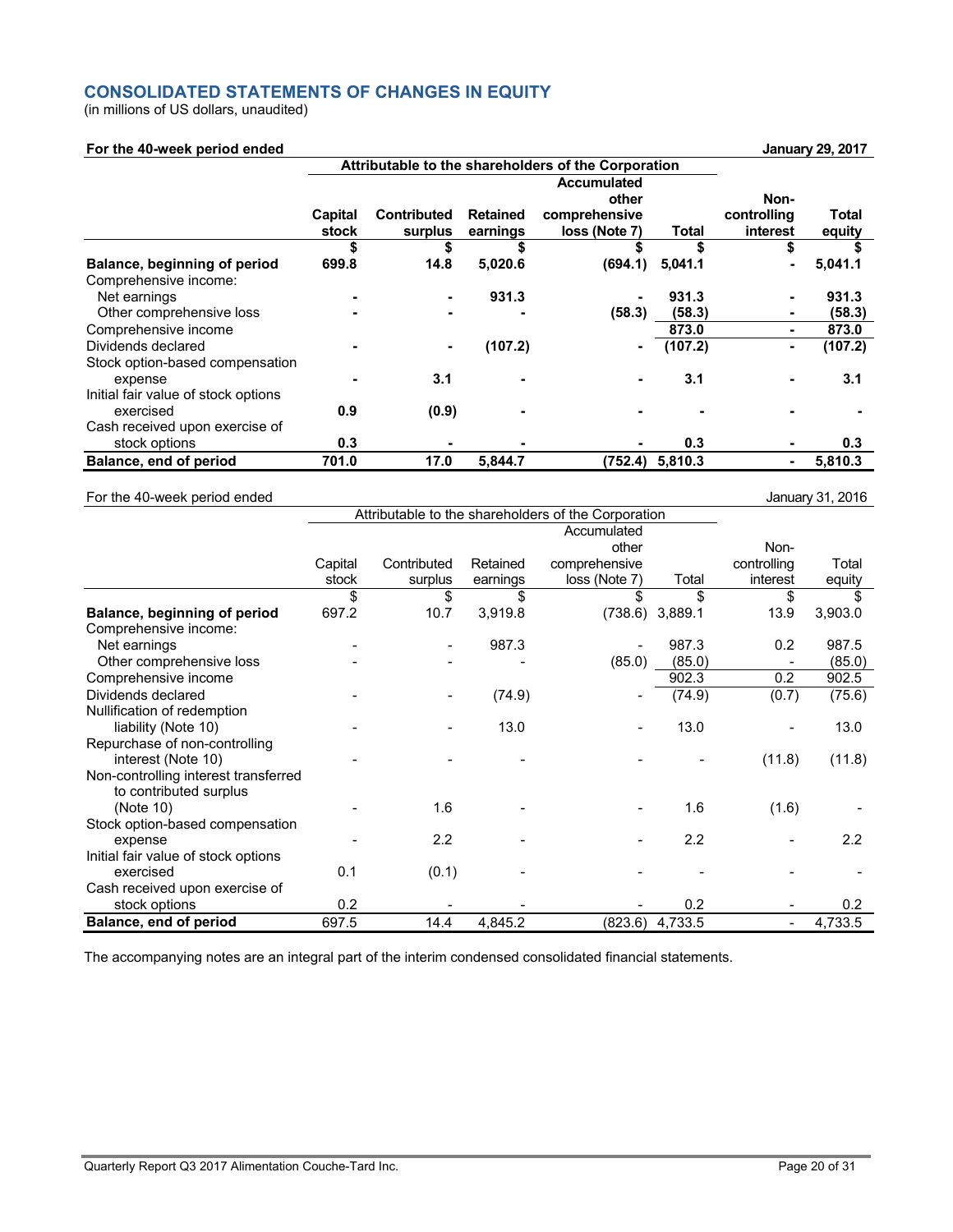# **CONSOLIDATED STATEMENTS OF CASH FLOWS**

(in millions of US dollars, unaudited)

|                                                                                                                                                        |                     | 16 weeks            | 40 weeks            |                     |  |
|--------------------------------------------------------------------------------------------------------------------------------------------------------|---------------------|---------------------|---------------------|---------------------|--|
| For the periods ended                                                                                                                                  | January 29,<br>2017 | January 31,<br>2016 | January 29,<br>2017 | January 31,<br>2016 |  |
|                                                                                                                                                        | \$                  | \$                  | \$                  | \$                  |  |
| <b>Operating activities</b>                                                                                                                            |                     |                     |                     |                     |  |
| Net earnings                                                                                                                                           | 287.0               | 274.0               | 931.3               | 987.5               |  |
| Adjustments to reconcile net earnings to net cash provided by operating<br>activities                                                                  |                     |                     |                     |                     |  |
| Depreciation, amortization and impairment of property and equipment,<br>intangible assets and other assets, net of amortization of deferred<br>credits | 209.5               | 181.1               | 512.9               | 439.8               |  |
| Curtailment gains on defined benefits pension plan obligation                                                                                          |                     |                     |                     |                     |  |
| (Note 9)                                                                                                                                               | (2.7)               | (27.2)              | (2.7)               | (27.2)              |  |
| Deferred income taxes                                                                                                                                  | (13.6)              | 24.3                | (8.1)               | (11.3)              |  |
| Deferred credits                                                                                                                                       | 5.8                 | 8.3                 | 20.6                | 19.2                |  |
| Share of earnings of joint ventures and associated companies                                                                                           |                     |                     |                     |                     |  |
| accounted for using the equity method, net of dividends received                                                                                       | (5.0)               | (2.5)               | (10.6)              | (10.2)              |  |
| (Gain) loss on disposal of property and equipment and other assets                                                                                     | (4.8)               | 14.5                | (6.0)               | 18.2                |  |
| Gain on disposal of lubricant business (Note 4)                                                                                                        |                     |                     |                     | (47.4)              |  |
| Other                                                                                                                                                  | 8.2                 | (15.5)              | 7.0                 | (2.7)               |  |
| Changes in non-cash working capital                                                                                                                    | (192.4)             | (240.2)             | (230.1)             | (137.9)             |  |
| Net cash provided by operating activities                                                                                                              | 292.0               | 216.8               | 1,214.3             | 1,228.0             |  |
| <b>Investing activities</b>                                                                                                                            |                     |                     |                     |                     |  |
| Business acquisitions (Note 3)                                                                                                                         | (499.3)             | (73.5)              | (1,328.7)           | (183.6)             |  |
| Purchase of property and equipment, intangible assets and other assets                                                                                 | (315.3)             | (333.6)             | (627.7)             | (607.8)             |  |
| Proceeds from sale of an associated company held-for-sale (Note 3)                                                                                     | 71.5                |                     | 71.5                |                     |  |
| Capital reduction received from an associated company held-for-sale                                                                                    |                     |                     |                     |                     |  |
| (Note 3)                                                                                                                                               | 65.6                |                     | 65.6                |                     |  |
| Proceeds from disposal of property and equipment and other assets                                                                                      | 38.9                | 16.5                | 78.8                | 59.6                |  |
| Deposit for business acquisition                                                                                                                       | 19.2                |                     | 18.7                |                     |  |
| Investment in an associated company held-for-sale (Note 3)                                                                                             | (6.7)               |                     | (308.1)             |                     |  |
| Restricted cash                                                                                                                                        |                     | 0.1                 | (4.8)               | 0.7                 |  |
| Proceeds from disposal of lubricant business (Note 4)                                                                                                  | $\blacksquare$      |                     |                     | 81.0                |  |
| Net cash used in investing activities                                                                                                                  | (626.1)             | (390.5)             | (2,034.7)           | (650.1)             |  |
| <b>Financing activities</b>                                                                                                                            |                     |                     |                     |                     |  |
| Net increase (decrease) in term revolving unsecured operating                                                                                          |                     |                     |                     |                     |  |
| credit D (Note 5)                                                                                                                                      | 167.6               | 698.5               | 116.6               | (654.2)             |  |
| Cash dividends paid                                                                                                                                    | (38.9)              | (27.8)              | (107.2)             | (74.9)              |  |
| Net decrease in other debts                                                                                                                            | (8.5)               | (8.6)               | (23.4)              | (15.8)              |  |
| Settlement of cross-currency interest rate swaps                                                                                                       | 4.9                 |                     | (4.9)               |                     |  |
| Issuance of shares upon exercise of stock options                                                                                                      | 0.1                 |                     | 0.3                 | 0.2                 |  |
| Issuance of euro-denominated senior unsecured notes, net of financing<br>costs (Note 5)                                                                |                     |                     | 851.8               |                     |  |
| Issuance of Canadian-dollar-denominated senior unsecured notes, net of                                                                                 |                     |                     |                     |                     |  |
| financing costs                                                                                                                                        |                     |                     |                     | 562.0               |  |
| Repurchase of non-controlling interest (Note 10)                                                                                                       |                     |                     |                     | (11.8)              |  |
| Net cash provided by (used in) financing activities                                                                                                    | 125.2               | 662.1               | 833.2               | (194.5)             |  |
| Effect of exchange rate fluctuations on cash and cash equivalents                                                                                      | (7.6)               | 10.6                | 1.9                 | 12.9                |  |
| Net (decrease) increase in cash and cash equivalents                                                                                                   | (216.5)             | 499.0               | 14.7                | 396.3               |  |
| Cash and cash equivalents, beginning of period                                                                                                         | 830.6               | 473.1               | 599.4               | 575.8               |  |
| Cash and cash equivalents, end of period                                                                                                               | 614.1               | 972.1               | 614.1               | 972.1               |  |
|                                                                                                                                                        |                     |                     |                     |                     |  |
| <b>Supplemental information:</b>                                                                                                                       |                     |                     |                     |                     |  |
| Interest paid                                                                                                                                          | 42.2                | 36.2                | 85.6                | 65.8                |  |
| Interest and dividends received                                                                                                                        | 5.8                 | 7.7                 | 16.4                | 17.6                |  |
| Income taxes paid                                                                                                                                      | 198.0               | 196.5               | 345.9               | 333.5               |  |
| Cash and cash equivalents components:                                                                                                                  |                     |                     |                     |                     |  |
| Cash and demand deposits                                                                                                                               |                     |                     | 614.1               | 972.1               |  |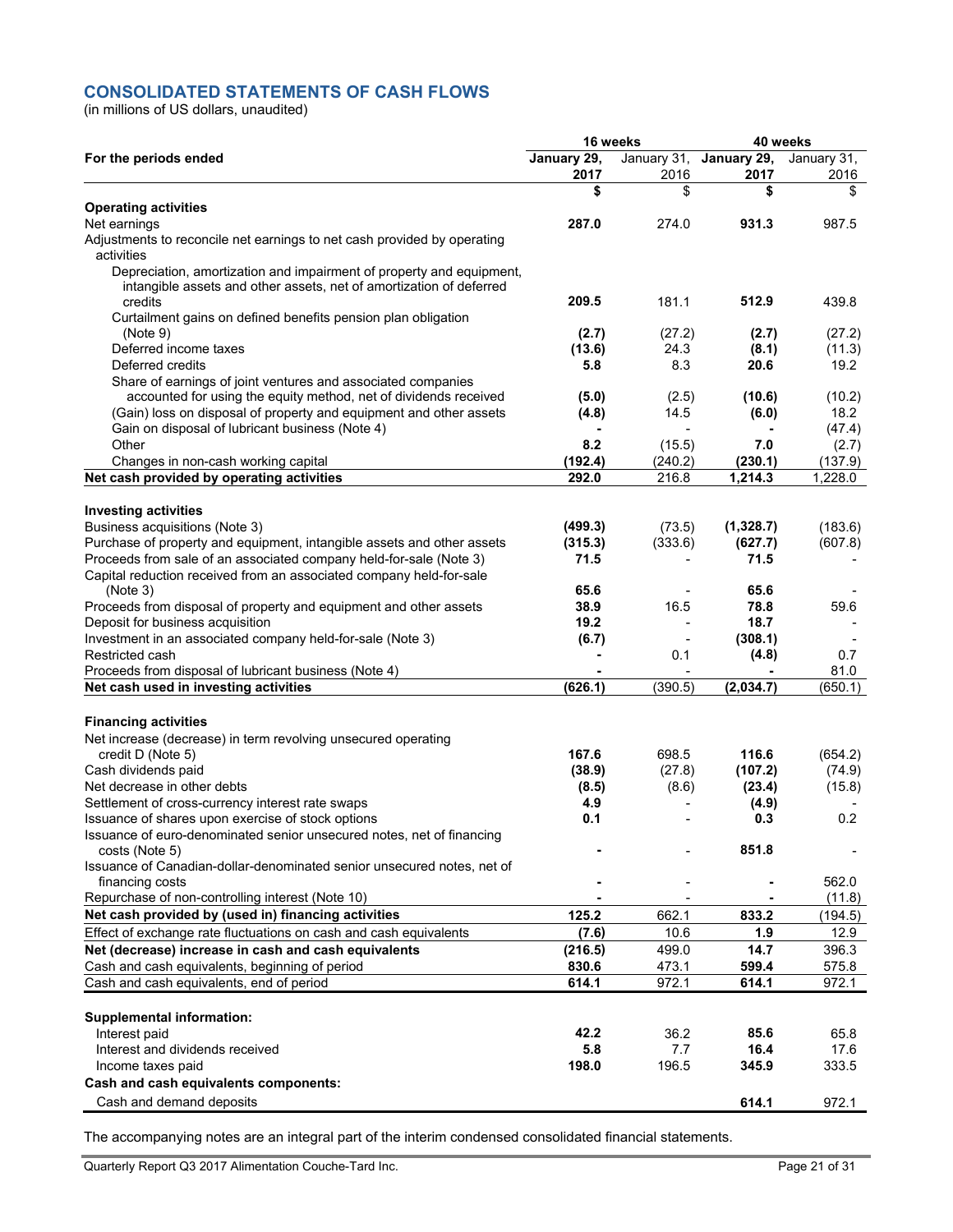# **CONSOLIDATED BALANCE SHEETS**

(in millions of US dollars, unaudited)

|                                                        |                   | As at April 24,      |
|--------------------------------------------------------|-------------------|----------------------|
|                                                        | As at January 29, | 2016                 |
|                                                        | 2017              | (adjusted, Note 1)   |
|                                                        | \$                | \$                   |
| <b>Assets</b>                                          |                   |                      |
| <b>Current assets</b>                                  |                   |                      |
| Cash and cash equivalents                              | 614.1             | 599.4                |
| Restricted cash                                        | 6.5               | 1.7                  |
| Accounts receivable                                    | 1,360.1           | 1,370.4              |
| Inventories                                            | 942.8             | 816.7                |
| Prepaid expenses                                       | 63.7              | 60.7                 |
| Income taxes receivable                                | 47.9              | 32.9                 |
|                                                        | 3,035.1           | 2,881.8              |
| Property and equipment                                 | 7,162.9           | 6,371.5              |
| Goodwill                                               | 2,425.5           | 1,773.2              |
| Intangible assets                                      | 674.5             | 755.9                |
| Other assets                                           | 346.9             | 344.9                |
| Investment in joint ventures and associated companies  | 107.5             | 91.2                 |
| Deferred income taxes                                  | 32.6              | 46.3                 |
|                                                        | 13,785.0          | 12,264.8             |
|                                                        |                   |                      |
| Liabilities                                            |                   |                      |
| <b>Current liabilities</b>                             |                   |                      |
|                                                        | 2,365.9           |                      |
| Accounts payable and accrued liabilities<br>Provisions | 114.2             | 2,469.0<br>107.0     |
|                                                        |                   |                      |
| Other short-term financial liabilities (Note 12)       | 14.4              |                      |
| Income taxes payable                                   | 64.6              | 54.6                 |
| Current portion of long-term debt (Note 5)             | 32.9              | 29.2                 |
|                                                        | 2,592.0           | 2,659.8              |
| Long-term debt (Note 5)                                | 3,647.2           | 2,808.9              |
| Provisions                                             | 459.0             | 473.0                |
| Pension benefit liability                              | 95.3              | 100.3                |
| Other long-term financial liabilities (Note 12)        | 246.7             | 221.8                |
| Deferred credits and other liabilities                 | 264.1             | 267.6                |
| Deferred income taxes                                  | 670.4             | 692.3                |
|                                                        | 7,974.7           | $7,223.\overline{7}$ |
|                                                        |                   |                      |
| <b>Equity</b>                                          |                   |                      |
| Capital stock (Note 8)                                 | 701.0             | 699.8                |
| Contributed surplus                                    | 17.0              | 14.8                 |
| Retained earnings                                      | 5,844.7           | 5,020.6              |
| Accumulated other comprehensive loss (Note 7)          | (752.4)           | (694.1)              |
|                                                        | 5,810.3           | 5.041.1              |
|                                                        | 13,785.0          | 12,264.8             |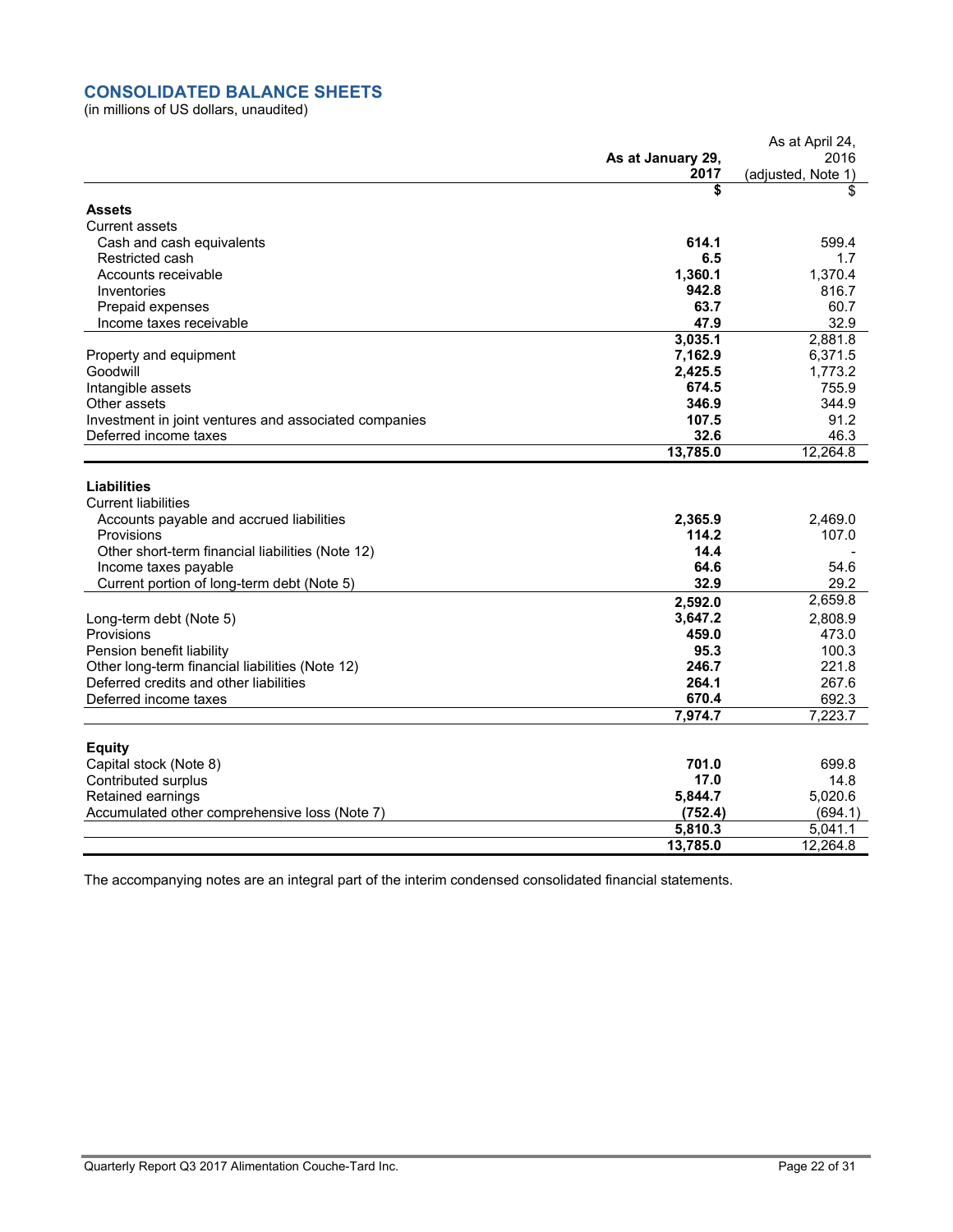(in millions of US dollars unless otherwise noted, except per share amounts, unaudited)

#### **1. CONSOLIDATED FINANCIAL STATEMENTS PRESENTATION**

The unaudited interim condensed consolidated financial statements (the "interim financial statements") have been prepared by the Corporation in accordance with Canadian generally accepted accounting principles as set out in Part I of the *Chartered Professional Accountants of Canada (CPA Canada) Handbook – Accounting*, which incorporates International Financial Reporting Standards ("IFRS"), as issued by the International Accounting Standards Board ("IASB") applicable to the preparation of interim financial statements, including International Accounting Standard ("IAS") 34 "Interim Financial Reporting".

The interim financial statements were prepared in accordance with the same accounting policies and methods as the audited annual consolidated financial statements for the year ended April 24, 2016. The interim financial statements do not include all the information required for complete financial statements and should be read in conjunction with the audited consolidated financial statements and notes thereto in the Corporation's 2016 Annual Report. The results of operations for the interim periods presented do not necessarily reflect results expected for the full fiscal year. The Corporation's business follows a seasonal pattern. The busiest period is the first half-year of each fiscal year, which includes the summer's sales.

On March 14, 2017, the Corporation's interim financial statements were approved by the Board of Directors, which also approved their publication.

#### **Comparative figures**

The Corporation has made adjustments and finalized the preliminary purchase price allocation for the acquisition of Topaz. As a result, the Consolidated Balance Sheet as at April 24, 2016, was adjusted to consider these changes. See Note 3 for details on the adjustments made to the purchase price allocation for this acquisition. Changes also had the following impact on the previously reported consolidated statements of earnings:

|                                                                                                                  | 12-week period ended<br>April 24, 2016 |                          |          |          | 52-week period ended<br>April 24, 2016 |          |
|------------------------------------------------------------------------------------------------------------------|----------------------------------------|--------------------------|----------|----------|----------------------------------------|----------|
|                                                                                                                  | Reported                               | Adjustments              | Adjusted | Reported | Adjustments                            | Adjusted |
| <b>Revenues</b>                                                                                                  | 7.397.1                                | $\overline{a}$           | 7.397.1  | 34.144.6 | $\overline{a}$                         | 34.144.6 |
| Cost of Sales                                                                                                    | 6,005.8                                | $\overline{a}$           | 6.005.8  | 28.063.1 | $\overline{\phantom{a}}$               | 28.063.1 |
| Gross profit                                                                                                     | 1.391.3                                | $\overline{\phantom{a}}$ | .391.3   | 6.081.5  | $\overline{\phantom{a}}$               | 6.081.5  |
| Operating, selling, administrative<br>and general expenses                                                       | 934.5                                  | 1.4                      | 935.9    | 3,835.1  | 1.4                                    | 3.836.5  |
| Depreciation, amortization and<br>impairment of property and<br>equipment, intangible assets<br>and other assets | 162.0                                  | 0.7                      | 162.7    | 632.4    | 0.7                                    | 633.1    |
| <b>Operating income</b>                                                                                          | 294.2                                  | (2.1)                    | 292.1    | 1,669.8  | (2.1)                                  | 1.667.7  |
| Net financial expenses                                                                                           | 31.7                                   | 0.5                      | 32.2     | 107.5    | 0.5                                    | 108.0    |
| Earnings before income taxes                                                                                     | 269.0                                  | (2.5)                    | 266.5    | 1,592.3  | (2.5)                                  | 1.589.8  |
| Income taxes                                                                                                     | 62.8                                   | (0.3)                    | 62.5     | 398.6    | (0.3)                                  | 398.3    |
| Net earnings                                                                                                     | 206.2                                  | (2.3)                    | 203.9    | 1.193.7  | (2.3)                                  | 1.191.4  |

|                                                                                                                  |          | 12-week period ended<br>July 17, 2016 |          |          | 12-week period ended<br>October 9, 2016 |          |          | 24-week period ended<br>October 9, 2016 |          |
|------------------------------------------------------------------------------------------------------------------|----------|---------------------------------------|----------|----------|-----------------------------------------|----------|----------|-----------------------------------------|----------|
|                                                                                                                  | Reported | Adjustments                           | Adjusted | Reported | Adjustments                             | Adjusted | Reported | Adjustments                             | Adjusted |
| Revenues                                                                                                         | 8,420.6  | $\overline{\phantom{a}}$              | 8.420.6  | 8,445.5  | $\sim$                                  | 8.445.5  | 16.866.1 | $\overline{\phantom{a}}$                | 16.866.1 |
| Cost of Sales                                                                                                    | 6,901.2  | ۰                                     | 6.901.2  | 6,898.0  | ٠                                       | 6.898.0  | 13.799.2 | ۰                                       | 13.799.2 |
| <b>Gross profit</b>                                                                                              | 1,519.4  | $\sim$                                | 1.519.4  | 1.547.5  | $\sim$                                  | 1.547.5  | 3,066.9  | $\overline{\phantom{a}}$                | 3.066.9  |
| Operating, selling,<br>administrative and general<br>expenses                                                    | 915.8    | $\overline{\phantom{a}}$              | 915.8    | 930.3    | (0.2)                                   | 930.1    | 1.846.1  | (0.2)                                   | 1,845.9  |
| Depreciation, amortization and<br>impairment of property and<br>equipment, intangible<br>assets and other assets | 145.0    | 1.4                                   | 146.4    | 154.2    | 2.5                                     | 156.7    | 299.2    | 3.9                                     | 303.1    |
| <b>Operating income</b>                                                                                          | 460.2    | (1.4)                                 | 458.8    | 462.6    | (2.3)                                   | 460.3    | 922.8    | (3.7)                                   | 919.1    |
| Net financial expenses                                                                                           | 24.4     | 0.4                                   | 24.8     | 21.3     | 0.6                                     | 21.9     | 45.7     | 1.0                                     | 46.7     |
| Earnings before income taxes                                                                                     | 445.3    | (1.8)                                 | 443.5    | 446.6    | (3.0)                                   | 443.6    | 891.9    | (4.7)                                   | 887.2    |
| Income taxes                                                                                                     | 120.9    | (0.2)                                 | 120.7    | 122.6    | (0.4)                                   | 122.2    | 243.5    | (0.6)                                   | 242.9    |
| Net earnings                                                                                                     | 324.4    | (1.6)                                 | 322.8    | 324.0    | (2.6)                                   | 321.4    | 648.4    | (4.2)                                   | 644.2    |

#### **2. ACCOUNTING CHANGES**

#### **Recently issued but not yet implemented**

In June 2016, the IASB issued "Classification and Measurement of Share-based Payment Transactions", amending IFRS 2 "Share-based Payment", and clarifying how to account for certain types of share-based payment transactions, such as the effects of vesting and non-vesting conditions on the measurement of cash-settled share-based payments. These amendments are effective for annual periods beginning on or after January 1, 2018. The amendments are to be applied prospectively, with a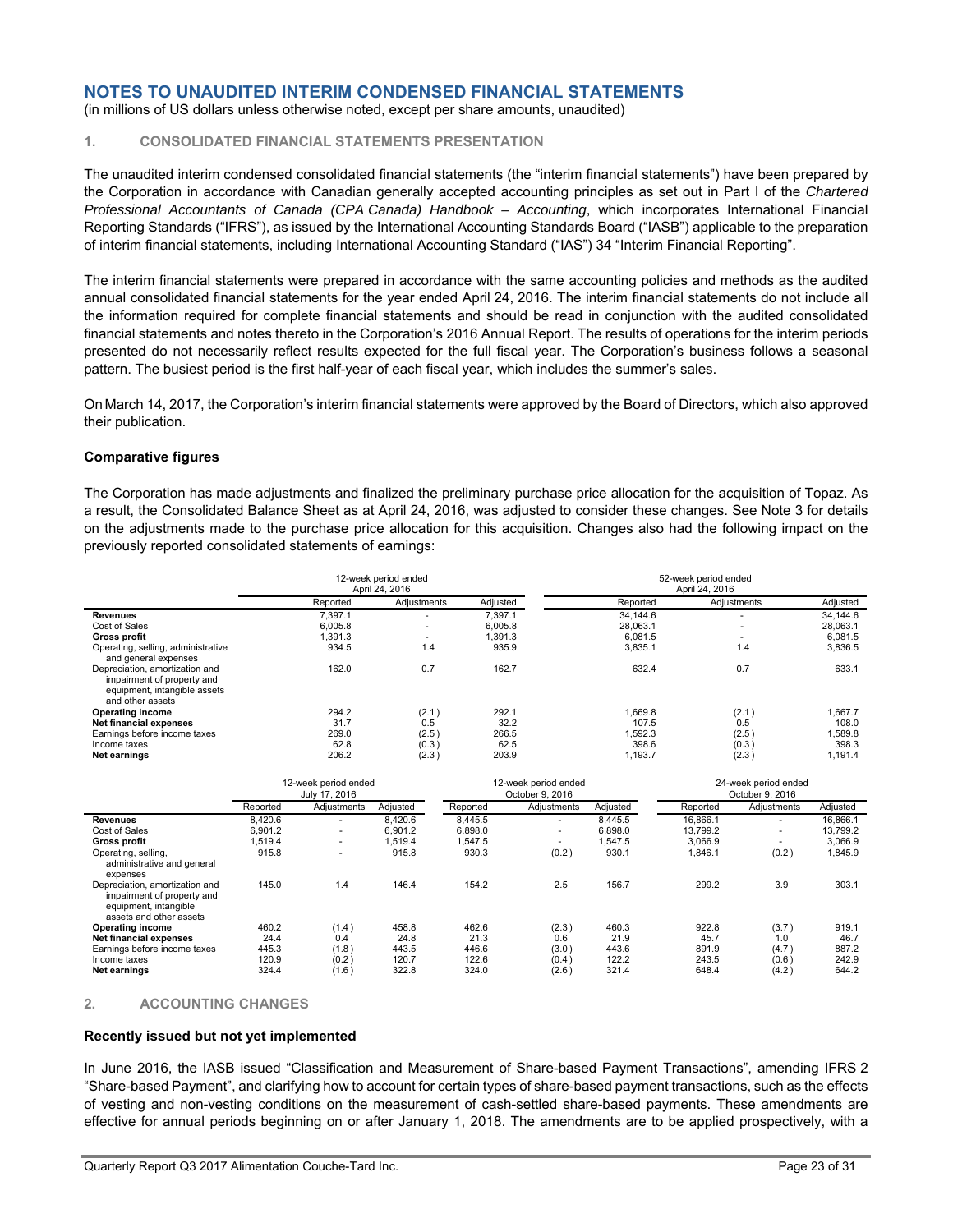(in millions of US dollars unless otherwise noted, except per share amounts, unaudited)

retrospective application permitted. The Corporation is currently evaluating the impact of these amendments on its consolidated financial statements.

#### **3. BUSINESS ACQUISITIONS**

#### **Acquisition of certain Canadian assets from Imperial Oil Limited**

On September 7, 2016, the Corporation received the approval of the Canadian Competition Bureau to acquire 278 sites from Imperial Oil, of which 228 are located in Ontario, mostly in the Greater Toronto Area, and 50 in the Greater Montreal Area. The agreement also includes 13 land banks and 1 dealer site as well as a long-term supply contract for Esso-branded fuel. The integration of the sites began on September 12, 2016, and was completed on October 27, 2016. Of the 278 sites, the Corporation leases the land and building for 1 site, leases the land and owns the building for 40 sites, and owns both these assets for the remaining 237 sites. At closing, all sites were operating under a commission agency model under which a third party operates the site.

Acquisition costs of \$12.1 in connection with this acquisition are included in Operating, selling, administrative and general expenses. Our preliminary work has identified the following intangible assets which have not yet been valued in this preliminary allocation: customer relations and favorable leases.

The cash consideration for the 278 acquired sites amounted to \$1,285.7. Since the Corporation has not yet completed its fair value assessment of the assets acquired, the liabilities assumed and goodwill for all transactions, the preliminary purchase price allocation of this acquisition is subject to adjustments to the fair value of the assets, liabilities and goodwill until the process is completed.

The preliminary purchase price allocation based on the estimated fair value on the date of acquisition and available information as at the date of the publication of these interim consolidated financial statements is as follows:

|                                          | \$      |
|------------------------------------------|---------|
| Tangible assets acquired                 |         |
| Inventories                              | 13.8    |
| Property and equipment                   | 687.5   |
| Other assets                             | 8.1     |
| Total tangible assets                    | 709.4   |
| Liabilities assumed                      |         |
| Accounts payable and accrued liabilities | 0.1     |
| <b>Provisions</b>                        | 19.5    |
| <b>Total liabilities</b>                 | 19.6    |
| Net tangible assets acquired             | 689.8   |
| Goodwill                                 | 595.9   |
| Total cash consideration paid            | 1.285.7 |

The Corporation expects that all of the goodwill related to this transaction will be deductible for tax purposes.

This acquisition was concluded in order to expand the Corporation's market share, to penetrate new markets and to increase its economies of scale. Since the date of acquisition, revenues and net earnings from these stores amounted to \$573.4 and \$33.1, respectively. Considering the nature of this acquisition, the available financial information does not allow for the accurate disclosure of pro forma revenues and net earnings had the Corporation concluded this acquisition at the beginning of its fiscal year.

#### **Other acquisitions**

 On May 1, 2016, the Corporation completed the acquisition of all the shares of Dansk Fuel A/S ("Dansk Fuel") from A/S Dansk Shell, which comprises 315 service stations, a commercial fuel business and an aviation fuel business, all located in Denmark, for a total consideration of \$308.1.

As per the requirements of the European Commission, the Corporation:

- $\circ$  retained 127 sites, of which 82 are owned and 45 are leased from third parties;
- o divested the remaining of the Dansk Fuel business in addition to 24 of its legacy sites;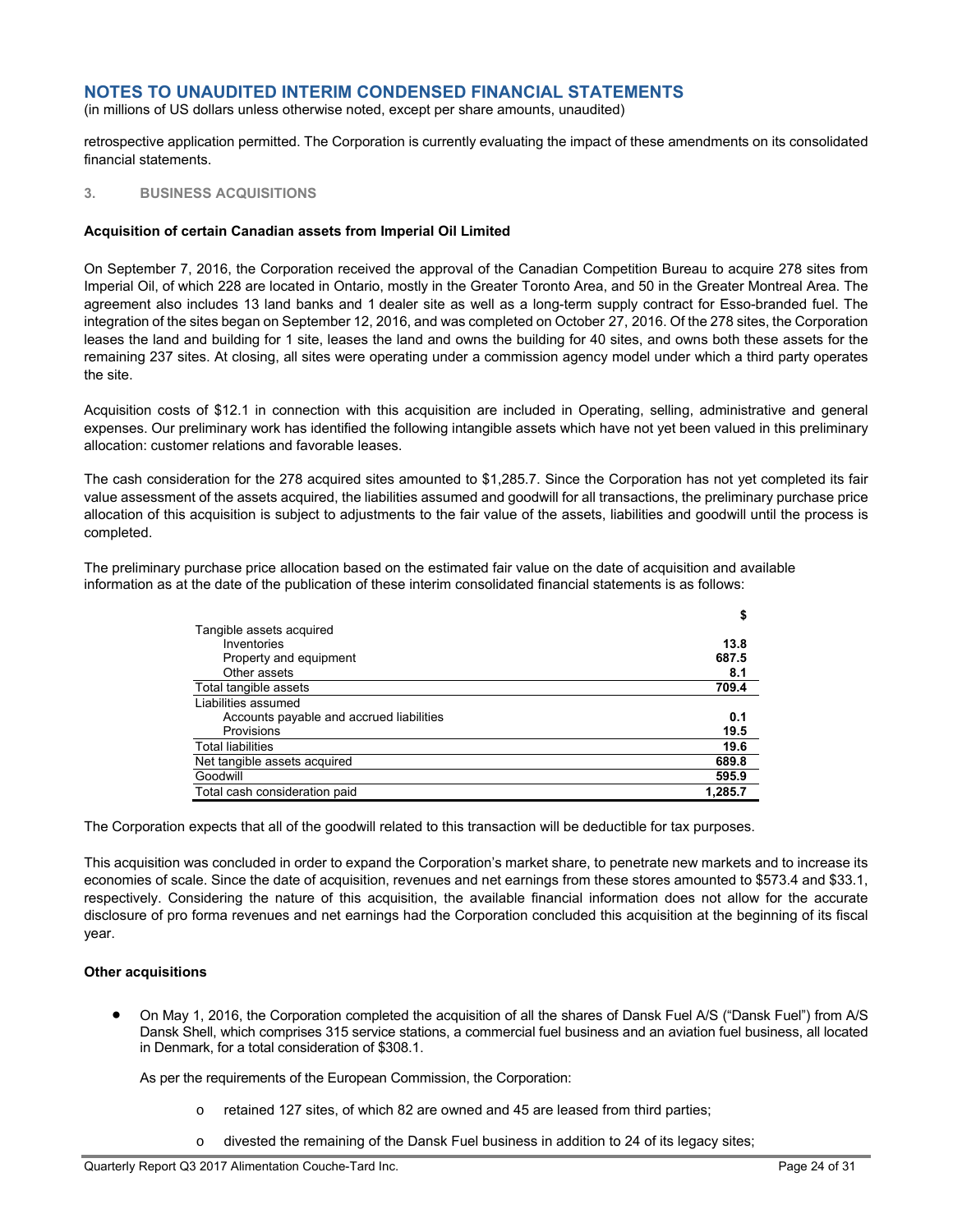(in millions of US dollars unless otherwise noted, except per share amounts, unaudited)

o operated separately from Dansk Fuel.

In order to meet these requirements, the Corporation signed an agreement for the sale of the shares of Dansk Fuel to DCC Holding A/S, a subsidiary of DCC plc. Until approval and completion of this transaction, a trustee had been appointed to manage and operate Dansk Fuel. As the Corporation did not have control over Dansk Fuel's operations, its investment in Dansk Fuel was accounted for as an investment in an associated company using the equity method. The sale of all the shares of Dansk Fuel to DCC Holding A/S closed on October 31, 2016, for a consideration of \$71.5. Prior to this transaction, a capital reduction of \$65.6 took place.

During the 40-week period ended January 29, 2017, the Corporation transferred all 127 retained sites from Dansk Fuel to its Danish subsidiary for a deemed consideration of \$177.6. The Corporation gained control over the operations of the retained sites gradually as they were transferred from Dansk Fuel to its Danish subsidiary, and from the respective transfer dates the results and assets related to these sites were included in its consolidated balance sheet and its consolidated earnings and cash flows. Of the 127 retained sites, 72 are full-service stations, 49 are unmanned automated fuel stations and 6 are truck stops, all of which were dealer-operated at the transfer date.

- During the 40-week period ended January 29, 2017, the Corporation reached agreements with the independent dealers of the Dansk Fuel sites and converted all the retained sites to company-operated sites.
- On November 15, 2016, the Corporation completed the acquisition of 23 company-operated sites located in Estonia from Sevenoil Est OÜ and its affiliates, 11 full-service fuel stations and 12 unmanned automated fuel stations. As per the agreement, the Corporation leases the land and building for 3 sites and owns those assets for the remaining sites.
- During the 40-week period ended January 29, 2017, the Corporation also acquired 11 stores through distinct transactions. The Corporation owns the land and building for these sites.

These transactions were settled for a total cash consideration of \$220.6. Since the Corporation has not yet completed its fair value assessment of the assets acquired, the liabilities assumed and goodwill for all transactions, the preliminary purchase price allocations of these acquisitions are subject to adjustments to the fair value of the assets, liabilities and goodwill until the process is completed. For the 40-week period ended January 29, 2017, acquisition costs of \$2.5 in connection with these acquisitions and other unrealized or ongoing acquisitions are included in Operating, selling, administrative and general expenses.

The preliminary purchase price allocations for the other acquisitions based on the estimated fair value on the date of acquisition and available information as at the date of the publication of these interim consolidated financial statements are as follows:

|                                                                    | \$    |
|--------------------------------------------------------------------|-------|
| Tangible assets acquired                                           |       |
| Inventories                                                        | 12.7  |
| Property and equipment                                             | 122.8 |
| Other assets                                                       | 7.9   |
| Total tangible assets                                              | 143.4 |
| Liabilities assumed                                                |       |
| Accounts payable and accrued liabilities                           | 2.2   |
| Provisions                                                         | 4.2   |
| Deferred credits and other liabilities                             | 7.2   |
| <b>Total liabilities</b>                                           | 13.6  |
| Net tangible assets acquired                                       | 129.8 |
| Goodwill                                                           | 90.8  |
| Total consideration                                                | 220.6 |
| Deemed consideration for the transfer of 127 sites from Dansk Fuel | 177.6 |
| Total cash consideration paid                                      | 43.0  |

The Corporation expects that all of the goodwill related to these transactions will be deductible for tax purposes.

These acquisitions were concluded in order to expand the Corporation's market share, to penetrate new markets and to increase its economies of scale. These acquisitions generated goodwill mainly due to the strategic location of stores acquired. Since the date of acquisition, revenues and net earnings from these stores amounted to \$156.9 and \$4.3, respectively. Considering the nature of these acquisitions, the available financial information does not allow for the accurate disclosure of pro forma revenues and net earnings had the Corporation concluded these acquisitions at the beginning of its fiscal year.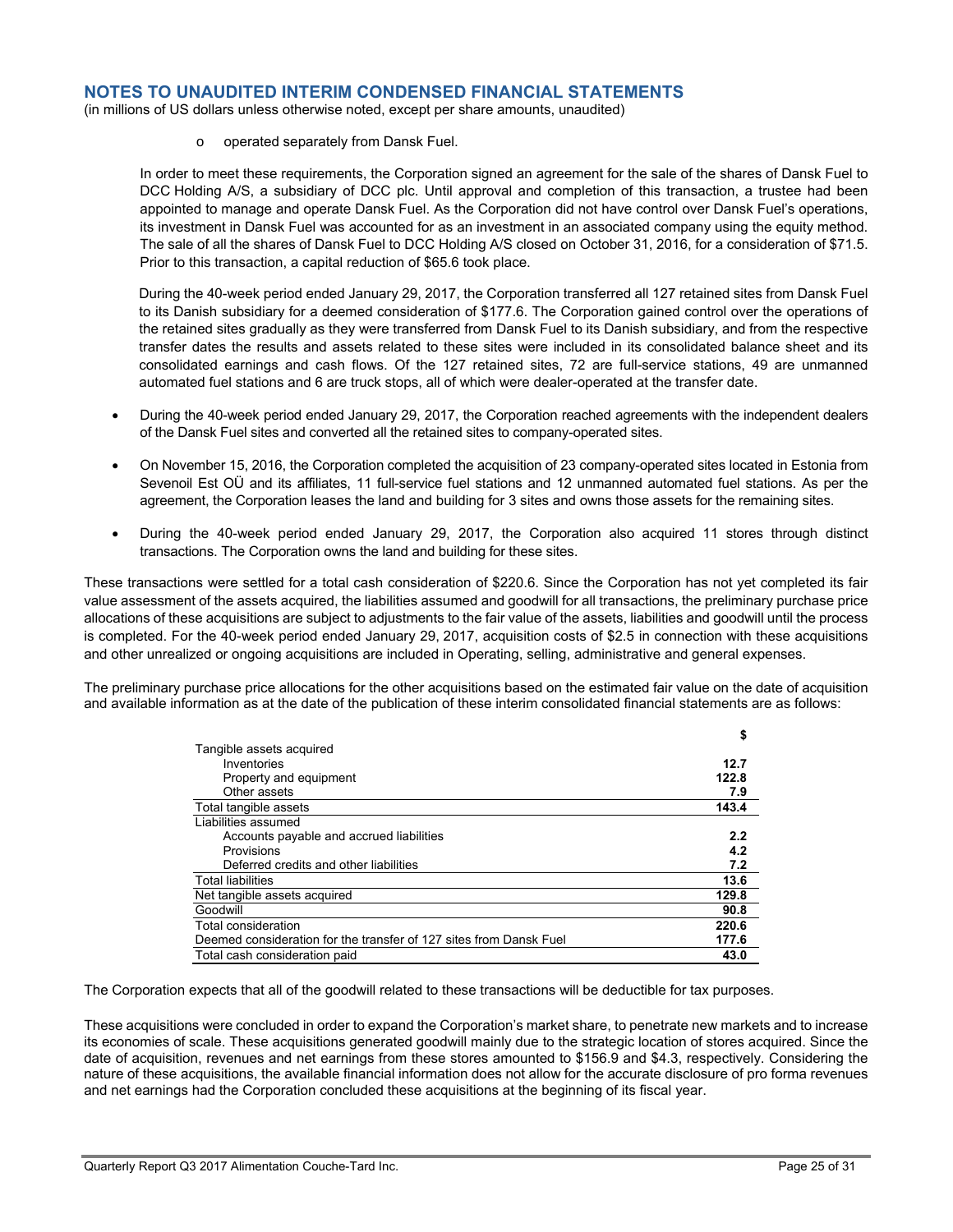(in millions of US dollars unless otherwise noted, except per share amounts, unaudited)

#### **Acquisition of Topaz**

On February 1, 2016, the Corporation acquired all outstanding shares of Topaz Energy Group Limited, Resource Property Investment Fund PLC and Esso Ireland Limited, collectively known as "Topaz" for a total cash consideration of €257.5 or \$280.4 plus a contingent consideration of a maximum undiscounted amount of €15.0 (\$16.3) payable upon the signature of two contracts. The fair value of the contingent consideration was estimated at €15.0 (\$16.3) using the Corporation's knowledge of the negotiations' progress at the acquisition date and represents the Corporation's best estimate. Topaz is the leading convenience and fuel retailer in Ireland with a network comprising 444 service stations. Of these service stations, 158 are operated by Topaz and 286 by dealers. As a result of this transaction, the Corporation became the owner of the land and building for 77 sites, lessee of the land and owner of the building for 24 sites and lessee of these same assets for the remaining sites. The agreement also encompasses a significant commercial fuel operation, with over 30 depots and 2 owned terminals.

The table below shows Topaz's initial purchase price allocation as reported in the Corporation's 2016 annual consolidated financial statements and the changes made to adjust it to the final allocation:

|                                          | Initial    |         | Final      |
|------------------------------------------|------------|---------|------------|
|                                          | allocation | Changes | allocation |
|                                          | \$         | \$.     | \$         |
| <b>Assets</b>                            |            |         |            |
| Current assets                           |            |         |            |
| Cash and cash equivalents                | 28.4       |         | 28.4       |
| Accounts receivable                      | 213.5      | (24.4)  | 189.1      |
| Inventories                              | 38.1       |         | 38.1       |
| Prepaid expenses                         | 12.9       | (2.2)   | 10.7       |
|                                          | 292.9      | (26.6)  | 266.3      |
| Property and equipment                   | 509.0      | (33.9)  | 475.1      |
| Identifiable intangible assets           | 5.1        | 122.5   | 127.6      |
| Other assets                             | 5.1        | 3.3     | 8.4        |
| Deferred income taxes                    | 2.2        | (2.2)   |            |
|                                          | 814.3      | 63.1    | 877.4      |
| <b>Liabilities</b>                       |            |         |            |
| <b>Current liabilities</b>               |            |         |            |
| Accounts payable and accrued liabilities | 237.7      | (21.7)  | 216.0      |
| Provisions                               | 2.4        | 0.9     | 3.3        |
| Income taxes payable                     |            | 0.6     | 0.6        |
| Current portion of long-term debt        | 231.3      | (0.2)   | 231.1      |
|                                          | 471.4      | (20.4)  | 451.0      |
| Long-term debt                           | 153.0      | (19.1)  | 133.9      |
| Provisions                               | 19.5       | (1.9)   | 17.6       |
| Pension benefit liability                | 9.6        |         | 9.6        |
| Deferred credits and other liabilities   |            | 2.6     | 2.6        |
| Deferred income taxes                    |            | 27.0    | 27.0       |
|                                          | 653.5      | (11.8)  | 641.7      |
| Net identifiable assets                  | 160.8      | 74.9    | 235.7      |
| Acquisition goodwill                     | 136.4      | (75.4)  | 61.0       |
| Consideration                            | 297.2      | (0.5)   | 296.7      |
| Consideration receivable                 |            | (0.5)   | (0.5)      |
| Contingent consideration                 | 16.3       |         | 16.3       |
| Cash and cash equivalents acquired       | 28.4       |         | 28.4       |
| Net cash flow for the acquisition        | 252.5      |         | 252.5      |

The Corporation expects that none of the goodwill related to this transaction will be deductible for tax purposes.

This acquisition was concluded in order to penetrate new markets and increase its economies of scale. This acquisition generated goodwill mainly due to the important footprint of its network in Ireland.

#### **Acquisition of CST Brands Inc.**

On August 21, 2016, the Corporation signed a definitive merger agreement to acquire CST Brands Inc. ("CST") for a total enterprise value of approximately \$4.4 billion, including assumed debt. The transaction was approved by CST's stockholders on November 16, 2016, and is still subject to regulatory approval in the United States and Canada. The Corporation expects the transaction to close early in fiscal year 2018.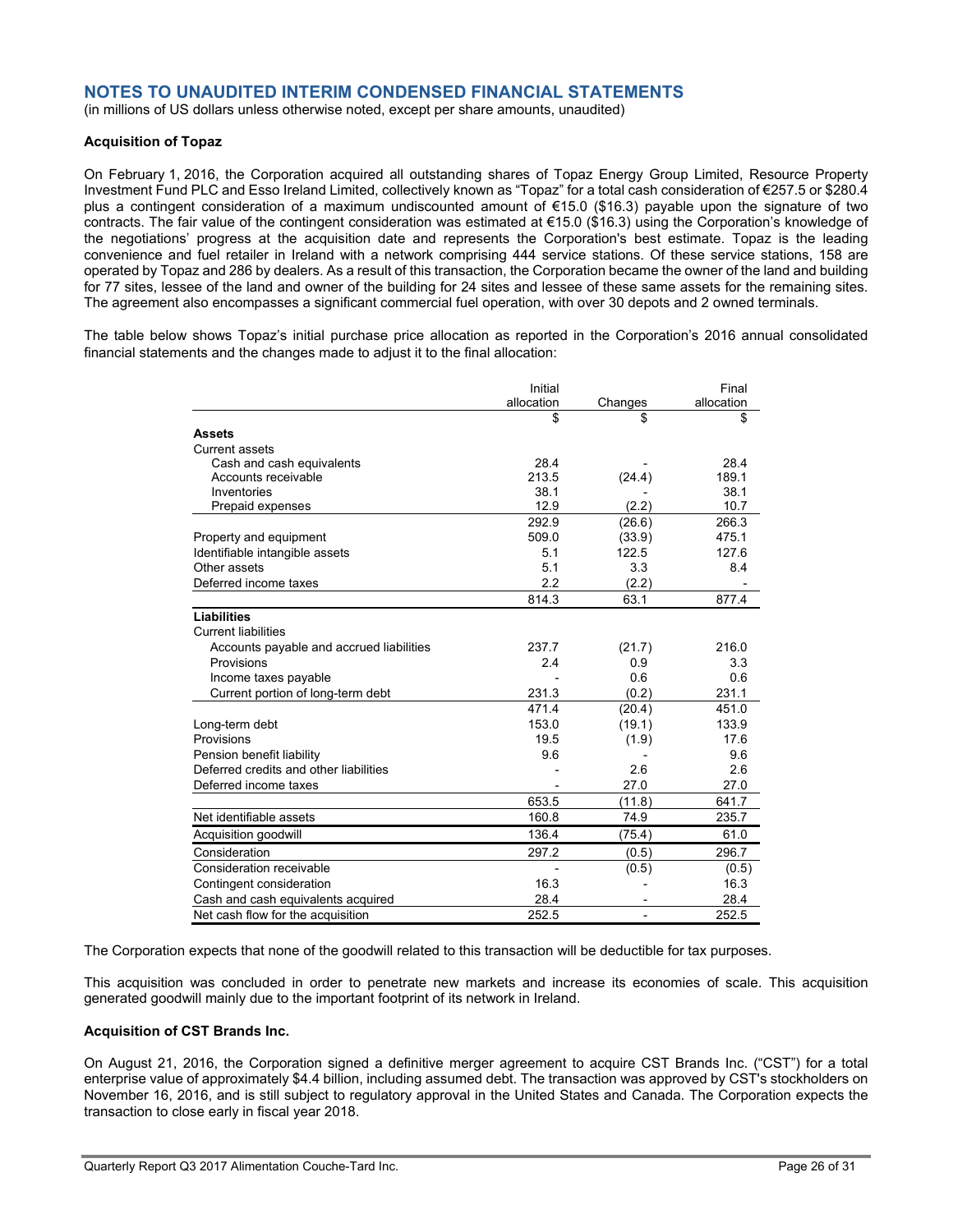(in millions of US dollars unless otherwise noted, except per share amounts, unaudited)

The Corporation also entered into an agreement with Parkland Fuel Corporation ("Parkland") pursuant to which the Corporation would sell certain Canadian assets of CST to Parkland subsequent to the merger with CST for approximately \$750.0. This transaction is subject to customary regulatory approval and closing conditions.

#### **4. DISPOSAL OF BUSINESS**

On October 1, 2015, the Corporation closed the disposal of its lubricant business to Fuchs Petrolub SE. The disposal was done through a share purchase agreement pursuant to which Fuchs Petrolub SE acquired 100% of all issued and outstanding shares of Statoil Fuel & Retail Lubricants Sweden AB. Total proceeds from the disposal of the lubricant business were \$81.0. The Corporation recognized a gain on disposal of \$47.4 in relation to this sale transaction.

#### **5. LONG-TERM DEBT**

|                                                                                                    |                   | As at April 24,    |
|----------------------------------------------------------------------------------------------------|-------------------|--------------------|
|                                                                                                    | As at January 29. | 2016               |
|                                                                                                    | 2017              | (adjusted, Note 1) |
|                                                                                                    |                   |                    |
| Canadian-dollar-denominated senior unsecured notes (Note 12)                                       | 1.520.2           | 1.573.2            |
| US-dollar-denominated term revolving unsecured operating credit D, maturing in December 2021       | 987.5             | 841.2              |
| Euro-denominated senior unsecured notes maturing in May 2026 (Note 12)                             | 796.3             |                    |
| NOK-denominated senior unsecured notes maturing in February 2026 (Note 12)                         | 80.3              | 81.8               |
| NOK-floating-rate bonds, 5.04%, maturing in February 2017                                          | 1.8               | 1.8                |
| NOK-fixed-rate bonds, 5.75%, maturing in February 2019                                             | 1.6               | 1.6                |
| Canadian-dollar-denominated term revolving unsecured operating credit D, maturing in December 2021 |                   | 43.0               |
| Other debts, including finance leases, maturing at various dates                                   | 292.4             | 295.5              |
|                                                                                                    | 3.680.1           | 2,838.1            |
| Current portion of long-term debt                                                                  | 32.9              | 29.2               |
|                                                                                                    | 3.647.2           | 2,808.9            |

### **Euro-denominated senior unsecured notes**

On May 6, 2016, the Corporation proceeded with the issuance of euro-denominated senior unsecured notes totalling €750.0 with a coupon rate of 1.875% and maturing on May 6, 2026. Interest is payable annually on May 6. The net proceeds from the issuance were mainly used to repay a portion of the Corporation's term revolving unsecured operating credit facilities.

#### **Term revolving unsecured operating credit**

On October 26, 2016, the Corporation amended its term revolving unsecured operating credit D to extend its maturity to December 2021. No other terms were changed significantly.

#### **6. NET EARNINGS PER SHARE**

The following table presents the information for the computation of basic and diluted net earnings per share:

|                                                                  |              | 16-week period<br>ended January 29, 2017               |                           | 16-week period<br>ended January 31, 2016                                                            |         |      |  |
|------------------------------------------------------------------|--------------|--------------------------------------------------------|---------------------------|-----------------------------------------------------------------------------------------------------|---------|------|--|
|                                                                  | Net earnings | Weighted average<br>number of shares<br>(in thousands) | Net earnings<br>per share | Weighted average<br>number of shares<br>Net earnings<br>Net earnings<br>(in thousands)<br>per share |         |      |  |
|                                                                  |              |                                                        |                           |                                                                                                     |         |      |  |
| Basic net earnings attributable to Class A<br>and B shareholders | 287.0        | 567.882                                                | 0.51                      | 274.0                                                                                               | 567.427 | 0.48 |  |
| Dilutive effect of stock options                                 |              | 1.414                                                  | (0.01)                    |                                                                                                     | 1.803   |      |  |
| Diluted net earnings available for Class A<br>and B shareholders | 287.0        | 569.296                                                | 0.50                      | 274.0                                                                                               | 569.230 | 0.48 |  |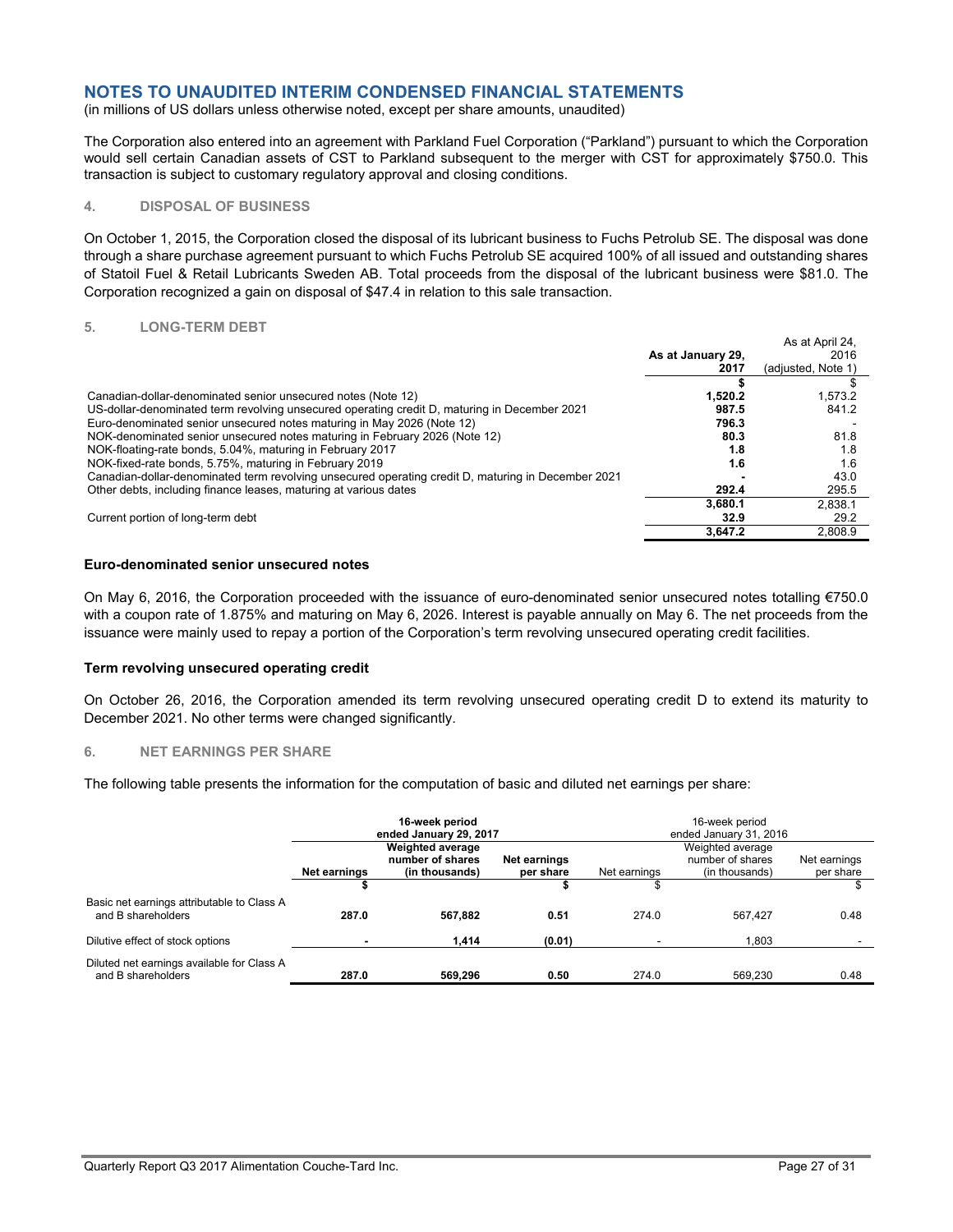(in millions of US dollars unless otherwise noted, except per share amounts, unaudited)

|                                                                  |              | 40-week period<br>ended January 29, 2017                      |                           | 40-week period<br>ended January 31, 2016 |                                                        |                           |  |
|------------------------------------------------------------------|--------------|---------------------------------------------------------------|---------------------------|------------------------------------------|--------------------------------------------------------|---------------------------|--|
|                                                                  | Net earnings | <b>Weighted average</b><br>number of shares<br>(in thousands) | Net earnings<br>per share | Net earnings                             | Weighted average<br>number of shares<br>(in thousands) | Net earnings<br>per share |  |
|                                                                  |              |                                                               |                           | ъ                                        |                                                        |                           |  |
| Basic net earnings attributable to Class A<br>and B shareholders | 931.3        | 567.769                                                       | 1.64                      | 987.3                                    | 567,405                                                | 1.74                      |  |
| Dilutive effect of stock options                                 |              | 1.509                                                         |                           |                                          | 1.783                                                  | (0.01)                    |  |
| Diluted net earnings available for Class A<br>and B shareholders | 931.3        | 569.278                                                       | 1.64                      | 987.3                                    | 569,188                                                | 1.73                      |  |

When they have an antidilutive effect, stock options must be excluded from the calculation of the diluted net earnings per share. For the 16 and 40-week periods ended January 29, 2017, 217,383 and 357,969 stock options were excluded, respectively, and 140,586 stock options were excluded for the 16 and 40-week periods ended January 31, 2016.

#### **7. ACCUMULATED OTHER COMPREHENSIVE LOSS**

#### **As at January 29, 2017**

|                                                    | Attributable to shareholders of the Corporation |                                            |                                                      |                                      |                           |                                            |                                               |  |  |
|----------------------------------------------------|-------------------------------------------------|--------------------------------------------|------------------------------------------------------|--------------------------------------|---------------------------|--------------------------------------------|-----------------------------------------------|--|--|
|                                                    |                                                 | Items that may be reclassified to earnings | Will never be<br>reclassified to<br>earnings         |                                      |                           |                                            |                                               |  |  |
|                                                    | <b>Cumulative</b><br>translation<br>adiustments | Net<br>investment<br>hedge                 | <b>Net interest</b><br>on net<br>investment<br>hedae | Available-<br>for-sale<br>investment | <b>Cash flow</b><br>hedge | <b>Cumulative</b><br>net actuarial<br>loss | Accumulated<br>other<br>comprehensive<br>loss |  |  |
|                                                    |                                                 |                                            |                                                      |                                      |                           |                                            |                                               |  |  |
| Balance, before income taxes<br>Less: Income taxes | (482.6)                                         | (276.4)<br>(0.2)                           | (1.6)<br>(1.1)                                       | 6.7<br>1.0                           | 2.1<br>0.6                | (3.3)<br>(3.0)                             | (755.1)<br>(2.7)                              |  |  |
| Balance, net of income taxes                       | (482.6)                                         | (276.2)                                    | (0.5)                                                | 5.7                                  | 1.5                       | (0.3)                                      | (752.4)                                       |  |  |

#### As at January 31, 2016

|                                                    |                                          | Attributable to shareholders of the Corporation |                                               |                                      |                                               |                |                |  |  |  |  |
|----------------------------------------------------|------------------------------------------|-------------------------------------------------|-----------------------------------------------|--------------------------------------|-----------------------------------------------|----------------|----------------|--|--|--|--|
|                                                    |                                          | Items that may be reclassified to earnings      | Will never be<br>reclassified to<br>earnings  |                                      |                                               |                |                |  |  |  |  |
|                                                    | Cumulative<br>translation<br>adiustments | <b>Net</b><br>investment<br>hedae               | Net interest<br>on net<br>investment<br>hedae | Available-<br>for-sale<br>investment | Accumulated<br>other<br>comprehensive<br>loss |                |                |  |  |  |  |
|                                                    |                                          |                                                 |                                               |                                      |                                               |                |                |  |  |  |  |
| Balance, before income taxes<br>Less: Income taxes | (444.8)                                  | (372.7)<br>7.3                                  | 2.8<br>0.8                                    | (2.8)                                | 6.9<br>1.8                                    | (5.4)<br>(2.3) | (816.0)<br>7.6 |  |  |  |  |
| Balance, net of income taxes                       | (444.8)                                  | (380.0)                                         | 2.0                                           | (2.8)                                | 5.1                                           | (3.1)          | (823.6)        |  |  |  |  |

#### **8. CAPITAL STOCK**

#### **Issued and outstanding shares**

As at January 29, 2017, the Corporation has 147,766,540 (147,766,540 as at April 24, 2016) issued and outstanding Class A multiple-voting shares, with each share comprising 10 votes, and 420,134,840 (419,823,571 as at April 24, 2016) issued and outstanding Class B subordinate voting shares, with each share comprising 1 vote.

#### **Stock options**

For the 16-week period ended January 29, 2017, a total of 30,650 stock options were exercised (36,938 for the 16-week period ended January 31, 2016). For the 40-week period ended January 29, 2017, a total of 349,621 stock options were exercised (97,123 for the 40-week period ended January 31, 2016).

On July 20, 2016, 154,256 stock options were granted under the Corporation's stock option plan. A description of the Corporation's stock based compensation plan is included in Note 25 of the consolidated financial statements presented in the 2016 Annual Report.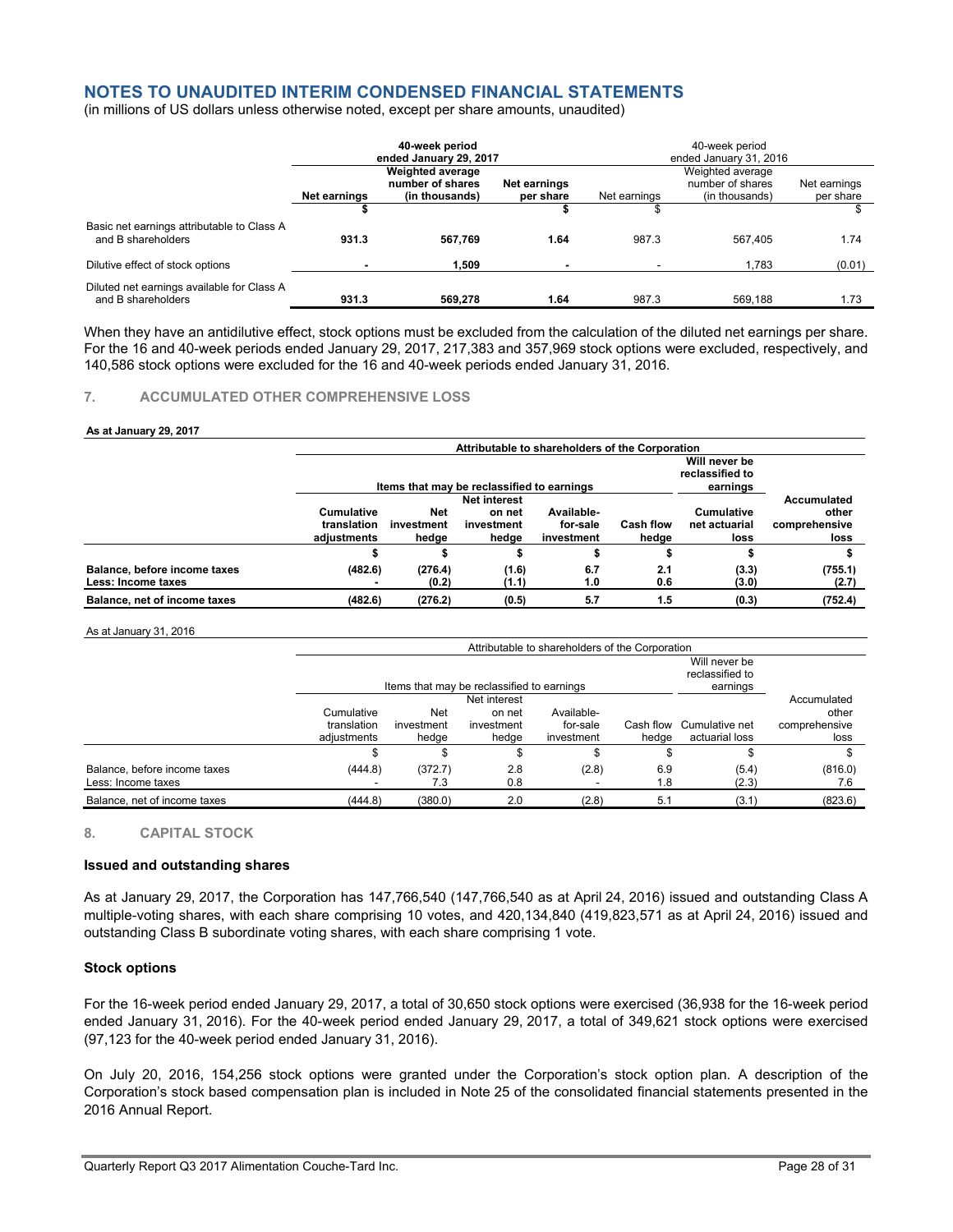(in millions of US dollars unless otherwise noted, except per share amounts, unaudited)

The fair value of stock options granted is estimated at the grant date using the Black-Scholes option pricing model on the basis of the following weighted average assumptions for the stock options granted during the period:

- Risk-free interest rate of 1.01%;
- Expected life of 8 years;
- Expected volatility of 28.0%;
- Expected quarterly dividend of CA\$0.0775 per share.

The fair value of stock options granted for the 40-week period ended January 29, 2017, was CA\$18.57 per option.

#### **9. CURTAILMENT GAINS ON DEFINED BENEFITS PENSION PLAN OBLIGATION**

During the 16-week period ended January 29, 2017, the Corporation announced to employees its decision to close some of its defined benefits disability plans in Norway. In connection with the termination of those plans, a pre-tax curtailment gain of \$2.7 was recorded to earnings of the quarter with a corresponding decrease of the defined benefits pension plan obligation on the balance sheet.

During the 16-week period ended January 31, 2016, the Corporation announced to employees its decision to convert certain of its existing defined benefits pension plans into defined contribution plans. In connection with the termination of the defined benefits plans, a pre-tax curtailment gain of \$27.2 was recorded to earnings with a corresponding offset to the defined benefits pension plan obligation.

**10. REPURCHASE OF NON-CONTROLLING INTEREST IN CIRCLE K ASIA S.À.R.L.**

On July 24, 2015, the Corporation exercised its option to repurchase the non-controlling interest in Circle K Asia s.à.r.l. ("Circle K Asia") for a cash consideration of \$11.8. The difference between the consideration paid and the value of the non-controlling interest as at July 24, 2015, was recorded to contributed surplus. As a result of this transaction, the Corporation's redemption liability was nullified and its reversal was recorded to retained earnings. The Corporation now owns 100% of Circle K Asia's operations.

#### **11. SEGMENTED INFORMATION**

The Corporation operates convenience stores in the United States, in Europe and in Canada. It essentially operates in one reportable segment, the sale of goods for immediate consumption, road transportation fuel and other products mainly through company-operated and franchised stores. The Corporation operates its convenience store chain under several banners, including Circle K, Couche-Tard, Mac's, Kangaroo Express, Statoil, Ingo, Topaz and Re.Store. Revenues from external customers mainly fall into three categories: merchandise and services, road transportation fuel and other.

Information on the principal revenue classes as well as geographic information is as follows:

|                                                     |                      | 16-week period<br>ended January 29, 2017 |         |          | 16-week period<br>ended January 31, 2016 |         |         |         |  |
|-----------------------------------------------------|----------------------|------------------------------------------|---------|----------|------------------------------------------|---------|---------|---------|--|
|                                                     | <b>United States</b> | <b>Europe</b>                            | Canada  | Total    | <b>United States</b>                     | Europe  | Canada  | Total   |  |
|                                                     | \$                   | \$                                       |         |          | \$                                       | \$      | \$      | \$      |  |
| <b>External customer</b><br>revenues <sup>(a)</sup> |                      |                                          |         |          |                                          |         |         |         |  |
| Merchandise and services                            | 2.188.8              | 364.9                                    | 519.9   | 3.073.6  | 2.156.9                                  | 254.1   | 489.5   | 2.900.5 |  |
| Road transportation fuel                            | 4.820.7              | 2.027.5                                  | 1,124.7 | 7.972.9  | 4.306.7                                  | 1.414.8 | 554.1   | 6.275.6 |  |
| Other                                               | 3.8                  | 360.7                                    | 4.8     | 369.3    | 4.3                                      | 150.6   | 0.1     | 155.0   |  |
|                                                     | 7,013.3              | 2,753.1                                  | 1,649.4 | 11,415.8 | 6.467.9                                  | 1,819.5 | 1,043.7 | 9,331.1 |  |
| Gross profit                                        |                      |                                          |         |          |                                          |         |         |         |  |
| Merchandise and services                            | 720.7                | 155.0                                    | 175.9   | 1.051.6  | 717.2                                    | 111.5   | 158.6   | 987.3   |  |
| Road transportation fuel                            | 404.6                | 255.8                                    | 100.9   | 761.3    | 434.1                                    | 221.2   | 42.2    | 697.5   |  |
| Other                                               | 3.8                  | 57.1                                     | 4.7     | 65.6     | 4.3                                      | 50.9    | 0.1     | 55.3    |  |
|                                                     | 1,129.1              | 467.9                                    | 281.5   | 1.878.5  | 1.155.6                                  | 383.6   | 200.9   | 1.740.1 |  |
| Total long-term assets (b)                          | 5,269.8              | 3,518.5                                  | 1,854.5 | 10,642.8 | 5.005.5                                  | 2,716.7 | 500.4   | 8,222.6 |  |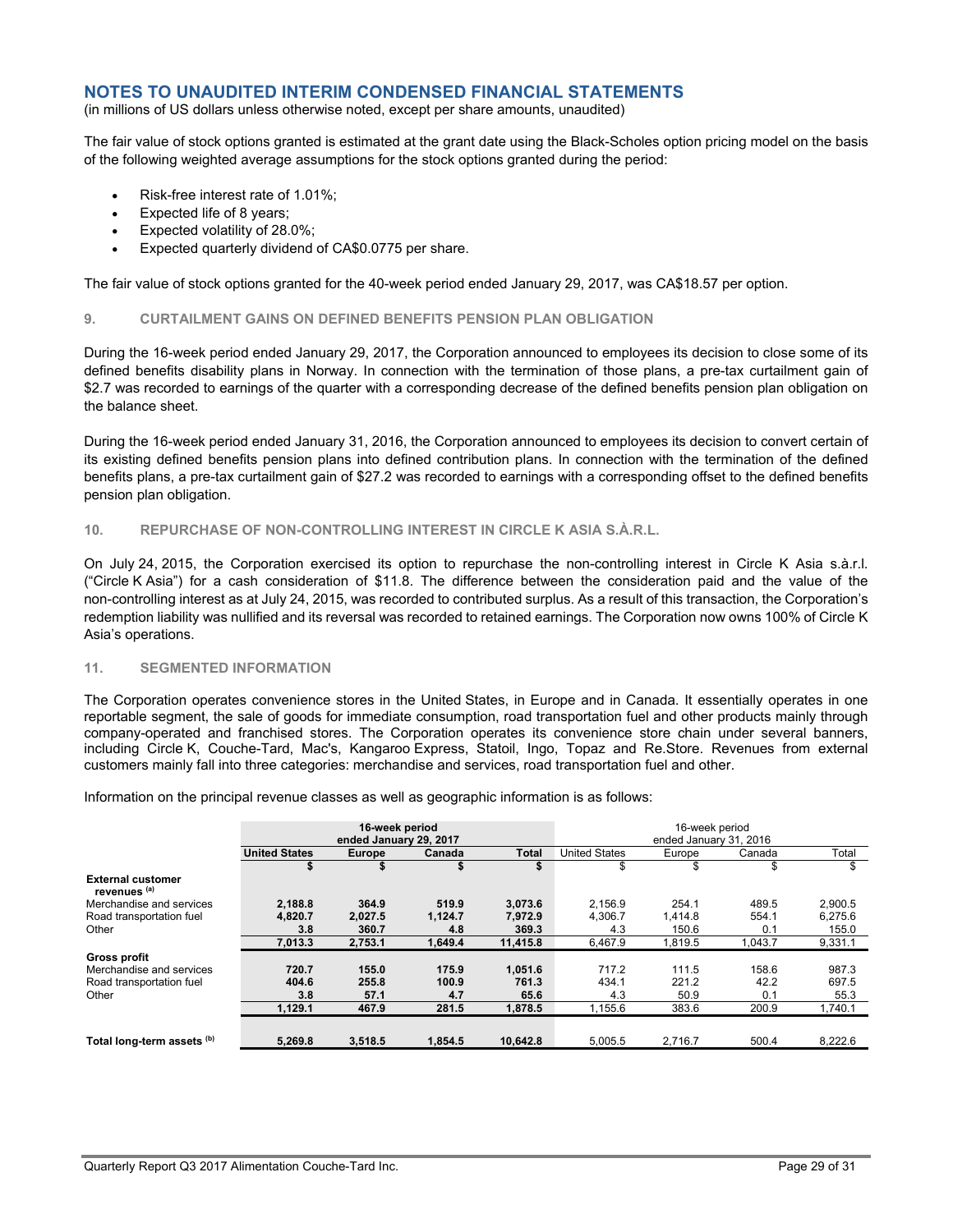(in millions of US dollars unless otherwise noted, except per share amounts, unaudited)

|                                          |                      | 40-week period<br>ended January 29, 2017 |         |          |                      | 40-week period<br>ended January 31, 2016 |         |          |
|------------------------------------------|----------------------|------------------------------------------|---------|----------|----------------------|------------------------------------------|---------|----------|
|                                          | <b>United States</b> | <b>Europe</b>                            | Canada  | Total    | <b>United States</b> | Europe                                   | Canada  | Total    |
|                                          |                      | S                                        |         |          | \$                   | S                                        | S       | \$       |
| <b>External customer</b><br>revenues (a) |                      |                                          |         |          |                      |                                          |         |          |
| Merchandise and services                 | 5,793.0              | 912.5                                    | 1.427.1 | 8,132.6  | 5.666.0              | 667.6                                    | 1.401.5 | 7.735.1  |
| Road transportation fuel                 | 12,293.7             | 4,856.6                                  | 2.149.9 | 19.300.2 | 12.730.0             | 4.126.4                                  | 1.634.1 | 18.490.5 |
| Other                                    | 9.8                  | 833.3                                    | 6.0     | 849.1    | 11.8                 | 509.7                                    | 0.4     | 521.9    |
|                                          | 18.096.5             | 6.602.4                                  | 3,583.0 | 28.281.9 | 18.407.8             | 5.303.7                                  | 3.036.0 | 26.747.5 |
| Gross profit                             |                      |                                          |         |          |                      |                                          |         |          |
| Merchandise and services                 | 1.919.7              | 382.4                                    | 478.9   | 2,781.0  | 1.878.6              | 282.2                                    | 459.8   | 2.620.6  |
| Road transportation fuel                 | 1.116.0              | 707.8                                    | 181.5   | 2.005.3  | 1.184.3              | 606.5                                    | 118.4   | .909.2   |
| Other                                    | 9.8                  | 143.3                                    | 6.0     | 159.1    | 11.8                 | 148.2                                    | 0.4     | 160.4    |
|                                          | 3.045.5              | 1.233.5                                  | 666.4   | 4.945.4  | 3.074.7              | 1.036.9                                  | 578.6   | 4.690.2  |

(a) Geographic areas are determined according to where the Corporation generates operating income (where the sale takes place) and according to the location of the long-term assets.

(b) Excluding financial instruments, deferred tax assets and post-employment benefit assets.

#### **12. FAIR VALUE**

The fair value of Trade accounts receivable and vendor rebates receivable, Credit and debit cards receivable and Accounts payable and accrued liabilities is comparable to their carrying amount given their short maturity. The fair value of Obligations related to buildings and equipment under finance leases is comparable to its carrying amount given that implicit interest rates are generally consistent with equivalent market interest rates for similar obligations. The carrying value of the term revolving unsecured operating credit D approximates its fair value given that its credit spread is similar to the credit spread the Corporation would obtain under similar conditions at the reporting date.

#### **Fair value hierarchy**

Fair value measurements are categorized in accordance with the following levels:

- Level 1: Unadjusted quoted prices in active markets for identical assets or liabilities;
- Level 2: Inputs other than quoted prices included in Level 1 but which are observable for the asset or liability, either directly or indirectly; and
- Level 3: Inputs for the asset or liability that are not based on observable market data.

The estimated fair value of each class of financial instrument, the methods and assumptions that were used to determine them and their fair value hierarchy are as follows:

*Financial instruments at fair value on the consolidated balance sheets:* 

- The fair value of the investment contract including an embedded total return swap, which is mainly based on the fair market value of the Corporation's Class B shares, is \$47.3 as at January 29, 2017 (\$45.3 as at April 24, 2016) (Level 2);
- The fair value of the cross-currency interest rate swaps, which is determined based on market rates obtained from the Corporation's financial institutions for similar financial instruments, is \$261.1 as at January 29, 2017 (\$224.0 as at April 24, 2016) (Level 2). They are presented as Other financial liabilities on the consolidated balance sheets.

*Financial instruments not at fair value on the consolidated balance sheets:* 

- The fair value of the Canadian-dollar-denominated senior unsecured notes, which is based on observable market data, is \$1,580.9 as at January 29, 2017 (\$1,636.5 as at April 24, 2016);
- The fair value of the euro-denominated senior unsecured notes, which is based on observable market data, is \$812.1 as at January 29, 2017;
- The fair value of the Norwegian-krone-denominated senior unsecured notes, which is based on observable market data, is \$78.4 as at January 29, 2017 (\$82.6 as at April 24, 2016).